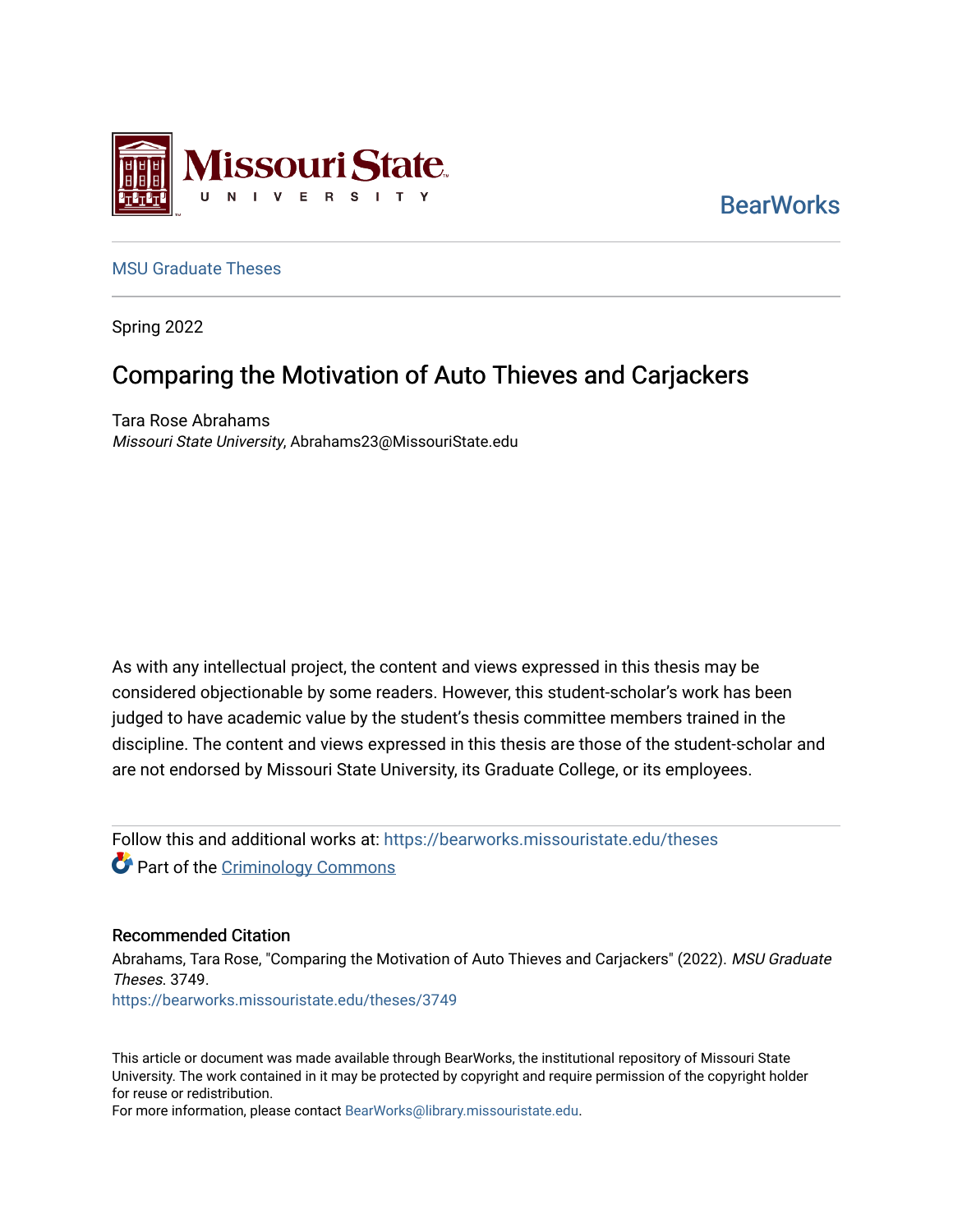## **COMPARING THE MOTIVATION OF AUTO THIEVES AND CARJACKERS**

A Master's Thesis

Presented to

The Graduate College of

Missouri State University

In Partial Fulfillment

Of the Requirements for the Degree

Master of Science, Criminology and Criminal Justice

By

Tara R. Abrahams

May 2022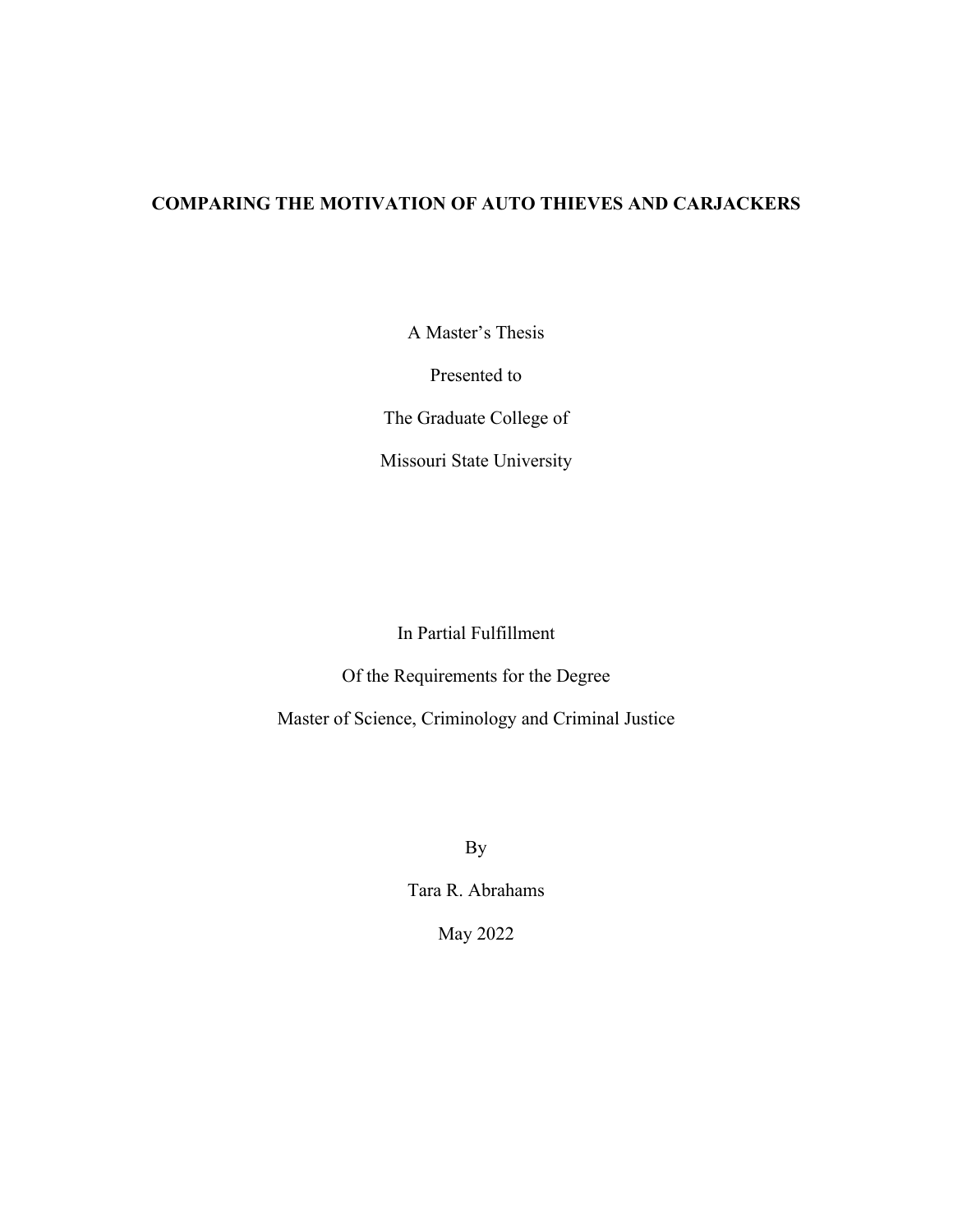Copyright 2022 by Tara R. Abrahams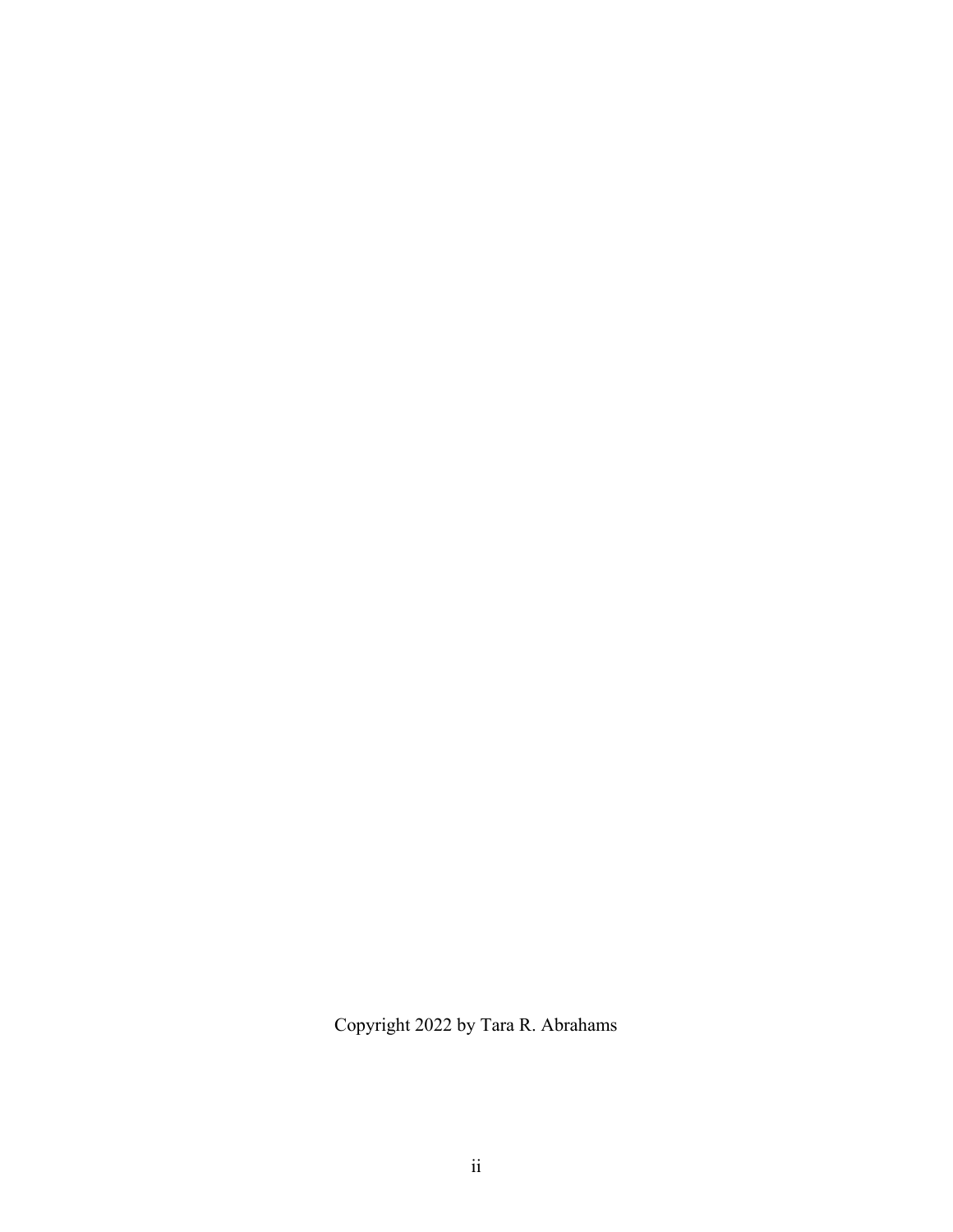## **COMPARING THE MOTIVATION OF AUTO THIEVES AND CARJACKERS**

Criminology and Criminal Justice

Missouri State University, May 2022

Master of Science

Tara R. Abrahams

## **ABSTRACT**

Motor vehicle theft is a popular crime with hundreds of thousands of vehicles stolen each year. Two common MVT methods are auto thefts and carjackings. Auto thefts occur solely as property crimes, in which an offender steals an unoccupied vehicle. Carjackings are interpersonal crimes, in which the offender steals the vehicle from the driver by force or coercion. This study compares the motivation of the two offender groups. Utilizing 28 in-depth semi-structured interviews with active offenders, this study explores why they chose to commit crimes, why they chose vehicle-related crimes, and why they chose their preferred method. Although both offender groups target vehicles, there were differences in motivation. Money-making was the most popular reason, with pleasure being the second most notable reason. Auto thieves also stole as a means of transportation regularly, but this was not noticed with carjackers. Offenders stole vehicles to sell and earn quick large amounts of money for survival and necessities, as well as to spend on luxury items, drugs, alcohol, and women. Most auto thieves chose to avoid interpersonal crimes to reduce the need for violence or the chance of heavier consequences, but carjackers rarely used their weapons as anything more than a scare tactic. After the crime occurred, carjackers disposed or separated from the stolen vehicles almost immediately, but auto thieves often kept them for several days. Stolen vehicles were most often disposed of by stripping them of parts and abandoning them on the side of the road by both offender groups.

**KEYWORDS:** auto theft, carjacking, motor vehicle theft, motivation, offender decision-making, active offenders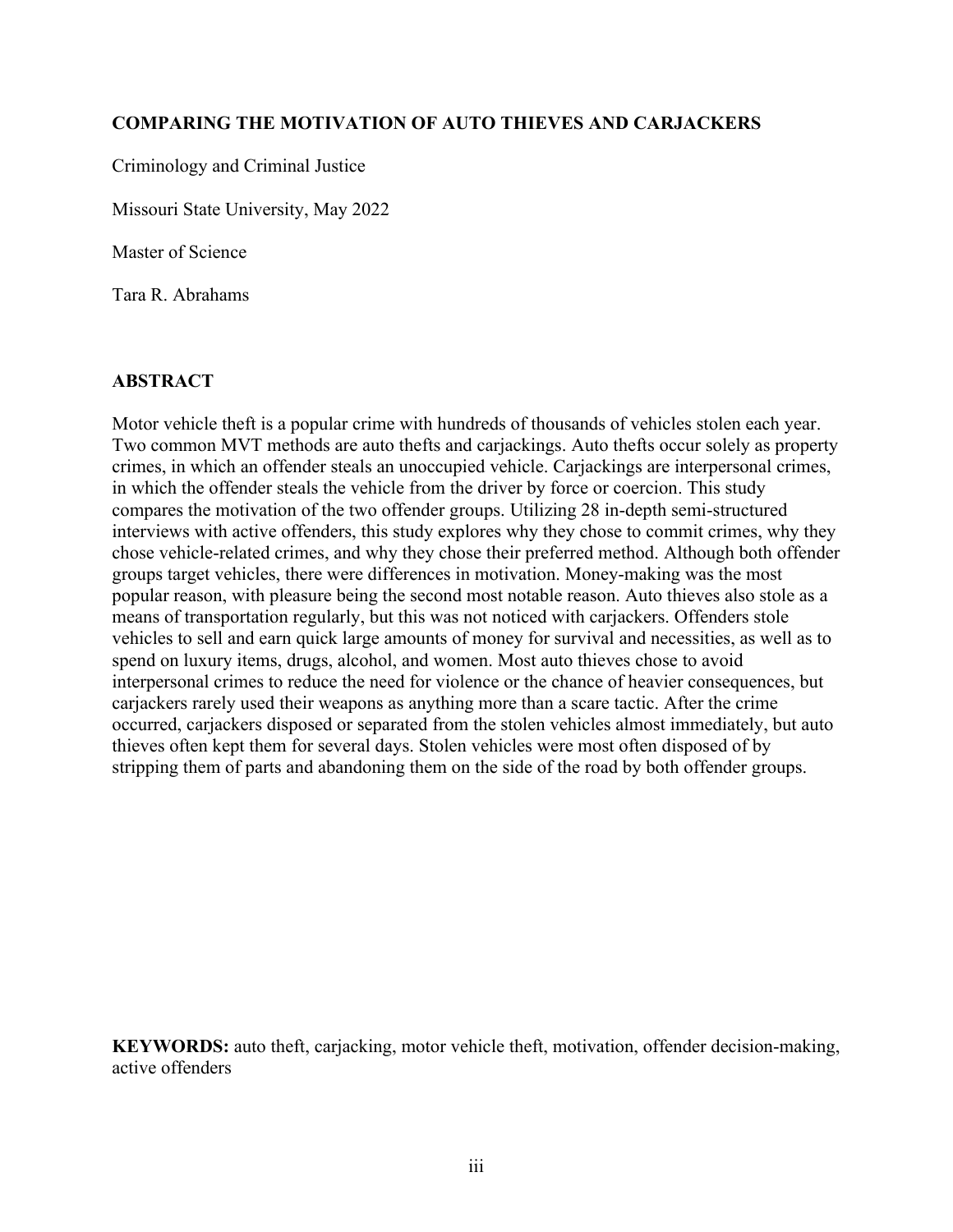## **COMPARING THE MOTIVATION OF AUTO THIEVES AND CARJACKERS**

By

Tara R. Abrahams

A Master's Thesis Submitted to the Graduate College of Missouri State University In Partial Fulfillment of the Requirements For the Degree of Master of Science, Criminology and Criminal Justice

May 2022

Approved:

Aida Hass, Ph.D., Thesis Committee Chair

Michael Kyle, Ph.D., Committee Member

William Sandel, Ph.D., Committee Member

Julie Masterson, Ph.D., Dean of the Graduate College

In the interest of academic freedom and the principle of free speech, approval of this thesis indicates the format is acceptable and meets the academic criteria for the discipline as determined by the faculty that constitute the thesis committee. The content and views expressed in this thesis are those of the student-scholar and are not endorsed by Missouri State University, its Graduate College, or its employees.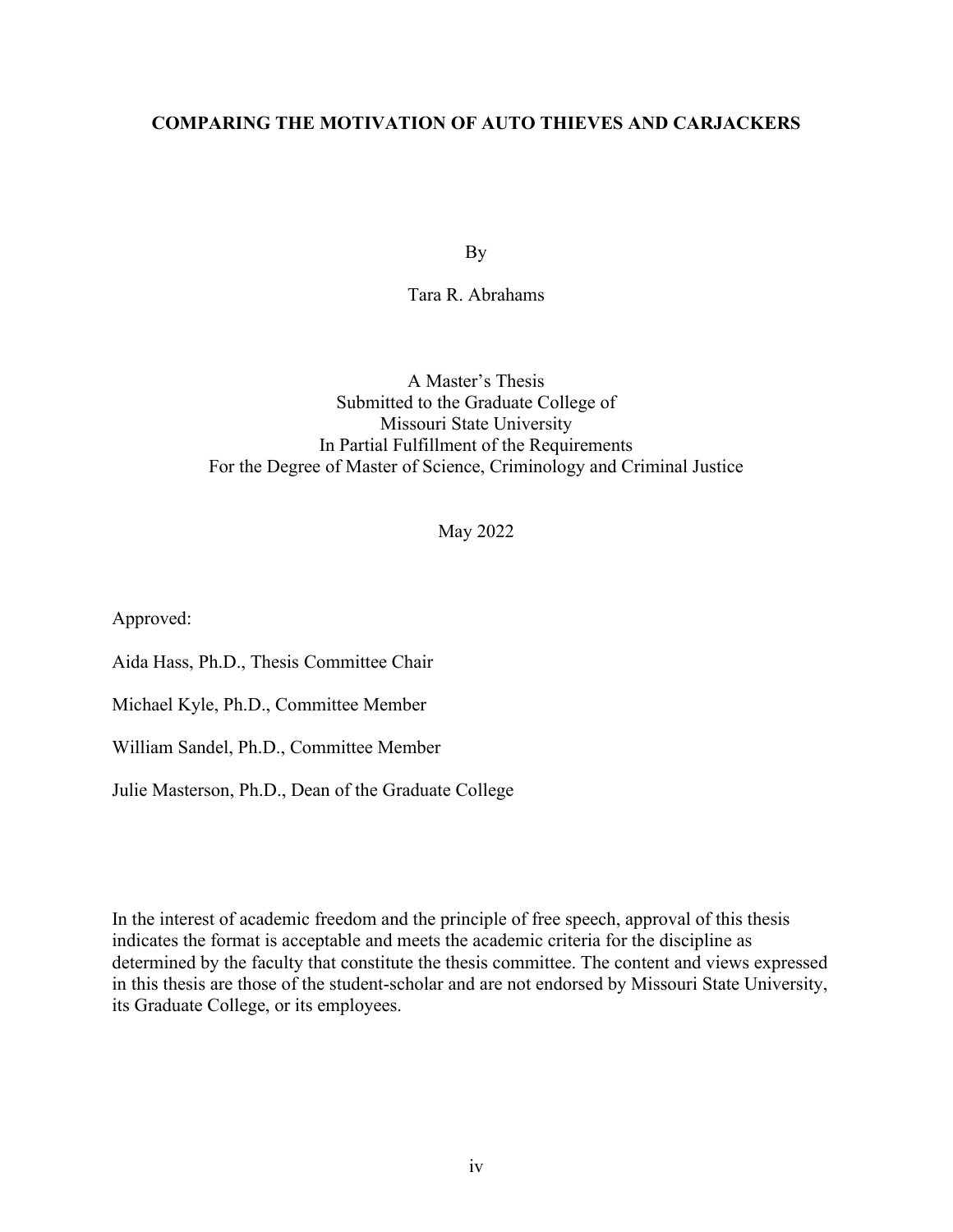### **ACKNOWLEDGEMENTS**

I would like to take a moment to thank the following people for their support throughout my graduate studies and working through my thesis project.

To begin, I could not do this without my professors at Missouri State University, who helped me solidify my plans and start me on my path in academia and criminology. Thank you, Drs. Amidon, Garland, Hass, Kotlaja, Kyle, Sandel, and Suttmoeller. I appreciate all your feedback, constructive criticism, phone calls and Zoom meetings to ensure I understood the material and was getting the most out of my classes. Also, thank you for the encouragement, guidance, and support in furthering my education post-master's degree.

This thesis would not have been what it became without Dr. Topalli (Georgia State University). Thank you so much for going above and beyond for me from the very beginning. I am glad you were able to work with me from creation to completion, and I am looking forward to joining your team in the fall. Additionally, I would like to thank you and Dr. Cherbonneau (University of North Florida) for sharing data with me. It made my thesis enjoyable.

I also want to express gratitude toward my family— Bommie; Mom and Lonnie; Pop; Justin, Melissa, Marcela, Ceci, and Sofi; and Grandma. And to my friends who have pushed me along and supported me through grad school— you know who you are.

Thank you, Air Force, for helping me pay for school and keeping me employed as I was earning my degree. While stressful at times, it was worth it.

And, last but absolutely not least, thank you to Winston and Clancy, the best cat and iguana duo I could ever ask for. You two are my favorites.

I dedicate this thesis to everyone who has made an impact on me... This is just the beginning.

v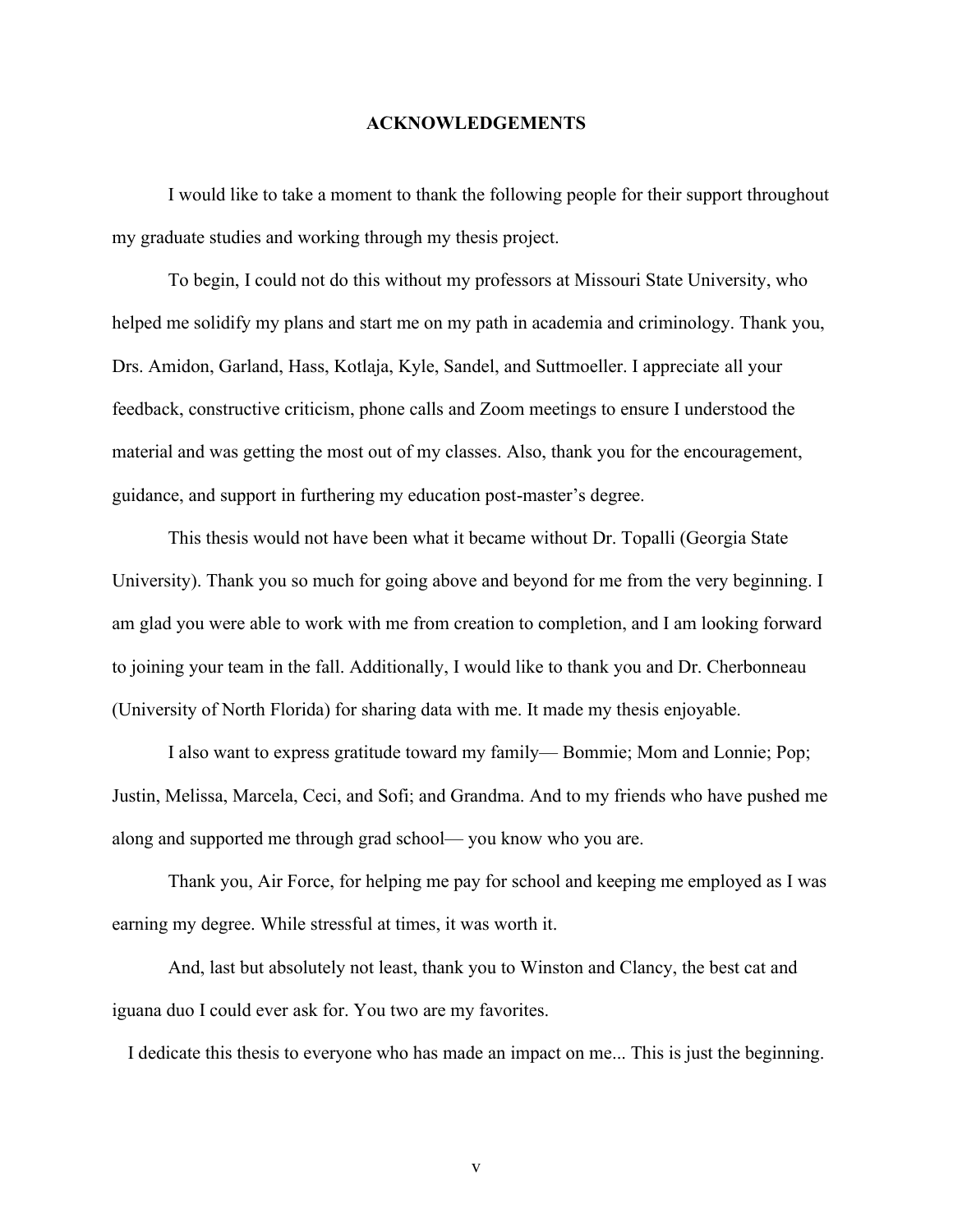## **TABLE OF CONTENTS**

| Chapter One: Introduction                                                                       | Page 1  |
|-------------------------------------------------------------------------------------------------|---------|
| Key Terms                                                                                       | Page 1  |
| Understanding the Problem and the Need for Future Research                                      | Page 3  |
| <b>Current Study</b>                                                                            | Page 4  |
| Chapter Two: Literature Review                                                                  | Page 6  |
| History of Motor Vehicle Theft                                                                  | Page 6  |
| Motor Vehicle Theft                                                                             | Page 11 |
| Motivation and Vehicle Disposal                                                                 | Page 18 |
| <b>Theoretical Perspectives</b>                                                                 | Page 22 |
| <b>Chapter Three: Methodology</b>                                                               | Page 29 |
| Sample                                                                                          | Page 29 |
| Procedure                                                                                       | Page 32 |
| Analytic Strategy                                                                               | Page 32 |
| Limitations                                                                                     | Page 33 |
| <b>Chapter Four: Results</b>                                                                    | Page 34 |
| <b>MVT</b> Method                                                                               | Page 34 |
| Disposal                                                                                        | Page 40 |
| Motivation                                                                                      | Page 43 |
| Demotivation                                                                                    | Page 49 |
| Offenders Compare MVT Methods                                                                   | Page 55 |
| <b>Chapter Five: Discussion</b>                                                                 | Page 59 |
| Question 1: Why Did These Offenders Choose to Commit Crimes?                                    | Page 59 |
| Question 2: Why Did These Offenders Choose to Commit Vehicle-<br><b>Related Crimes?</b>         | Page 61 |
| Question 3: Why Did Auto Thieves Choose Auto Theft and Why Did<br>Carjackers Choose Carjacking? | Page 64 |
| <b>Concluding Thoughts</b>                                                                      | Page 68 |
| References                                                                                      | Page 70 |
| Appendices                                                                                      | Page 73 |
| Appendix A. Human Subjects Institutional Review Board (IRB)<br>Determination                    | Page 73 |
| Appendix B. Respondent Data                                                                     | Page 74 |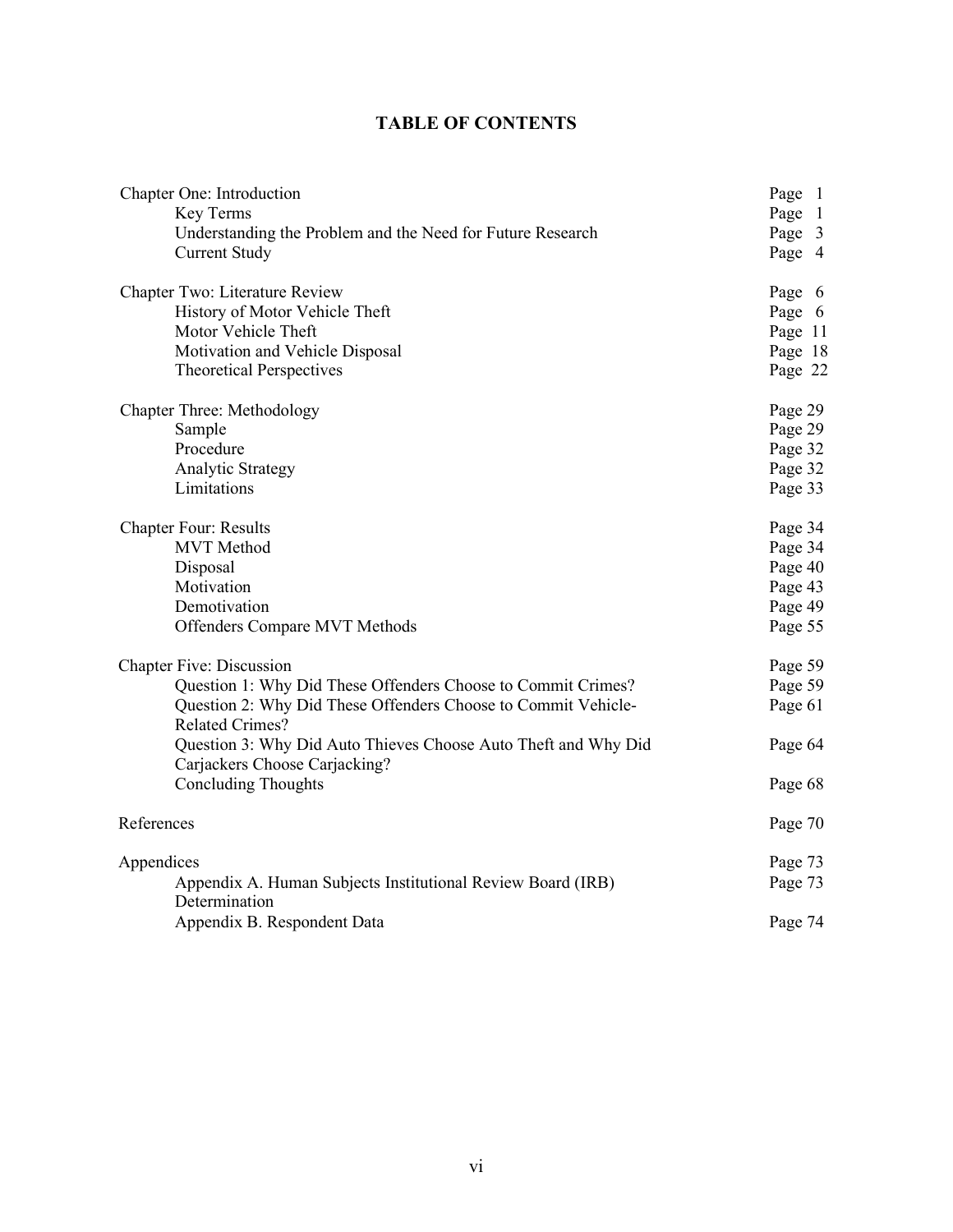### **CHAPTER ONE: INTRODUCTION**

Motor vehicle theft (MVT) is a serious crime in the United States. MVT involves the attempted or completed thefts of automobiles, sport utility vehicles (SUVs), motorcycles, personal or commercial trucks, or any other type of motor vehicle. The Federal Bureau of Investigation's Uniform Crime Report for 2020 stated there were 810,400 vehicle thefts nationwide (U.S. Department of Justice, 2021). Most (74.0%) of the vehicles stolen were automobiles. Statistics showed the rate of MVT increased 11.8% in 2020 when compared to 2019 estimates. Although many stolen vehicles are returned to their legal owners, the crime comes with a significant cost. In 2020, the thefts resulted in \$7.4 billion worth of losses and averaged \$9,166 per theft (U.S. Department of Justice, 2021). These thefts can occur solely as property crimes, in which an offender steals an unoccupied vehicle without confronting the owner, or as interpersonal crimes, like robbery, where the offender steals the vehicle by force or coercion.

## **Key Terms**

Before proceeding further, it is important to address the definition of key terms relevant to this study. Each of these terms will be discussed in detail in the literature review; the key terms section is only intended to give a brief definition.

**Motor Vehicle Theft (MVT).** Motor vehicle theft, also called car theft or grand theft auto, is a type of crime involving an offender stealing or attempting to steal a motor vehicle (U.S. Department of Justice, 2021). The United States Department of Justice defines motor vehicles as automobiles, SUVs, trucks, motorcycles, buses, motor scooters, all-terrain vehicles, and snowmobiles. It does not include thefts of farm equipment, bulldozers, airplanes, construction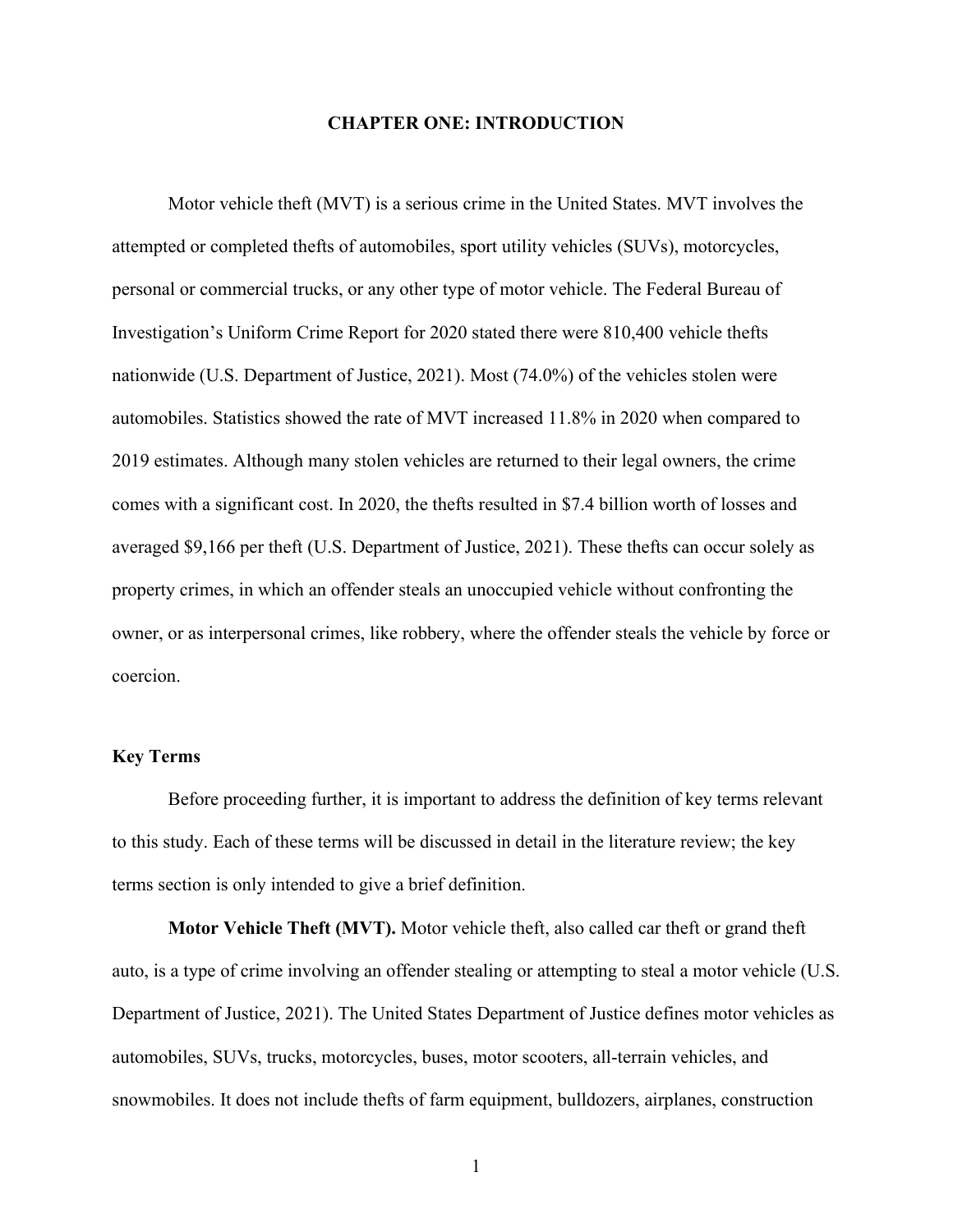equipment, or watercraft such as motorboats, sailboats, houseboats, or jet skis.<sup>1</sup> Vehicles can be stolen while they are unoccupied, with or without the keys, or they can be carjacked, which is when an offender steals a vehicle from an individual by force. More than half (56.1%) of stolen vehicles were returned to the owner (U.S. Department of Justice, 2020). The UCR did not provide a breakdown of the returned vehicles, but the author was able to find a breakdown of recent MVT recoveries in certain states. California Highway Patrol (2021) reported 96% of automobiles and 93.6% of personal trucks and SUVs stolen in California were recovered in 2020. Of all recovered vehicles statewide (including automobiles, personal trucks and SUVs, commercial trucks, and motorcycles), 63.6% were recovered intact and in drivable condition, 3.1% were missing major components, and 8.6% were stripped of minor parts. The remaining 24.6% were intentionally burned and/or wrecked. There is also a chance that vehicles stolen with keys will have the keys returned as well. The Maryland Vehicle Theft Prevention Council (2003) estimated that 25-32% of recovered stolen vehicles still had the keys in them (as cited by Copes & Cherbonneau, 2006).

**Auto Theft and Carjacking.** There are several methods offenders use to steal motor vehicles, however, this paper will focus on two of the most common methods: theft of an unoccupied vehicle and carjacking. The term, "motor vehicle thieves," includes all offenders who steal motor vehicles, no matter their method. For this study, offenders who steal unoccupied vehicles will be referred to as "auto thieves," and those who steal occupied vehicles will be referred to as "carjackers." Both auto thieves and carjackers are involved in the act of illegally taking a vehicle, but by different means.

<sup>&</sup>lt;sup>1</sup> Individual states vary in their statutory definitions of "motor vehicle" and may include some of those listed DOJ exclusions.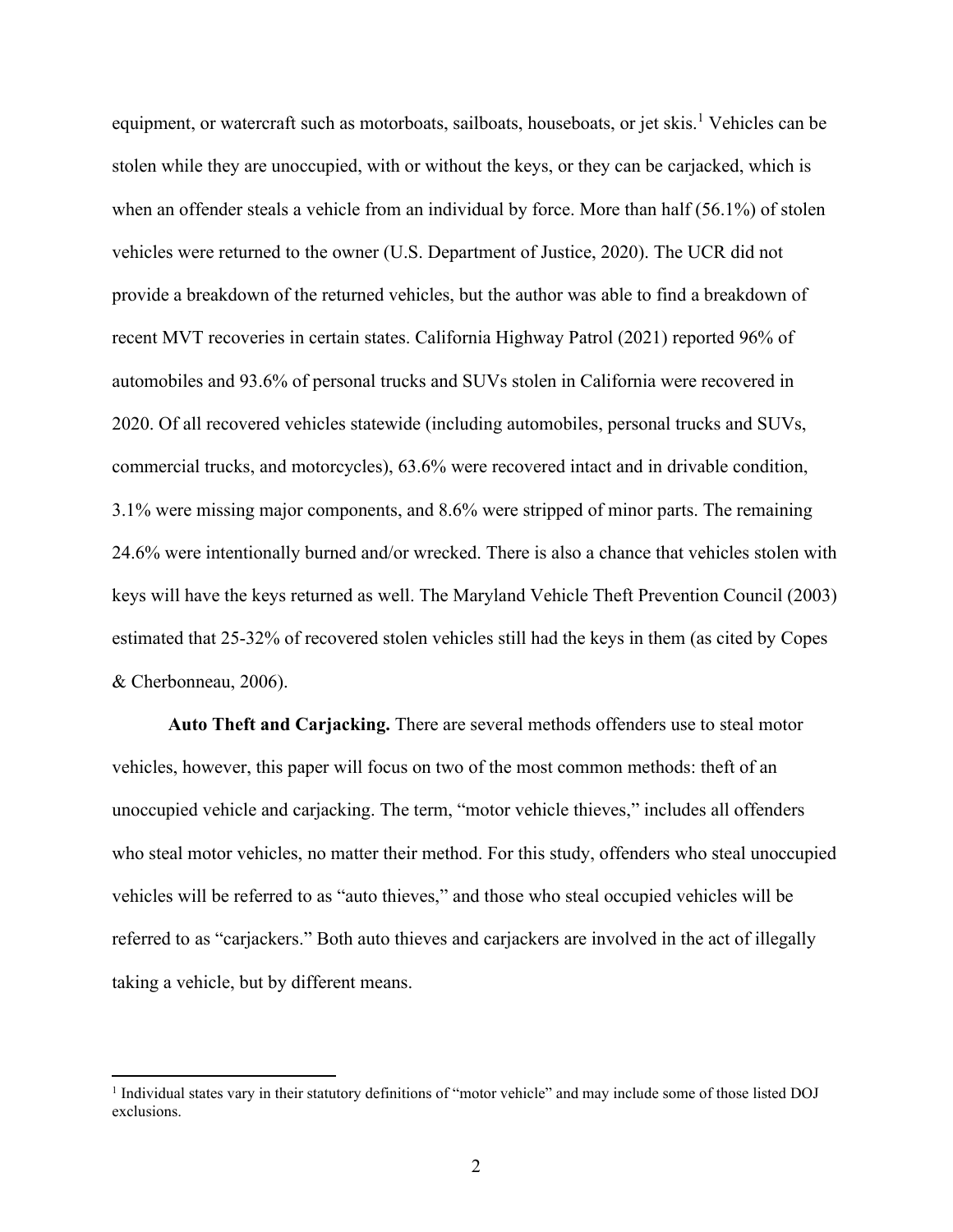Auto thieves steal vehicles while they are parked somewhere without the owner present. This can occur on a street, in a parking lot or garage, from a driveway, or at a business. Auto thieves gain entrance to the vehicle with tools, by breaking windows, opening unlocked doors, or with stolen keys. Offenders who steal vehicles with the keys get them from a previous crime, such as a home burglary or robbery, or by finding vehicles left with the keys in or near it. Other auto thieves use tools to break down the steering columns and start the vehicles without their keys.

Carjackers steal vehicles by confronting the victim directly, usually while the victim is in their vehicle. The crime is typically a violent offense, like robbery, but with the target object being a vehicle. The crime occurs when the offender approaches the target victim and demands they exit the vehicle while leaving the keys or hand over the keys to the vehicle if they are outside of it. This is done using coercion, actual or threatened violence, or a weapon (usually a firearm). Successful carjackings allow the offender to escape in the vehicle with the keys.

## **Understanding the Problem and the Need for Further Research**

MVT has been studied by criminologists looking at statistical crime data and through ethnographic interviews with both inactive and active offenders, as well as law enforcement. Scholars have focused on the causal forces of the crime, offender's methods, culture, victims, prevention, etc., but they are typically investigating one type of offender. A few studies on carjackings provided comparisons to robbery, but there have been little-to-no studies published comparing them to the crime of auto theft.

This study focuses on the motivation of motor vehicle thieves (auto thieves and carjackers) using active offenders as opposed to traditional research methods or statistical crime data to gain further understanding of the offender's perspective. Active offender research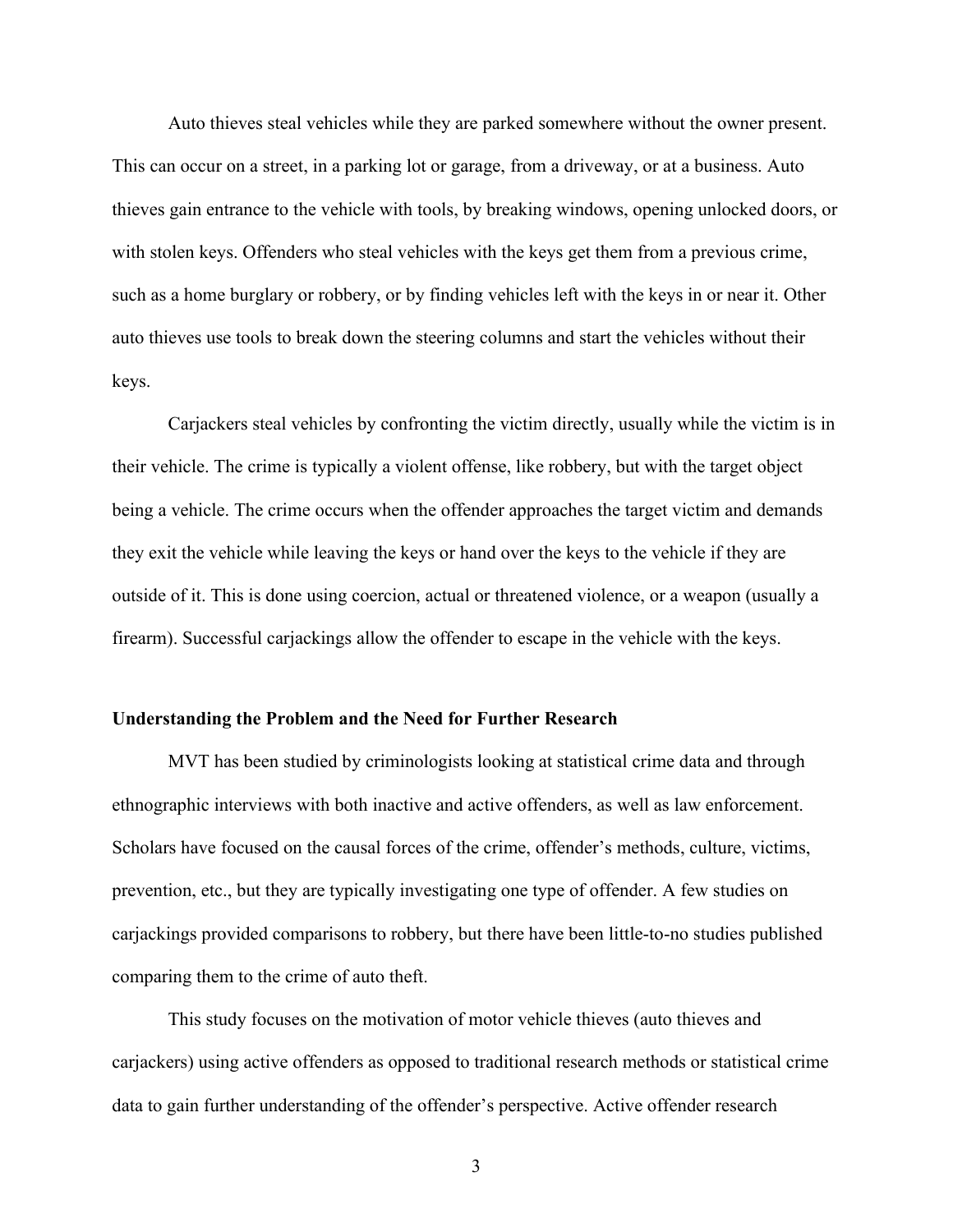investigates the topic at hand directly from noninstitutionalized criminals (i.e., not incarcerated or under formal supervision such as probation or parole) who are currently engaged in offending (Topalli et al., 2020). This type of research allows investigators to better understand the offender's decision-making process, the knowledge the offender has and uses to commit the crime successfully, and how the crime occurs from both cognitive and emotional standpoints without excluding unreported crimes. Active offender research is typically accomplished by recruiting participants and speaking directly with them using semi-structured interviews. The interviews between researchers and active offenders often take place outside of correctional settings because the researchers believe offenders do not behave naturally in those settings (Jacobs, 2012). Active offenders are assumed to be less removed from the instability of street life and expected to provide better access to real-time insights. By using active offenders for this study, the author hopes to better understand the motivation of the two offender groups and explain the similarities and differences between them.

## **Current Study**

This study encompasses a comparative analysis of active offenders who commit auto theft and carjacking. There have been several studies done on these types of crimes, some utilizing active offender research, yet none comparing the motivation of the two groups. The goal of this study is to analyze the motivations of these offenders and to look at the similarities and differences between their responses. More specifically, it aims to investigate why the offender chose to commit crimes, why they chose vehicle-related crimes, and why they chose their method of taking the vehicle from the perspective of the offender. Within each section, consistencies between auto thieves and carjackers are reviewed. It also briefly discusses offenders who have admitted to both types of MVT, but more so why most auto thieves avoid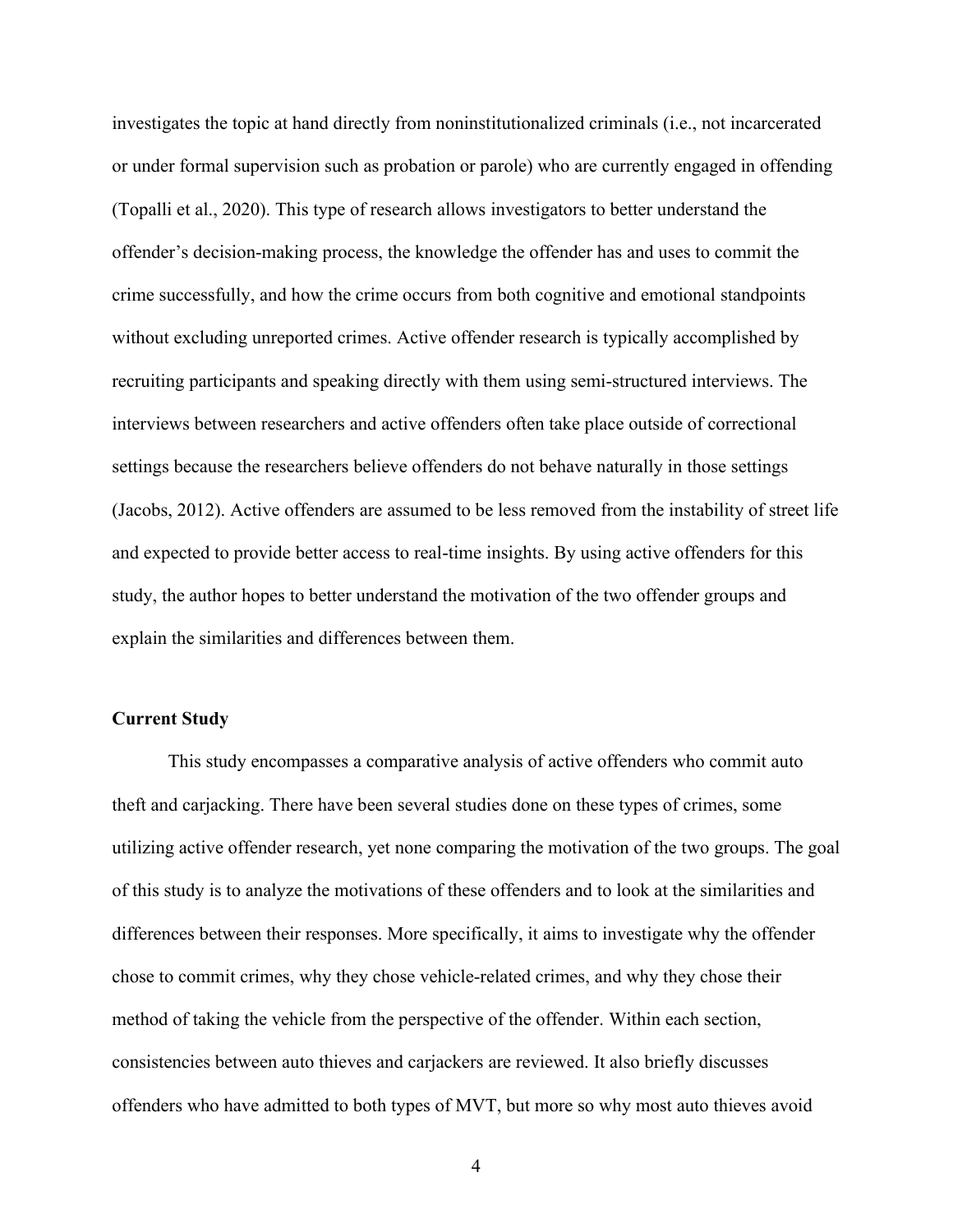carjacking and vice versa. Additionally, since carjacking is typically a violent interpersonal crime, the study examines the offender's commitment to the crime, their willingness to hurt or kill for a vehicle, and any history that led them to violent crimes.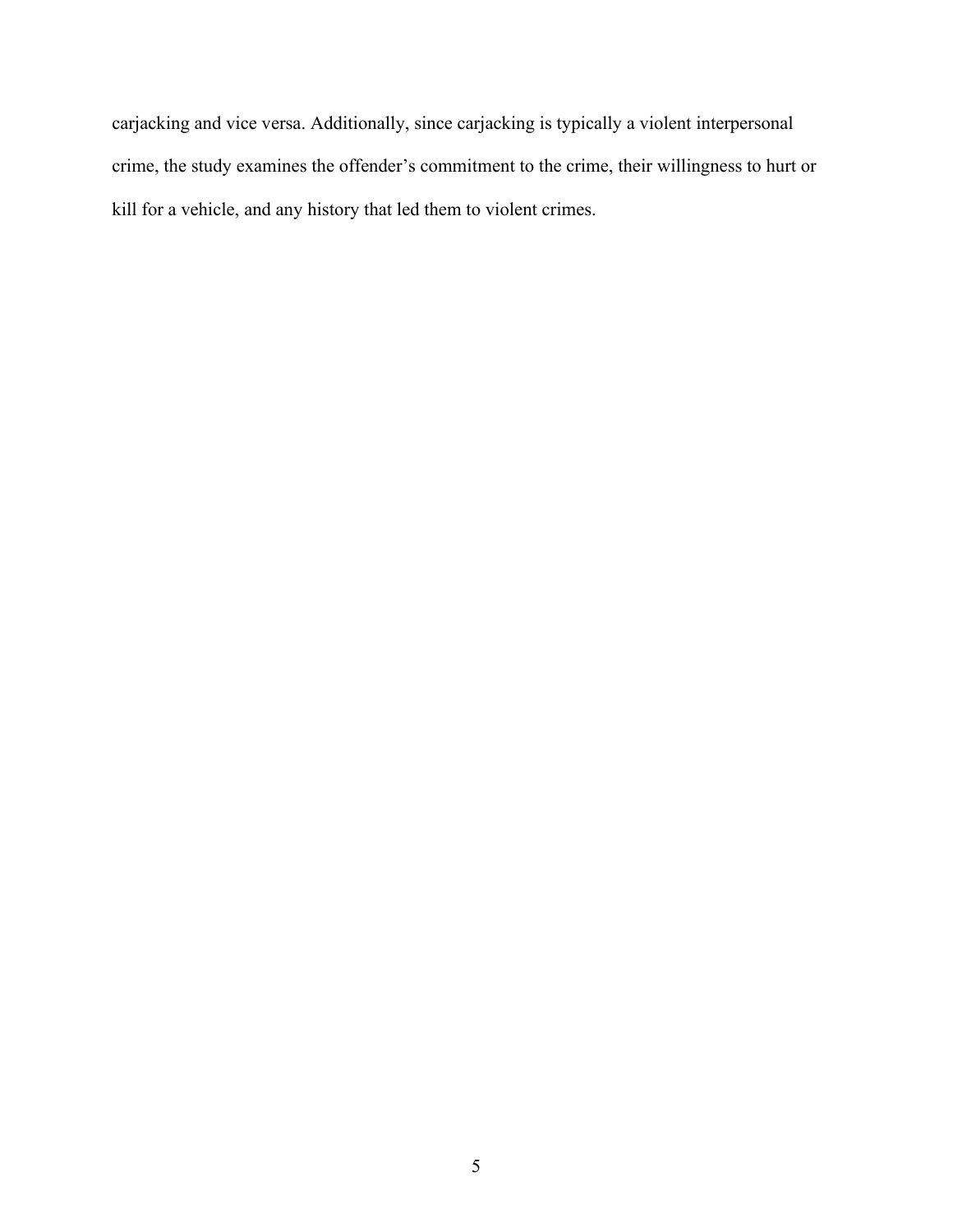#### **CHAPTER TWO: LITERATURE REVIEW**

## **History of Motor Vehicle Theft**

Motor vehicles were invented in Germany and France in the late 1800s (History.com editors, 2010). It was not long before they were introduced to the rest of the world. Americans began manufacturing and selling vehicles in the United States in the early 1900s. By the 1920s, Ford, General Motors, and Chrysler emerged as the "Big Three" auto companies. The new automobile gained popularity and led to the beginning of MVT as a crime. On October 29, 1919, the Dyer Act, also known as the National Motor Vehicle Act, made interstate transportation of stolen vehicles a federal crime (U.S. Department of Justice, n.d.; National Auto Auction Association, 2017). The law allowed for punishments of fines and up to 10 years of imprisonment and focused on offenders transporting stolen vehicles across state lines.

The next intervention regarding MVT did not come until decades later when the Vehicle Identification Number (VIN) became a mandatory requirement (National Archives and Records Administration, 2008; National Auto Auction Association, 2017). The first VIN was used in 1954 to describe and identify motor vehicles made by American manufacturers. On January 1, 1969, the Federal Motor Vehicle Safety Standard (FMVSS) No. 115 was enacted and required all passenger cars, multipurpose passenger vehicles, trucks, buses, trailers (including trailer kits), incomplete vehicles, and motorcycles manufactured in the United States, or manufactured overseas and imported into the United States, on or after the enactment date to have a VIN. However, the uniform 17-character format of the VIN was not required until the early 1980s. All over-the-road vehicles beginning with the 1981 model year were required by the National Highway Traffic Safety Administration (NHTSA) to have a VIN in the current fixed format and no two vehicles manufactured within a 30-year period could be identical.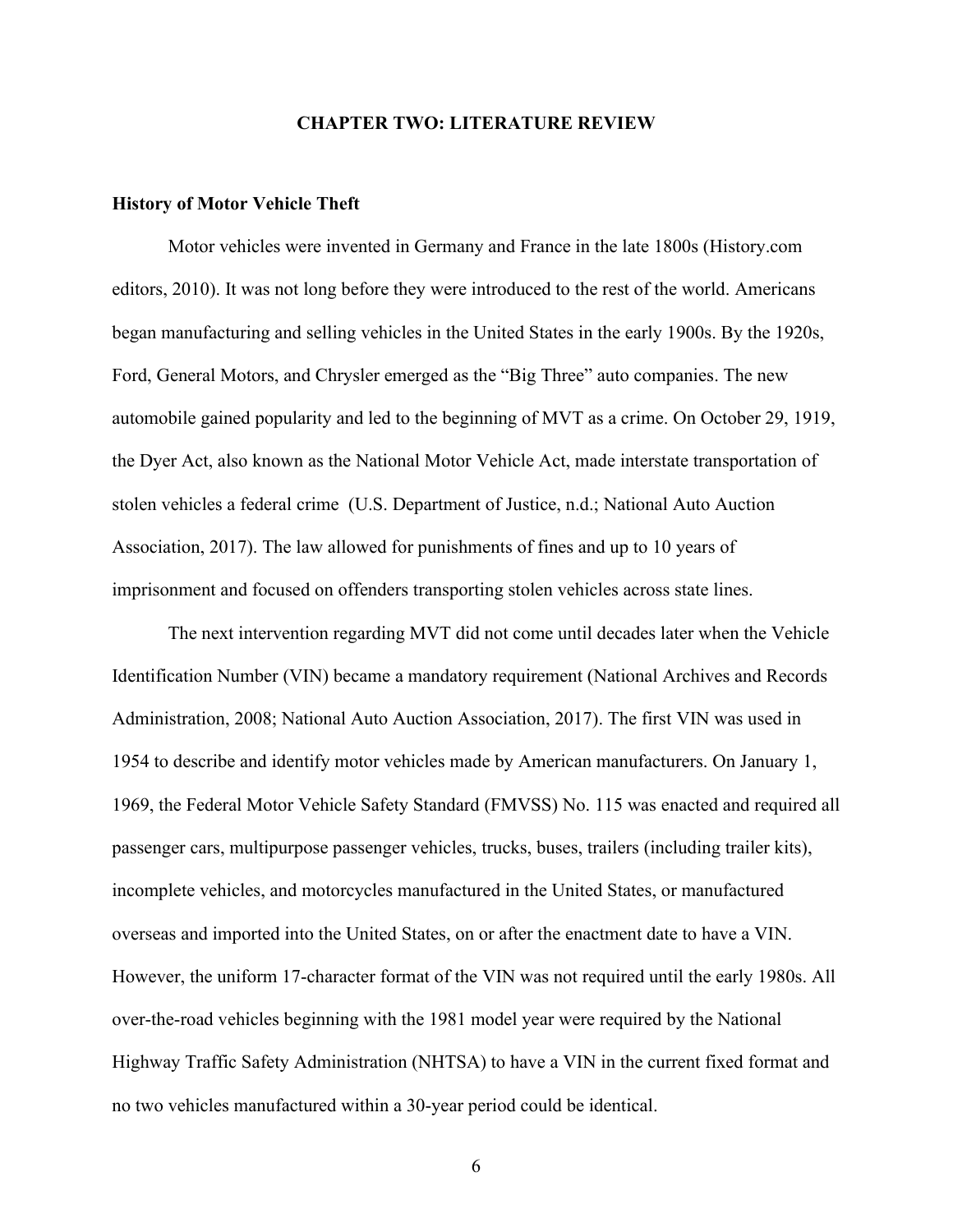The original purpose of the VIN was to enhance public safety by deterring MVT based on the assumption that drivers of stolen vehicles would be more likely to operate the vehicle unsafely and be involved in a crash (National Archives and Records Administration, 2008). Today's 17-character VIN also serves as a tool to increase the accuracy and efficiency of vehicle recall campaigns, become a key identifier in data systems used to track compliance with federal importation regulations, vehicle registrations, insurance coverage, and crashes. They also help law enforcement trace and recover stolen vehicles and parts since each VIN is associated with a single vehicle (Allstate, 2019).

Another change came in the mid- to late-1960s when the FMVSS 114 was passed (Cherbonneau & Copes, 2006; Webb, 1994). The law was passed in 1966, but did not become effective until 1970. This required manufacturers to equip new passenger vehicles with a keylocking system that prevented the vehicle from being steered or driven forward without the ignition key. The rates of MVT decreased, at least temporarily (Webb, 1994). In the years leading up to this change, Ford was one of the manufacturers known to be easier for auto thieves and the company was deemed partly responsible for the high rates of MVT. Ford models manufactured between 1969 and 1974 were said to have weak ignition locks that led to a disproportionate rate of theft in the United States. Ford replaced those with a more secure version in 1975 and the rate of theft decreased by 25% (Karmen, 1981).

Two MVT laws were enacted in 1984. The first was the Motor Vehicle Theft Law Enforcement Act, which was passed on October 1, 1984 (National Auto Auction Association, 2017; United States Congress, n.d.). This law was created to reduce the incidence of MVT and facilitate tracing and recovery of stolen vehicles and parts. This also brought on the Federal Motor Vehicle Prevention Standard, which required manufacturers of designated high-theft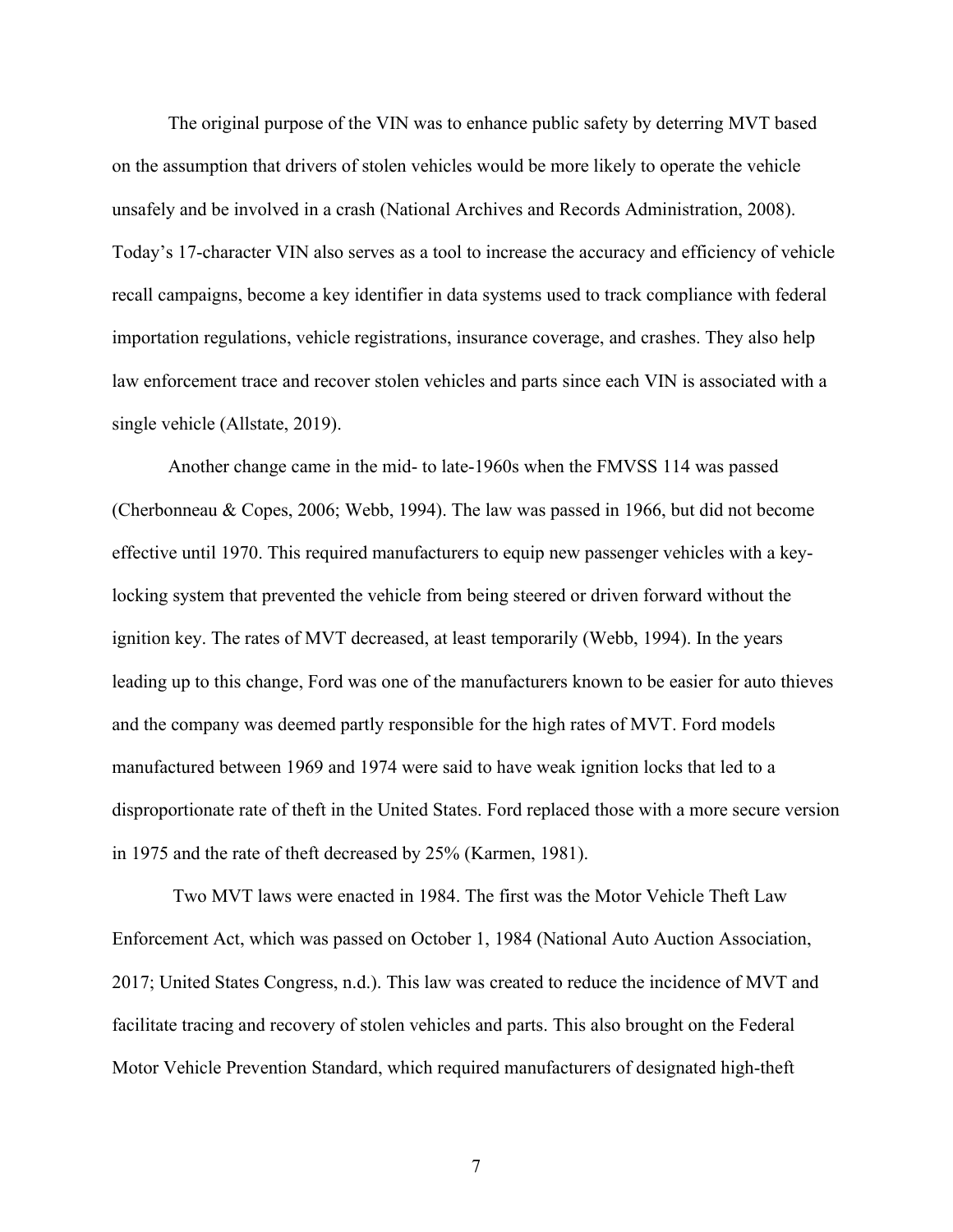passenger vehicles to put the VIN on the engine, transmission, hood, fenders, sides and rear doors (including sliding and cargo doors and decklids, tailgates, or hatchbacks, whichever is present), bumpers, quarter panels, and pickup boxes and/or cargo boxes (National Highway Traffic Safety Administration, 2004). The VIN markings were aimed at chop shops who sold stolen parts. VIN markings are made so they cannot be removed without becoming torn or rendering the number on the label illegible. If the VIN is removed, the label must leave a residue behind showing that a label was originally present. This provides investigators with another piece of evidence to prove the part was illegally acquired. The Motor Vehicle Theft Law Enforcement Act also authorized exemptions from the parts marking requirements for vehicles that came standard with antitheft devices (National Highway Traffic Safety Administration, 2004). Manufacturers were only allowed two new exemptions per year through the 1996 model and one per year beginning with 1997 models. These exemptions are granted by the NHTSA if the anti-theft devices are likely to be as effective in reducing and deterring MVT as compliance with the parts marking requirements. Lastly, the act required exporters of used vehicles to submit proof of ownership containing the VIN to the Customs Service before exporting the vehicle and imposed heavy fines and prison terms for exporting violations (National Auto Auction Association, 2017). The second act regarding MVT was the Comprehensive Crime Control Act of 1984 (National Auto Auction Association, 2017). This act made counterfeiting or forging motor vehicle title certificates a federal offense. It aimed to prevent professional criminals from using counterfeit documents to dispose of stolen vehicles.

The next changes were made in the early 1990s. The first to be enacted was the Anti-Car Theft Act in October 1992 (National Auto Auction Association, 2017; National Highway Traffic Safety Administration, 2004; 102d Congress, 1992). This act expanded on the requirement of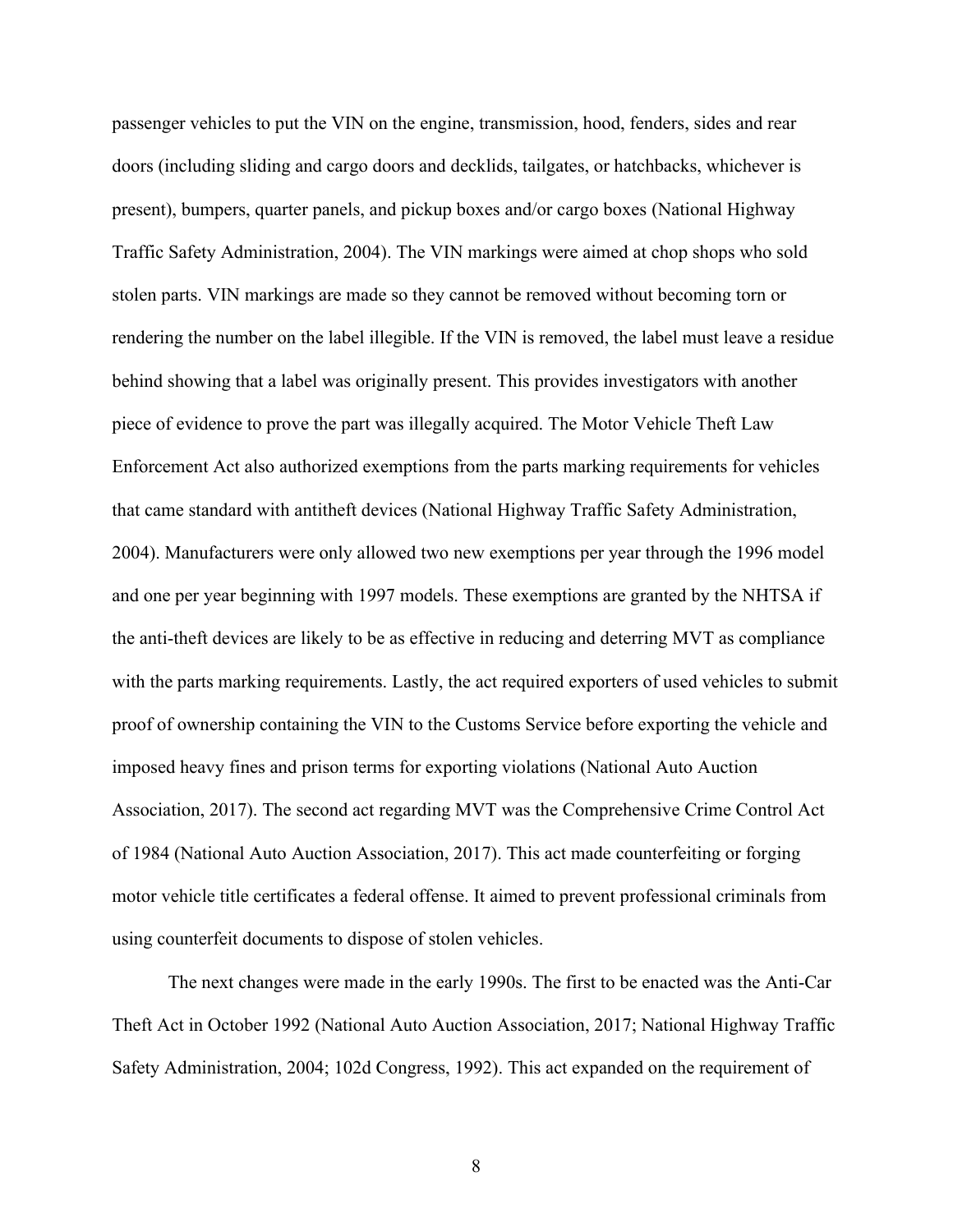parts marking to include multipurpose passenger vehicles such as light duty trucks. It also made armed carjacking, and owning, operating, maintaining, or controlling a chop shop a federal crime. The Motor Vehicle Theft Prevention Act of 1994 (part of the Violent Crime Control and Law Enforcement Act of 1994) added to that by stating carjacking resulting in death is punishable by death (National Auto Auction Association, 2017). The 1994 act also required the Attorney General, in cooperation with the state, to develop a national voluntary vehicle theft prevention program (U.S. Department of Justice, n.d.; National Auto Auction Association, 2017). The program allowed vehicle owners to sign a consent form which authorized law enforcement to stop the vehicle if it was being operated under specific conditions. Participants placed a program decal on their vehicle where it would be visible to law enforcement. Additionally, in 1996, the Anti-Theft Improvements Act upgraded state motor vehicle databases containing title information to enable federal and state law enforcement officials to quickly determine if a vehicle is stolen.

Since then, several states have made changes to their systems making MVT and associated crimes, such as title forgery, more difficult. Each state also has its own punishment for the crime and the charges often vary depending on the value of the vehicle. For example, in California, if the value of the vehicle exceeds \$950, the charge is grand theft and is a felony. If the value is less than \$950, it is considered petty theft and is typically charged as a misdemeanor. In nearly all cases, MVT in California results in a felony charge and is punishable by fines and/or incarceration in jail or prison (California Legislative Information, n.d.). Grand theft involving the threat of a firearm can lead to imprisonment from 16 months to three years. Other grand theft charges can be punished with up to a year imprisonment in a county jail and/or a fine up to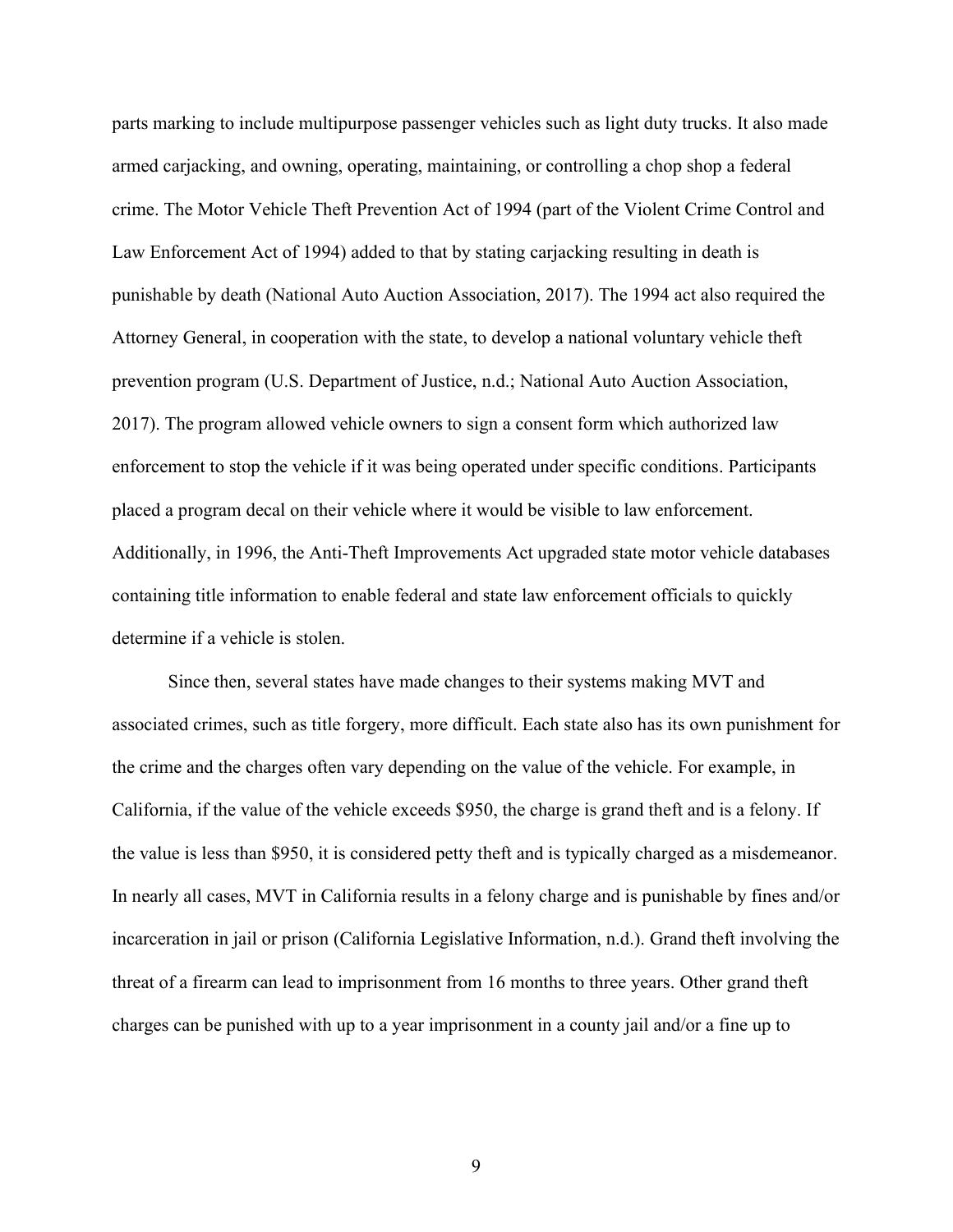\$5,000. Petty theft is punishable by a fine up to \$1,000 and/or six months imprisonment in a county jail.

**Most Targeted Vehicles.** Although offenders may choose to steal any vehicle available, statistics have shown some vehicles to be targeted more than others. Some, like the late 1990s models of the Honda Civic, have remained as targets for decades (National Insurance Crime Bureau, 2021b). This is likely due to the limited anti-theft features used during those years of production. Theft of full-size pick-up trucks has increased, surpassing the Civic as the most stolen vehicle the past two years. This can be seen on the latest report from the National Insurance Crime Bureau (2021b). They reported the top ten stolen vehicles in 2020 as the (1) Ford Full-Size Pick-Up (44,014 thefts); (2) Chevrolet Full-Size Pick-Up (40,968 thefts); (3) Honda Civic (34,144 thefts); (4) Honda Accord (30,814 thefts); (5) Toyota Camry (16,915 thefts); (6) Nissan Altima (14,668 thefts); (7) GMC Full-Size Pick-Up (13,016 thefts); (8) Toyota Corolla (12,515 thefts); (9) Honda CR-V (12,309 thefts); and (10) Dodge Full-Size Pick-Up (11,991 thefts). When looking at 2020 models only, Honda vehicles were not on the list, but there were three full-size pick-ups. The report listed the top ten stolen 2020 model vehicles as the (1) Nissan Altima (1,732 thefts); (2) Chevrolet Full-Size Pick-Up (1,447 thefts); (3) Toyota Corolla (1,295 thefts); (4) Chevrolet Malibu (1,175 thefts); (5) Ram Full-Size Pick-Up (1,118 thefts); (6) Toyota Camry (1,041 thefts); (7) Hyundai Elantra (989 thefts); (8) Jeep Cherokee/Grand Cherokee (876 thefts); (9) Ford Full-Size Pick-Up (875 thefts); and (10) Dodge Charger (738 thefts) (Insurance Information Institute, 2021). However, neither report specified the method these vehicles were stolen.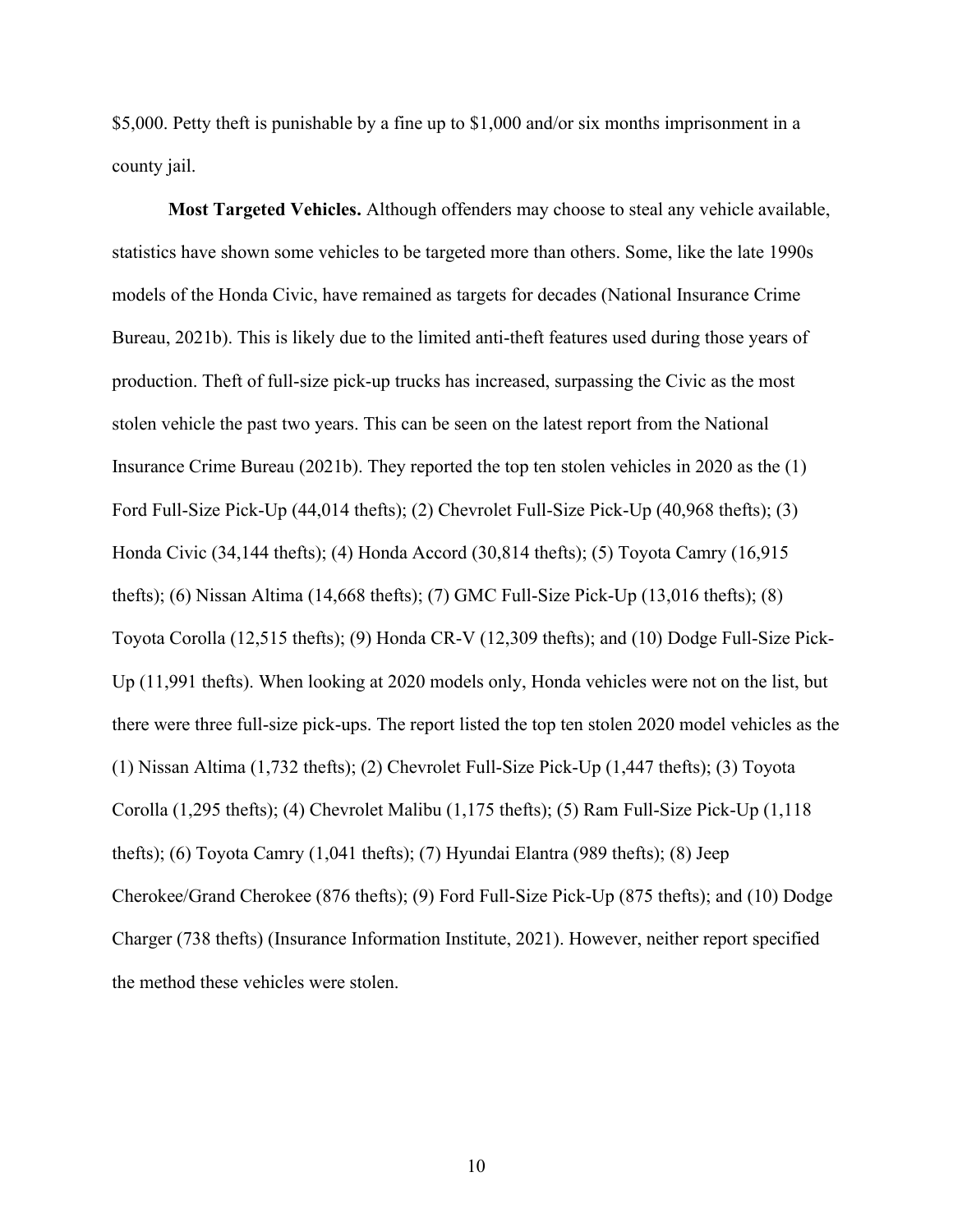## **Motor Vehicle Theft**

The crime of MVT involves an offender stealing or attempting to steal a motor vehicle, most often an automobile (74%) (U.S. Department of Justice, 2021). The motivation behind auto theft has been classified in three groups: recreational, transportation, and money-making (Challinger, 1987). The auto thieves steal for pleasure, fun, or to challenge themselves. The transportation group steals for temporary travel needs or to use for the commission of another crime. The money-making group steals to sell the parts or the vehicle for profit. Although this breakdown did not explicitly include carjackers, it is likely, based on other research (Jacobs et al., 2003; Topalli & Wright, 2013), that they would also fit into these groups.

In the simplest terms, the difference between the groups is that auto thieves steal unoccupied vehicles and carjackers steal occupied vehicles. Otherwise, their processes are nearly identical. Both groups start by selecting a target. The offender may choose their target vehicles depending on availability and ease of access of a make and model, the value, if it has any upgrades, whether they feel confident they can successfully steal it, or what is being asked for if they are stealing it for someone else. Next, the motor vehicle thief maneuvers any obstacles to get into the driver's seat and commandeer the vehicle, whether by the auto theft method or carjacking (discussed in further detail in the following sections). Then the offender uses it for a given amount of time and disposes of the vehicle by simply leaving it somewhere, destroying it, or selling it as a whole or for parts.

**Auto Theft.** Auto thieves steal unoccupied vehicles using a variety of methods. Some offenders illegally enter the vehicle while it is parked, manually start it, and escape without using the key. Others prefer to steal vehicles with its key, allowing them to bypass security features and the need for tools, and escape in it that way. This group of auto thieves can obtain keys by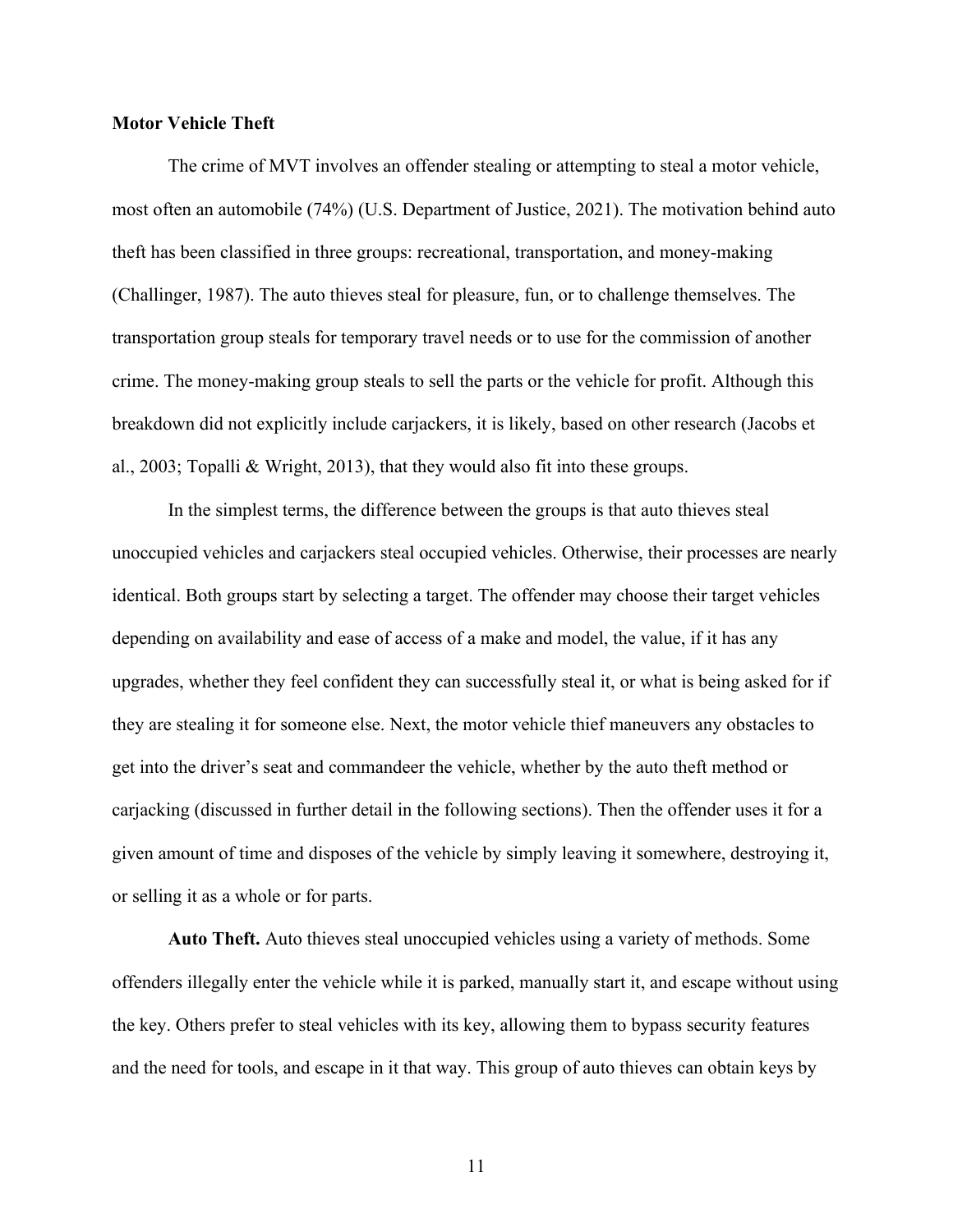stealing them from the driver, their home, dealerships, rental agencies, etc. However, it is common for auto thieves to find keys left in or near the vehicle, often in the ignition with the vehicle running. Auto theft with keys has become a popular method with newer vehicles due to technological advances in anti-theft features. Auto theft is classified as a property crime because it is committed without the owner of the vehicle present, eliminating the need for confrontation, force, and/or violence.

Offenders who steal vehicles without keys have an unlimited selection but may prefer certain vehicles over others because they are confident that they will be able to enter and start the vehicle without the key. No matter their choice, they typically choose something they can break in or otherwise enter the vehicle and drive away within a few minutes (O'Connor, 2006). Offenders enter the unoccupied vehicle by opening an unlocked door, using a tool (such as a slim jim) to illegally open the vehicle, or breaking a window (Brill, 1982; Cherbonneau & Copes, 2006). It is in their best interest to minimize visual damage to remain conspicuous (Cherbonneau & Copes, 2006), so breaking a window is a far less favorable entry method. Offenders who do choose to break windows for entry usually smash the smallest one to avoid unwanted attention, leave less evidence behind, and make less noise. One offender noted breaking windows to be "a giveaway," (Cherbonneau & Copes, 2006, p. 199). Large-scale damages to the vehicle are undeniable and more likely to lead to a traffic stop (Powis 1977; Rap 1989, as cited in Cherbonneau & Copes, 2006).

Once inside the vehicle, the auto thief works quickly to "break down" or "crack" the steering column, or tamper with the ignition so they can start it (Cherbonneau & Copes, 2006). Several offenders mentioned it being "easy" to start certain vehicles with a screwdriver (but this may not work on the newer vehicles with improved technology and anti-theft features). The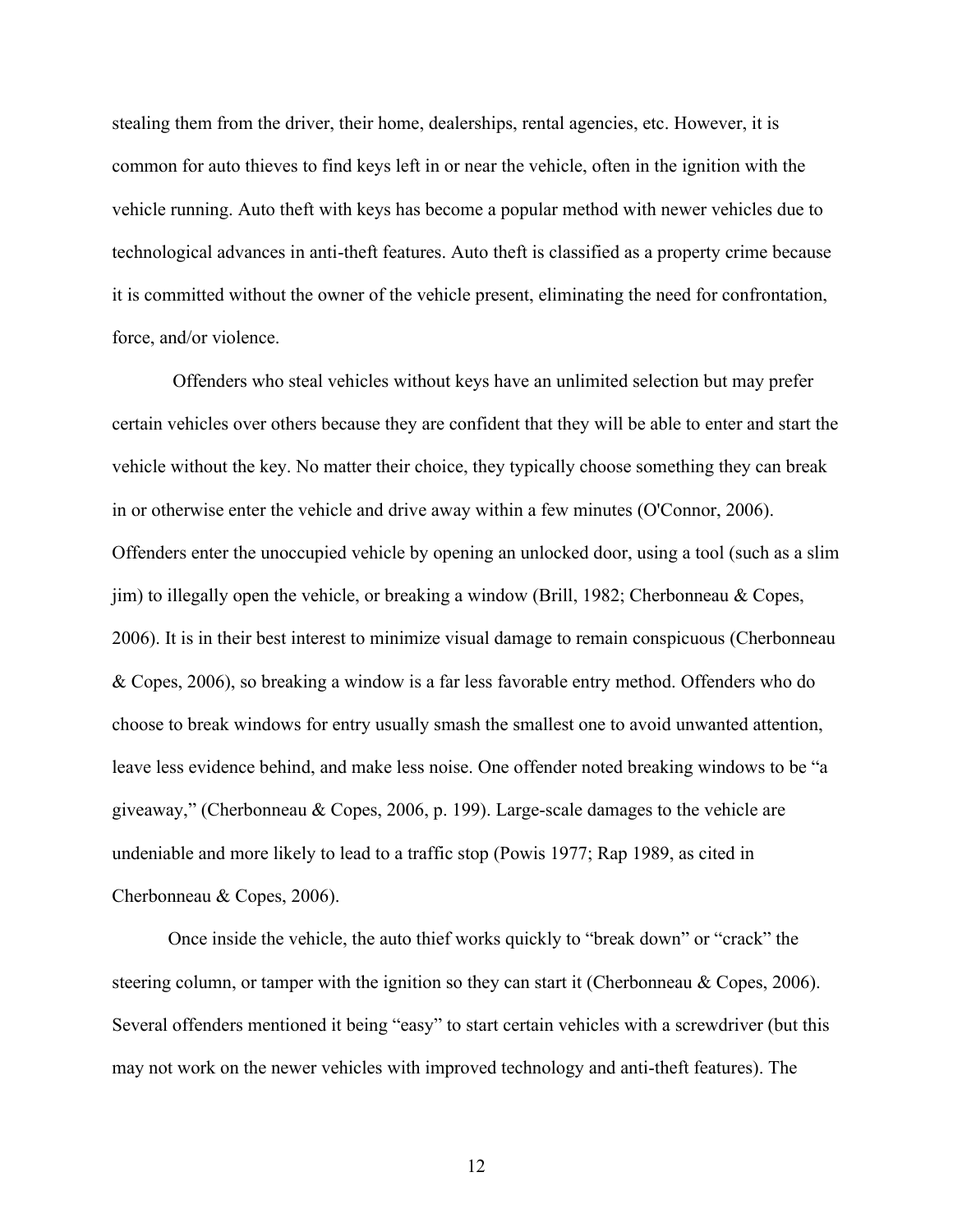techniques used to tamper with or open a steering column result in physical damage to the interior, no matter how well the auto thieves try to minimize it. Some insert a fake key in the ignition switch or replace the switch to make it appear normal, while others conceal the damage by covering it with a small towel or bandana (Copes & Cherbonneau, 2006; O'Connor, 2006).

The method of stealing a vehicle with keys does not come with the same challenges of starting the vehicle without them. However, the challenge comes with getting a hold of or finding the key. This makes auto theft with keys a much more opportunistic method since it would be assumed that most, if not all, parked vehicles would not have their keys readily available. Keys are acquired by stealing them from a person or their belongings (during a robbery or burglary), but surprisingly, thefts with keys occur most often after people leave the keys in the ignition or otherwise hidden in the vehicle (Copes & Cherbonneau, 2006). Participants in the Fleming et al. (1994) study discussed taking vehicles left running in driveways on cold mornings. One participant in Copes and Cherbonneau's (2006) study described walking up to a convertible car with its top down with the keys in it parked in a parking garage. The offender simply got in and drove away. Offenders see opportunities like this a low effort, minimal risk, and high reward. This is especially true with newer vehicles. Having keys allows auto thieves to bypass newer built-in anti-theft measures from the manufacturer and to appear more normal entering and driving the vehicle than without a key.

Once the auto thief has entered the vehicle and started driving, they continue their tactics to avoid getting caught. One way they do this is by trying to change their physical appearance and style to match the person they would expect to be driving the vehicle legally since they believe it may influence the risk of being stopped (Cherbonneau & Copes, 2006). One offender in Cherbonneau and Cope's (2006) study said he dresses like "the average Joe," while another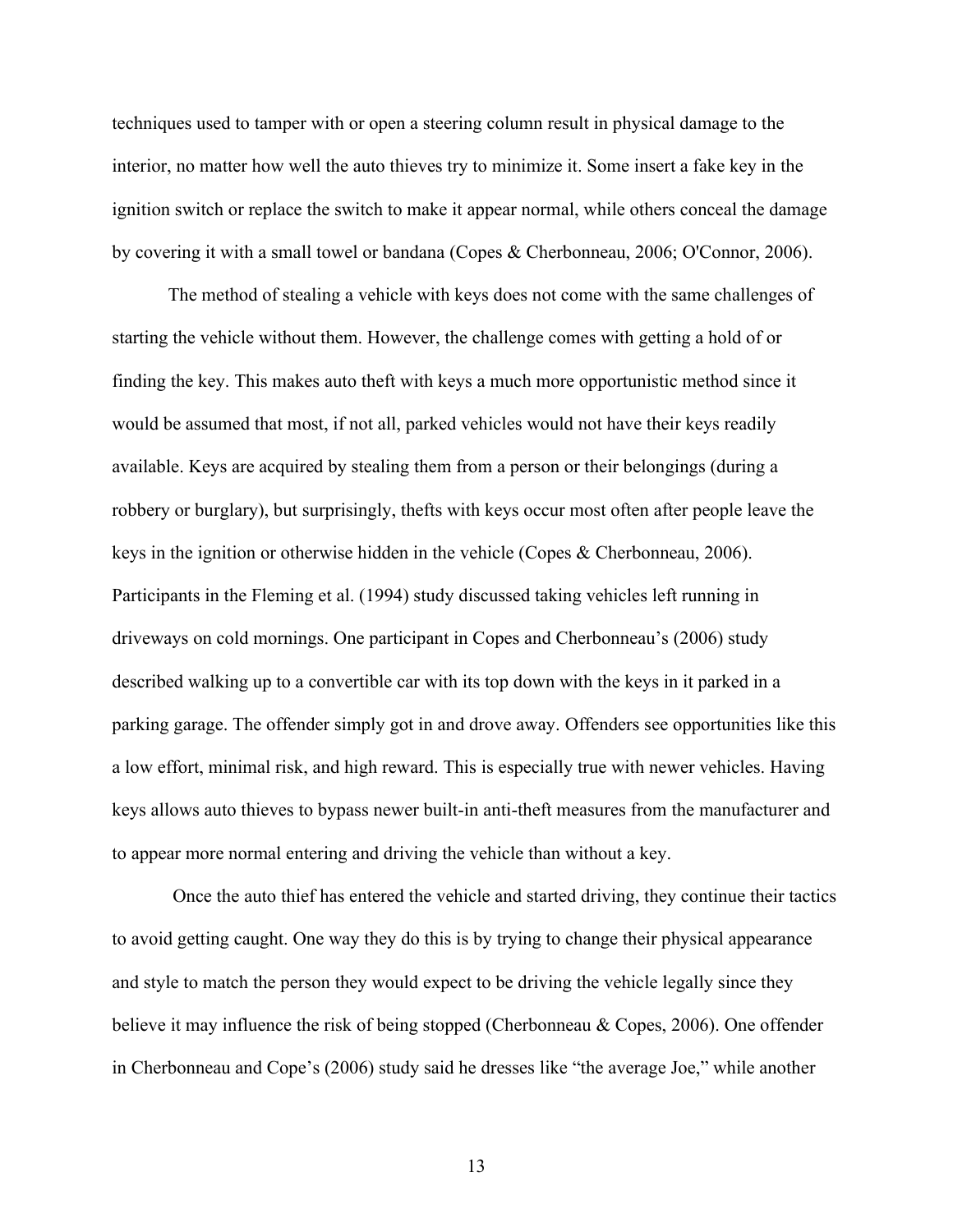said he dresses nice when stealing a fancy or flashy vehicle. Auto thieves also consider how old they look with what vehicle they drive. Cherbonneau and Copes (2006) interviewed a young man who started stealing cars at 11 years old. He mentioned young drivers of a newer vehicles are more likely to attract attention than if the driver appeared to be an older teenager or adult.

The way the auto thief drives also changes when driving a stolen vehicle. Many participate in restrained driving behaviors to help create an illusion of normalcy and minimize legal justification for non-theft-related traffic stops (Cherbonneau & Copes, 2006; Jacobs & Cherbonneau, 2014). Numerous offenders believe the way they drive is more important than their personal appearance when driving a stolen vehicle. Apart from a few reckless, thrill-seeking auto thieves, offenders drive what they consider to be normal driving behavior. They wear their seatbelts, use their blinkers, stop at stop signs, refrain from speeding, and do not run red lights. They are aware that blatant disregard for traffic laws will attract attention and increase their chances of being stopped by law enforcement. Conversely, there are auto thieves who choose not to adhere as closely to traffic laws because they believe it is best to drive like other drivers (Cherbonneau & Copes, 2006). They acknowledge the average driver speeds, does not always use their blinker, and does not drive with perfect posture. This group of auto thieves may show off the stolen vehicle in their neighborhoods, listen to the stereo at high volumes, lean back, and cruise.

Another form of restrictive deterrence involves where the offender chooses to drive the stolen vehicle (Jacobs & Cherbonneau, 2014). Auto thieves may change the license plates to avoid automated detection from scanning equipment. If a scanner reads the fake or stolen license plate, it may show a different vehicle linked to it, but will not register as stolen. Offenders assume the officers are more likely to overlook the make and model over it being flagged as a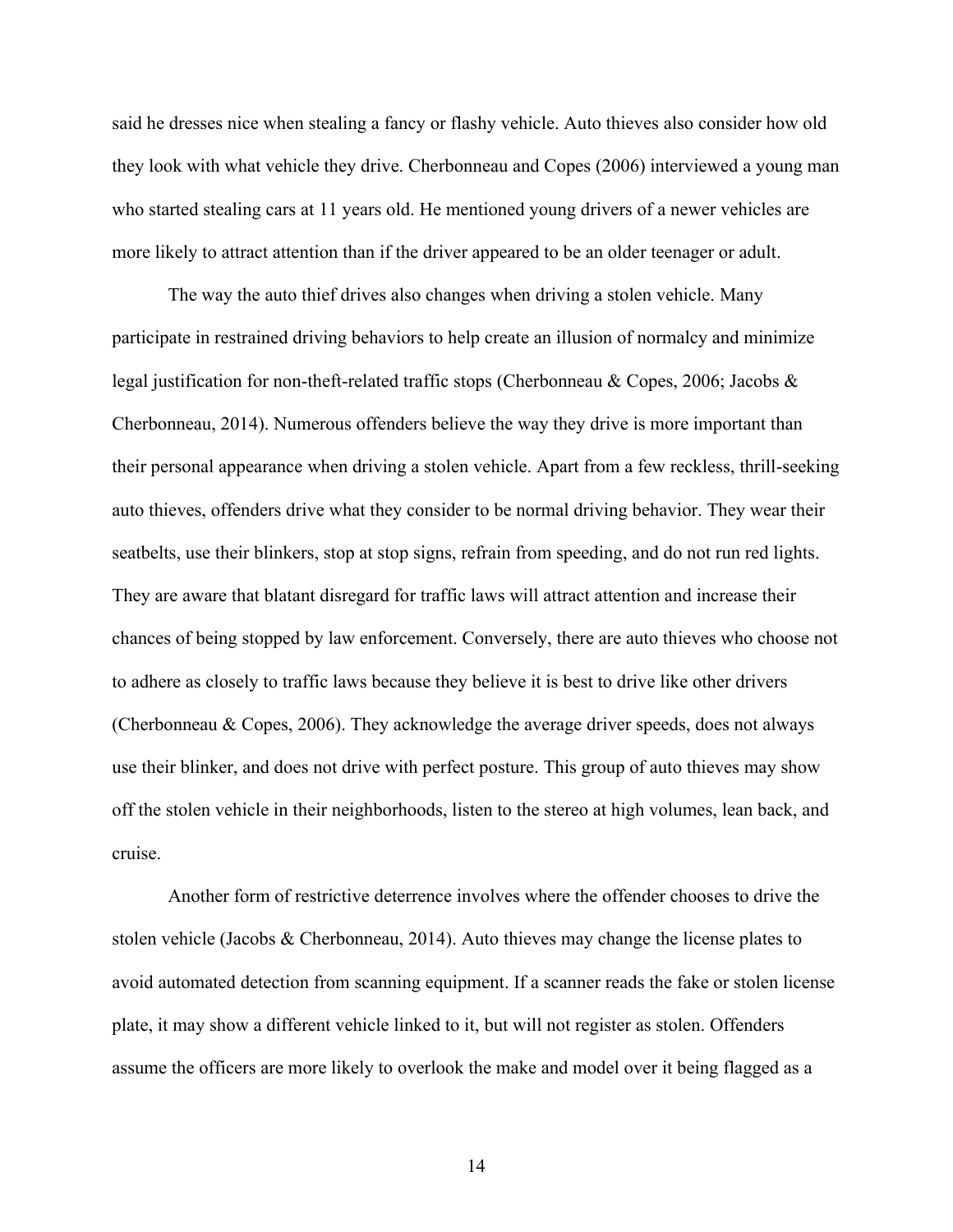stolen vehicle. Auto thieves also noted driving the stolen vehicle outside of the area where they took it from to another jurisdiction because they believe it takes time for other departments to be looking for it.

No matter how well the offender appears or drives, there is still a chance they will encounter law enforcement. It is not uncommon for an officer to drive near or stop next to drivers at a stoplight. When this happens with auto thieves, they do their best to continue the illusion that they own the vehicle they are driving. Offenders have mentioned they believe displays of apprehensive emotions (for example, fear, stress, anxiety, uncertainty, and tension) are a cause for concern (Cherbonneau & Copes, 2006). More successful offenders are skilled at keeping their composure or "holding themselves back," when in the presence of an officer. If they fail to maintain control, they believe their threat of being stopped increases. Another way some offenders try to maintain the illusion of normalcy is by interacting with law enforcement. For example, informal interactions like making brief eye contact, head nodding, hand gestures such as waving, and other acts of friendliness. There are also offenders who avoid all interaction with officers because they hope to be ignored and not invite or lead themselves into a negative outcome. If they see an officer driving near them, they turn down different streets to distance themselves.

**Carjacking.** Carjacking combines the property crime of auto theft with the violent crime of robbery, but it centers around a vehicle (Jacobs, 2012). This section of the literature review aims to explain the nature of carjacking as it differs from auto theft. There have been fewer studies on carjacking than auto theft, possibly because it is a newer crime. The term, "carjacking," was coined in 1992 at the time of the Anti-Car Theft Act (Wing, 1994). A senator called it "a twisted innovation in car theft." As carjacking became more widely known, people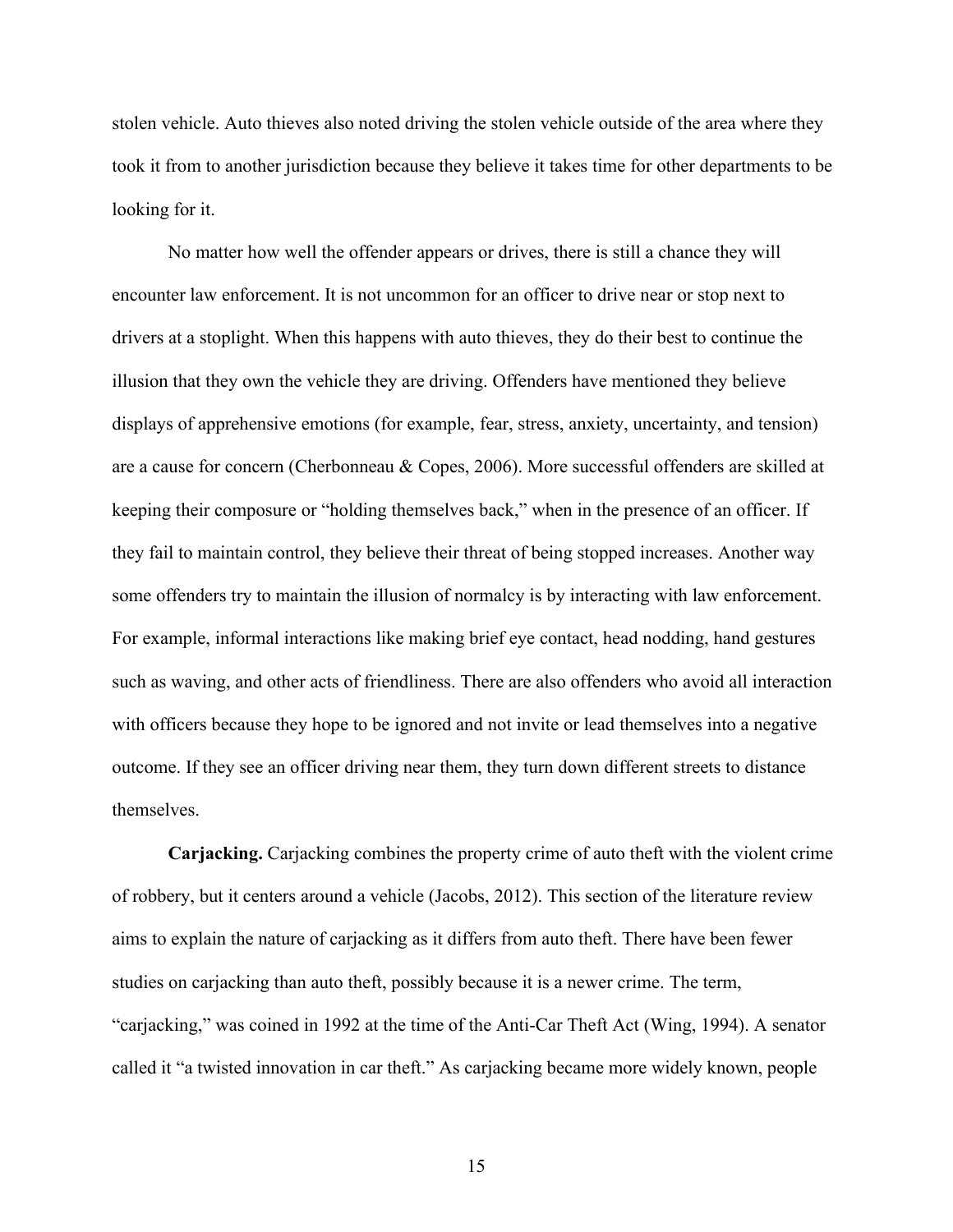began to feel less safe in their own vehicles. Now, carjacking occurs much more often. A recent victimization survey by the Bureau of Justice Statistics revealed approximately 34,000 carjackings occur per year (Klaus, 2004). Some analysts argue that carjacking rates have increased due to the improvements in anti-theft technology making it harder to hotwire the vehicle (Clarke & Harris, 1992). More than half (68%) of these occur between the hours of 6:00 p.m. and 6:00 a.m. (Klaus, 2004). They typically involve more than one offender and victimize strangers (Jacobs, 2012; Klaus, 2004).

One thing a potential victim may be intimidated by is the level of violence or potential violence associated with this crime. In 74% of carjackings, the offender was armed (Klaus, 2004). The most common weapons used were firearms (74% of carjackings), knives (11%) and other weapons (18%). Thankfully, the threat of violence is not always acted upon, and many victims are not physically hurt. The survey on carjackings that occurred between 1993 and 2002 reported 24% of carjacking victims to be injured, but only 1% required hospitalization (Jacobs, 2012; Klaus, 2004). About 9% of victims suffered serious injuries such as gunshots or knife wounds, broken bones, or internal injuries. More minor injuries, such as bruises and chipped teeth, occurred in about 15% of victims. There were no deaths listed.

Researchers have found carjacking to involve little planning in advance (Jacobs, 2012). Instead, the offender simply spots a target, threatens the victim, gains control of the vehicle, and escapes in it. The process begins like auto theft, where the offender selects a vehicle to target, but they also need to assess their risk with the driver (Topalli et al., 2015). This has an opportunistic aspect to it because they need to find a vehicle paired with a driver and believe they have the power and control to commandeer the scene. More than half (67%) of carjacking victims put up some level of resistance (Klaus, 2004). Resistance can be manifested in several ways such as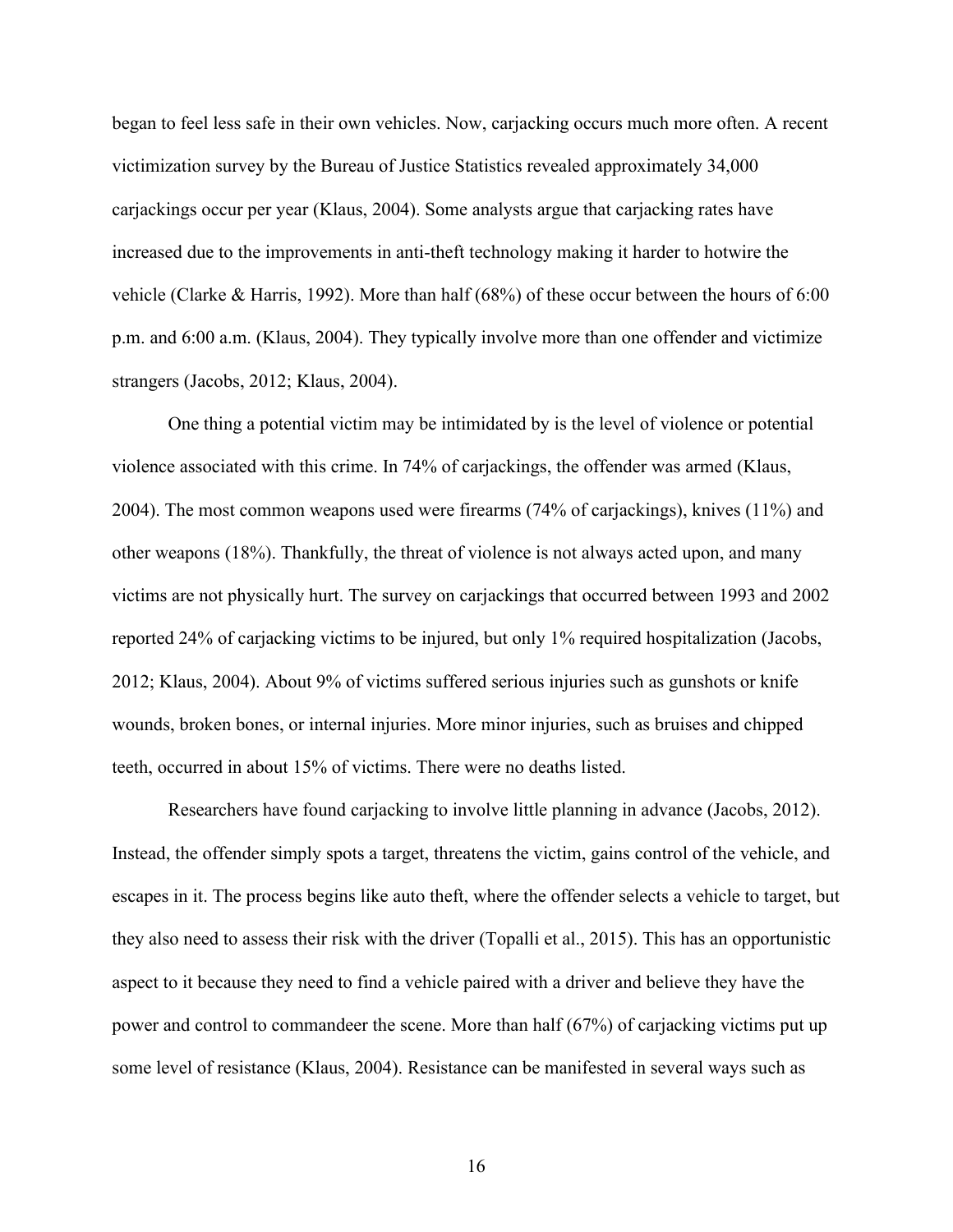freezing up, screaming, speeding off, or shooting at the carjacker (Topalli et al., 2015). Carjackers in Topalli et al.'s (2015) study reported targeting victims based on their physical appearance, some preferring female victims over males to avoid scuffles. However, some offenders preferred male victims because females are more apt to scream. Carjackers also consider the age of their target, stating younger victims are more likely to put up a fight than older victims. Experienced carjackers view the target as not only a car, but as a vehicle and driver.

Once the target, both vehicle and driver, have been selected, the carjacker needs to approach. The two common methods of approaching targets are using normalcy illusions or blitzes (Jacobs, 2012; Topalli et al., 2015). Normalcy illusions are seen when the offender engages with the victim in a seemingly harmless manner. Social scientists have recognized this as the most effective way for a person with nefarious intentions to ease their target into a false sense of security. Some examples offenders provided for this were asking for the time or directions, but most often, asking for cigarettes. This tactic is often used in robberies as well. Once the victim responds and is in proximity, the mood suddenly changes, and the offender demands them to surrender their vehicle. Carjackers may do this with the threat of a weapon, such as showing a firearm or pointing it at the victim, to encourage compliance. The second method is blitzes. This is typically done by the offender suddenly confronting the target victim outside of their vehicle and showing a weapon. The idea is to catch the victim unaware and not to give them a chance to consider any actions besides compliance. An example of this method would be a carjacker running up to a victim at a stoplight, putting a gun to their head, and telling them to get out of the vehicle.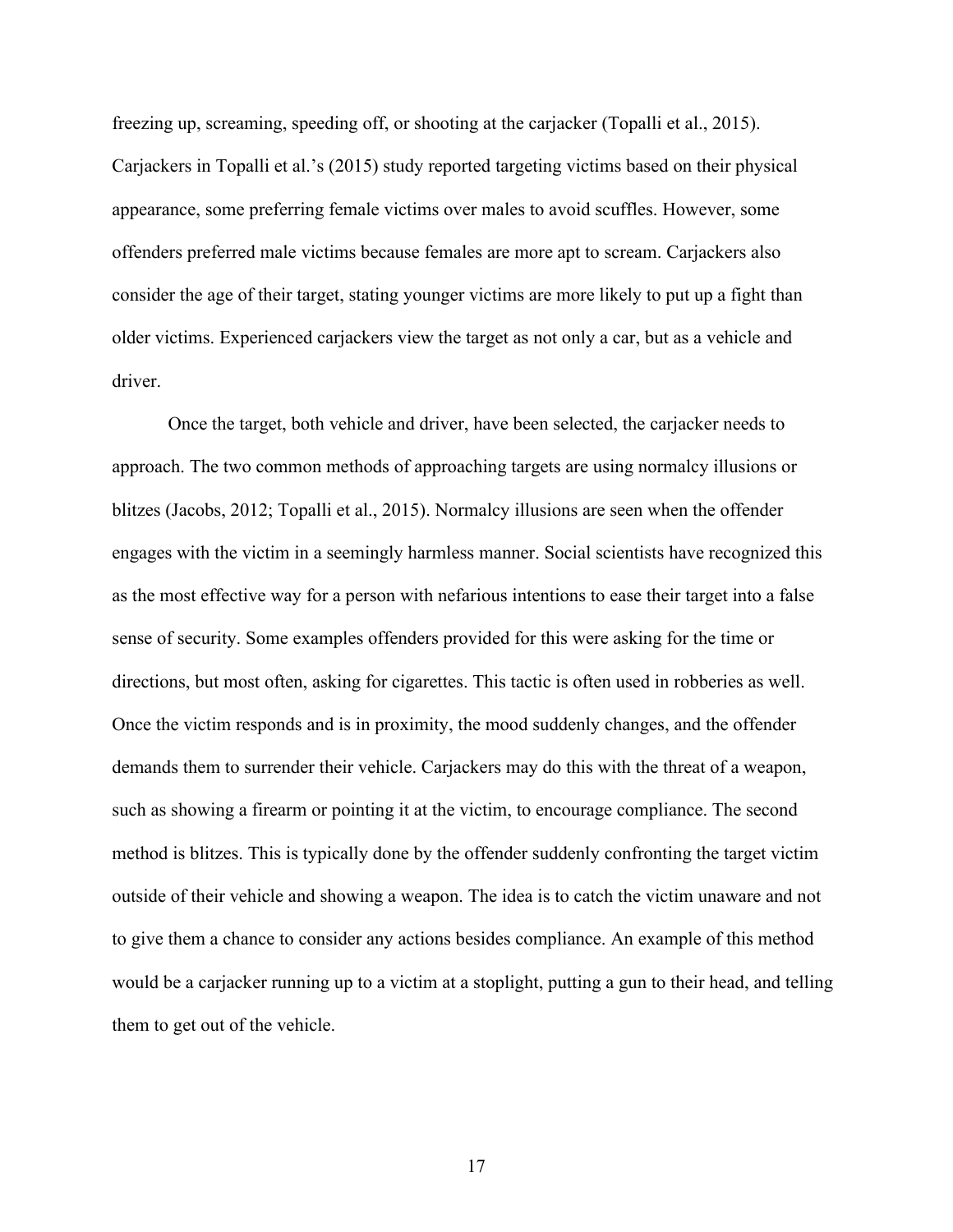Both normalcy illusions and blitzes are forms of coercive action. Coercive action is defined as conduct undertaken by one party to impose harm or force compliance on another (Tedeschi & Felson, 1994, as cited by Jacobs, 2012). It typically comes in the form of threatened or actual violence, either to secure resources or to teach someone a lesson (Jacobs, 2012). Carjackers invoke displays of power, whether explicit or assumed, to coerce the victim to comply and prevent resistance. If the victim does not take the threat seriously, the offender may escalate the threat or use physical force or punishment to gain control and steal the vehicle. After the offender successfully gets into the driver's seat, they speed off, leaving the victim wherever they may be.

After the carjackings, vehicles were often stripped and disposed of. Topalli and Wright (2013) discussed the aftermath of crime. They found some carjackers would drive the vehicle around the neighborhood, despite the risk of being noticed by law enforcement, but most disposed of the vehicle shortly after stealing it. One of their participants informed researchers that quickly disposing of the vehicle was the key to getting away with the crime.

In addition to getting rid of the stolen vehicle, Topalli and Wright's (2003) study looked at what carjackers did with the proceeds from their crimes. A few respondents reported using the money from theft to pay for necessities or bills. The more common response was to spend the money on drugs, women, and gambling. One carjacker said he spent \$1,500 in less than two days on "Whatever, it don't matter." Another offender said he spent the money he got from carjacking on holiday shopping, alcohol, and marijuana.

## **Motivation and Vehicle Disposal**

In both carjacking and auto theft, the offender will steal the vehicle and keep it for a given amount of time before disposing of it. The method of disposal is usually tied to the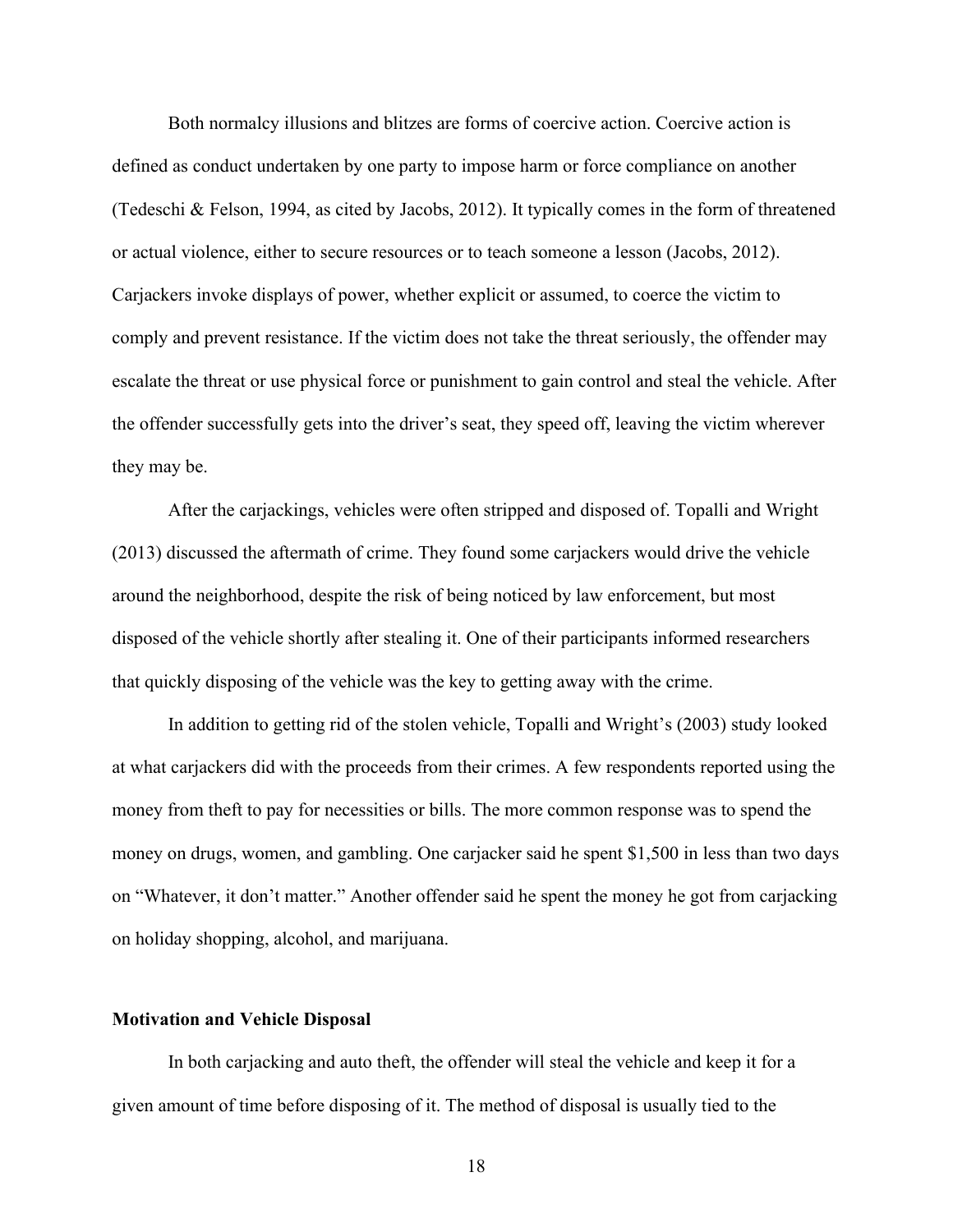motivation for stealing the vehicle. MVT is usually motivated by pleasure (recreation, joyriding, thrill, etc.), transportation, or profit, but there may be overlap in those categories (Anderson  $\&$ Linden, 2014; Challinger, 1987). For instance, if an offender gets a thrill out of stealing a vehicle, but also makes a profit in its disposal, the primary motivation may be money-making but secondary would be considered pleasure.

**Pleasure.** Wing (1994) argued the typical motor vehicle thief is motivated by joyriding or commanding an enterprise. They described the offender as a "professional criminal, or a wouldbe professional criminal, bend on committing crime," (Wing, 1994, p. 397). Wing (1994) said juvenile MVT offenders steal vehicles to take wild drives at night and wreak havoc with other drivers and pedestrians. Most research agrees with joyriding being a common motivator in younger offenders and low-skilled offenders. Anderson and Linden's (2014) study, which involved interviewing 43 youth offenders, noted their most common reason for MVT was joyriding (93%). Some noted it gave them excitement or an "adrenaline rush." Joyriding was also the most common reason given in auto thefts with keys (Copes  $\&$ Cherbonneau, 2006).

Jacobs et al. (2012) discussed various motivations stemming from pleasure in carjackers; few committed the crime for profit. Several participants in their study claimed to have sufficient money at the time yet chose to participate in carjackings to steal things they wanted. One offender explained how he and his partner carjacked a victim because they wanted rims, a radio, and speakers for their vehicles. He said, "We'd rather go take it than spend the money in our pockets," (Jacobs, 2012, p. 678). Other offenders mentioned stealing from specific victims as a way of depriving them. One carjacker said, "I was tired of seeing them just coming through, always trying to floss as they went past… always showing off, talking a lot… You floss too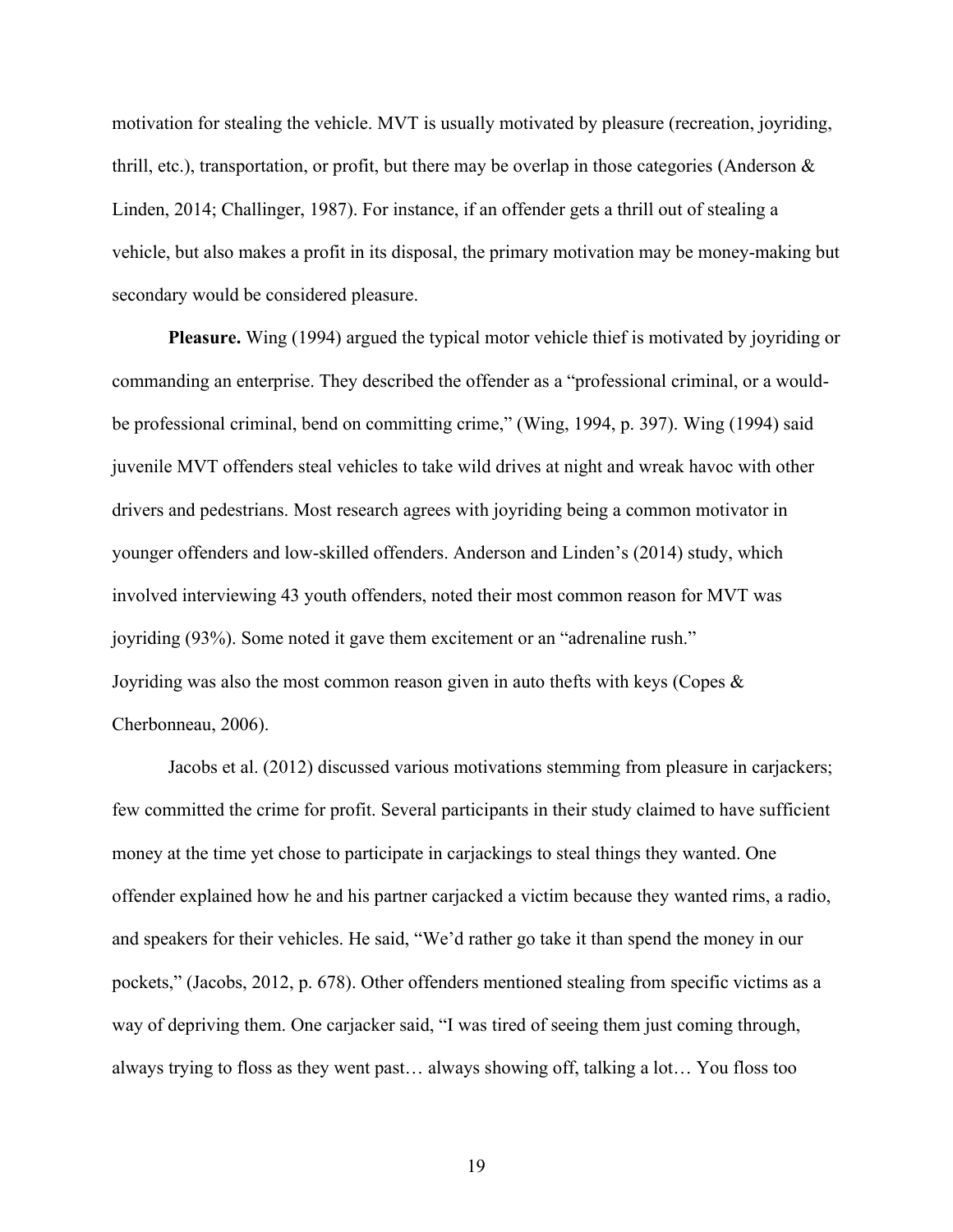much you get [carjacked]," (Jacobs, 2012, p. 681). To floss means to show off material possessions. The offender believed the individual deserved to be the victim. Similarly, some carjackers will act in retaliation when they feel another person has been wronged by the victimto-be. This could be in response to refusing to pay a young boy pumping their gas for them or something as serious as the victim sexually assaulting another person. Jacobs (2012) did not state how carjackers disposed of these vehicles.

Retaliation can also be a motivating factor in auto theft (Cherbonneau & Jacobs, 2015). Auto thieves use their crimes as a method of direct or indirect payback. Direct payback is described as an efficient, quick method of revenge without hesitation. Like carjackers, several auto thefts steal vehicles of victims who they feel are flossing or showing off. To dispose of the vehicle, one offender described parking it "way off somewhere," (Cherbonneau & Jacobs, 2015, p. 478) and being satisfied knowing the victim would need to pay to get the vehicle back after it was found. Another auto thief disposed of a stolen vehicle in a similar manner after taking it from someone they felt wronged them. The auto thief said, "We just stole it, and left it somewhere just so we could see her mad," (Cherbonneau & Jacobs, 2015, p. 479). Indirect payback is described as retaliation in response to affronts committed by someone other than the person targeted for payback. One offender described his motivation stemming from when someone stole his vehicle in the past. "My car got stolen… I was mad, and I wanted revenge and I've just been stealing cars ever since," (Cherbonneau & Jacobs, 2015, p. 481). Another auto thief described stealing from people who "hate on," hurt, or harm themselves or their family or friends. They described stealing a vehicle in retaliation for a drug robbery. This offender also abandoned the vehicle shortly after the theft.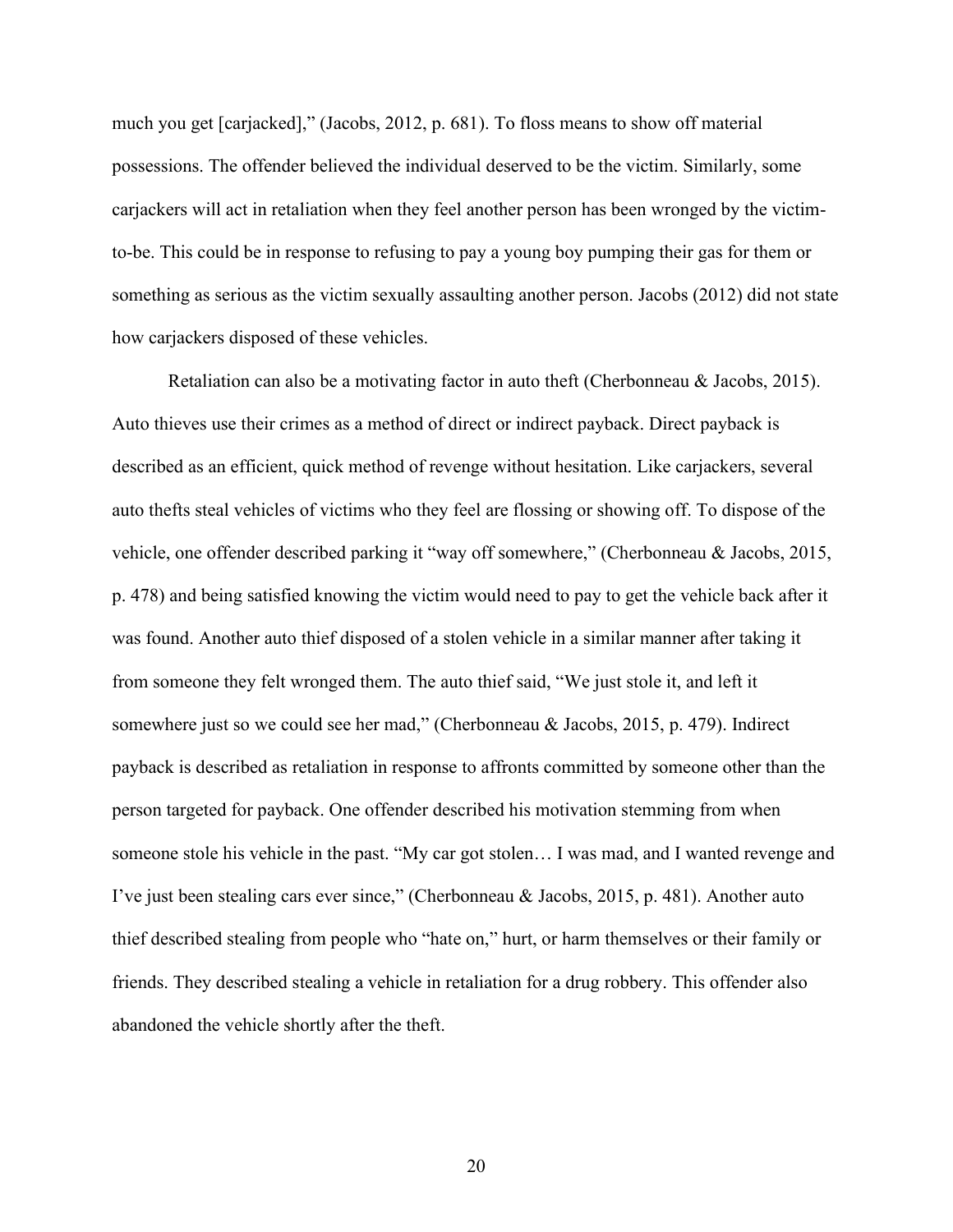**Transportation.** Tremblay et at. (1994) also noted juveniles used joyrides as a means of transportation. They found this crime to be committed in the suburbs most often.

Several adult offenders used stolen vehicles as a way to get from point A to point B when they did not have a ride and were uninterested in taking public transportation (Topalli & Cherbonneau, n.d). Most young auto thieves, presumably those using the vehicles under this motivation group, leave the vehicle on the side of the road when they are finished with it, but a few said they take them to chop shops or give them to "a friend who doesn't know how to steal," (O'Connor, 2006, p. 973).

**Money-Making.** Money-making is one of the biggest motivators of auto thieves and carjackers since their crimes do not have capital overlays, unions, taxes on profits, nor employee benefits to be paid (Wing, 1994). Motor vehicle thieves earn profit by selling parts to chop shops, selling vehicles to unsuspecting buyers with "washed" or forged titles. Chop shops, often fronted as auto body shops, illicitly dismantle vehicles, and sell the parts illegally for more money than the vehicle would often be worth whole. This can be an extremely lucrative market. Used auto parts have been valued four times higher than the value of the vehicle. One common method for these types of thefts is for motor vehicle thieves to solicit orders for parts, then to steal cars to fill the orders. Chop shops can use stolen parts in junked or salvaged vehicles, then sell rebuilt vehicles with washed titles to unsuspecting buyers for prices four or five times the actual value. Stolen vehicles are also used as an export business where the vehicle is driven into a storage container, sealed, and hauled to the docks without being noticed by customs officials.

Some offenders dismantle the vehicle themselves, then leave the remaining body on the side of the road somewhere else or find a way to destroy it. Offenders who worry about the vehicle being found and tied back to them may set it ablaze or push it into a body of water. One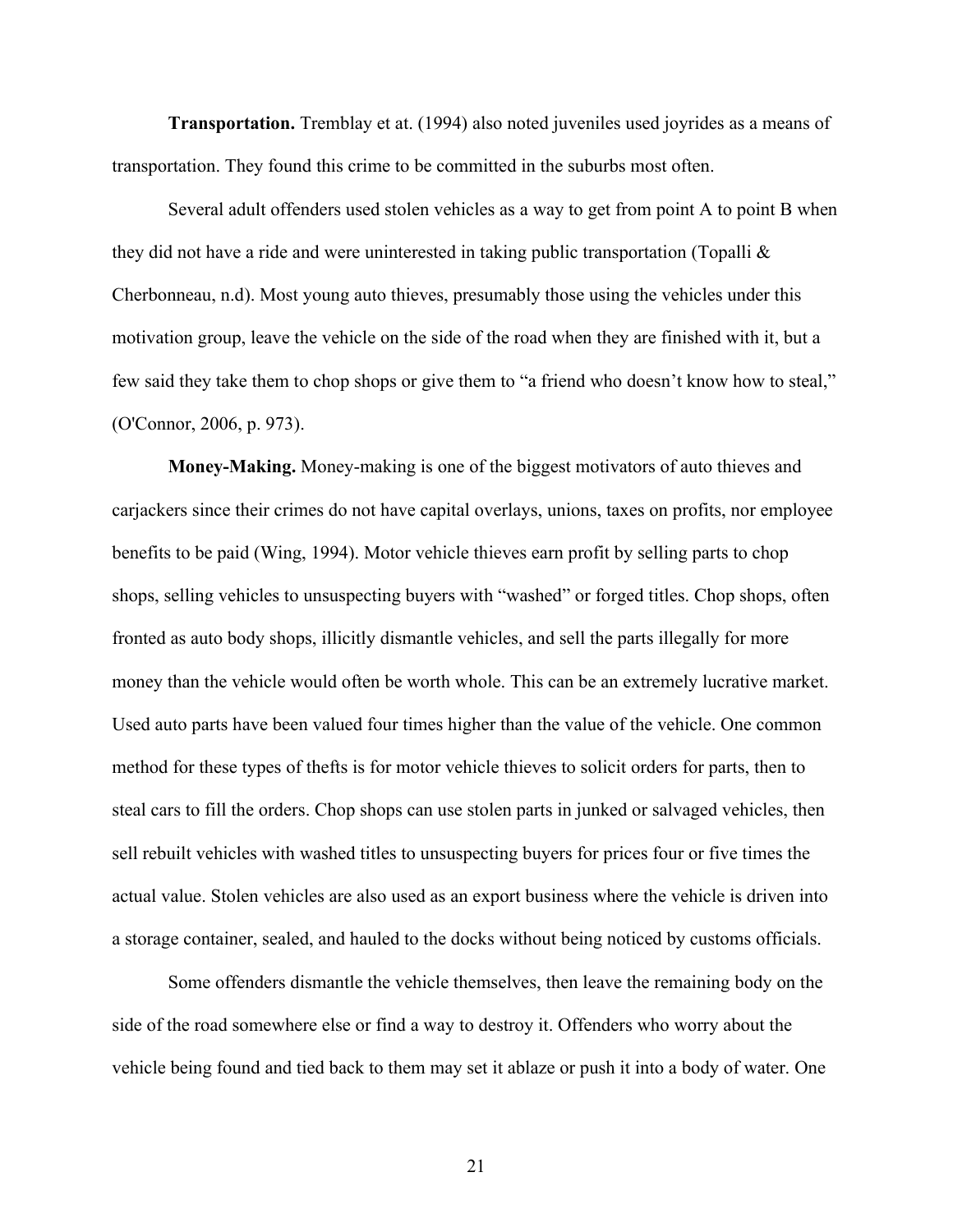offender mentioned setting a stolen car on fire after taking what they needed from it because they did not wear gloves and needed to destroy the fingerprints (Topalli & Wright, 2013).

## **Theoretical Perspectives**

One of the questions criminologists strive to answer is why an offender commits crime. There have been numerous theories to explain possible reasonings, but none fit the overarching topic of crime, specific crimes, or offender types. Similarly, several theories can be used to explain MVT. This paper relies on three theoretical perspectives to better inform how the offender began and why they continue to pursue MVT.

**Social Learning Theory.** Social learning theory was developed by Ronald L. Akers and Robert Burgess in 1965 (Cullen et al., 2018). They reformulated Edwin Sutherland's differential association theory. Sutherland's theory argued that criminal behavior is a learned in interactions with others, but it does not specify the mechanisms by which the behaviors are learned. The theory was built upon nine principles of differential association: (1) criminal behavior is learned; (2) criminal behavior is learned in interaction with other persons in a process of communication; (3) the principal part of the learning of criminal behavior occurs within intimate personal groups; (4) when criminal behavior is learned, the learning includes (a) techniques of committing the crime, which are sometimes complicated, sometimes simple and (b) the specific direction of motives, drives, rationalizations, and attitudes; (5) the specific direction of motives and drives is learned from definitions of the legal codes as favorable or unfavorable; (6) a person becomes delinquent because of an excess of definitions favorable to violation of law over definitions unfavorable to violation of law; (7) differential association may vary in frequency, duration, priority, and intensity; (8) the process of learning criminal behavior by association with criminal and anti-criminal patterns involves all mechanisms that are involved in any other learning; and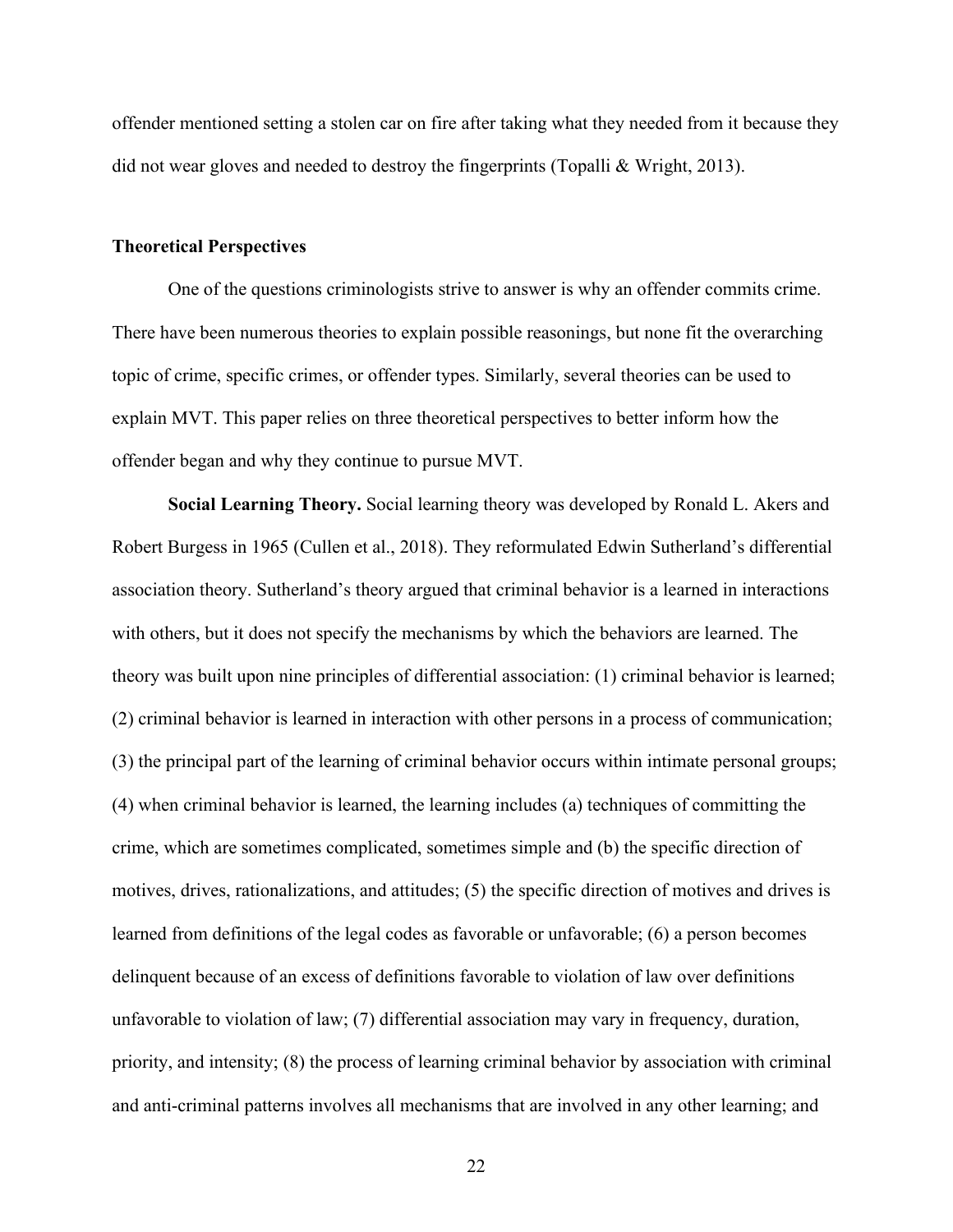(9) while criminal behavior is an expression of general needs and values, it is not explained by those general needs and values since non-criminal behavior is an expression of the same needs and values.

In one article, Sutherland said he worked with a professional thief and was impressed with the thief's statement: "a person cannot become a professional thief merely by wanting to be one; he must be trained in personal association with those who are already professional thieves" (Sutherland 1956, p. 17, as cited by Topalli et al., 2020). Social learning theory agrees with Sutherland and expands on his theory in explaining how the offender is trained. It integrated the nine principals with other principals of behavioral acquisition, continuation, and cessation. Akers and Burgess added concepts of behavioral learning theory such as operant behavior and classical or respondent conditioning. Operant behavior refers to the voluntary actions of an individual being conditioned or shaped by rewards or punishment. Respondent conditioning is similar but refers to conditioning of involuntary reflex behavior. Social learning theory also included symbolic interactionism, which states social interaction is the exchange of meaning and symbols.

Social learning theory argues that the same learning process takes place in conforming and non-conforming behavior, but the difference lies in the balance of influences on behavior (Cullen et al., 2018). The probability that an individual will engage in illicit behavior increases and the probability that they will engage in pro-social behavior decreases when they differentially associate with others who are involved in criminal behavior in a favorable light, are exposed to criminal models, define it as justified or desirable, and have received or anticipate greater reward than punishment for the behavior.

There are four major principals within social learning theory (Akers & Jennings, 2016; Cullen et al., 2018). The first principal, differential association, is borrowed from Sutherland's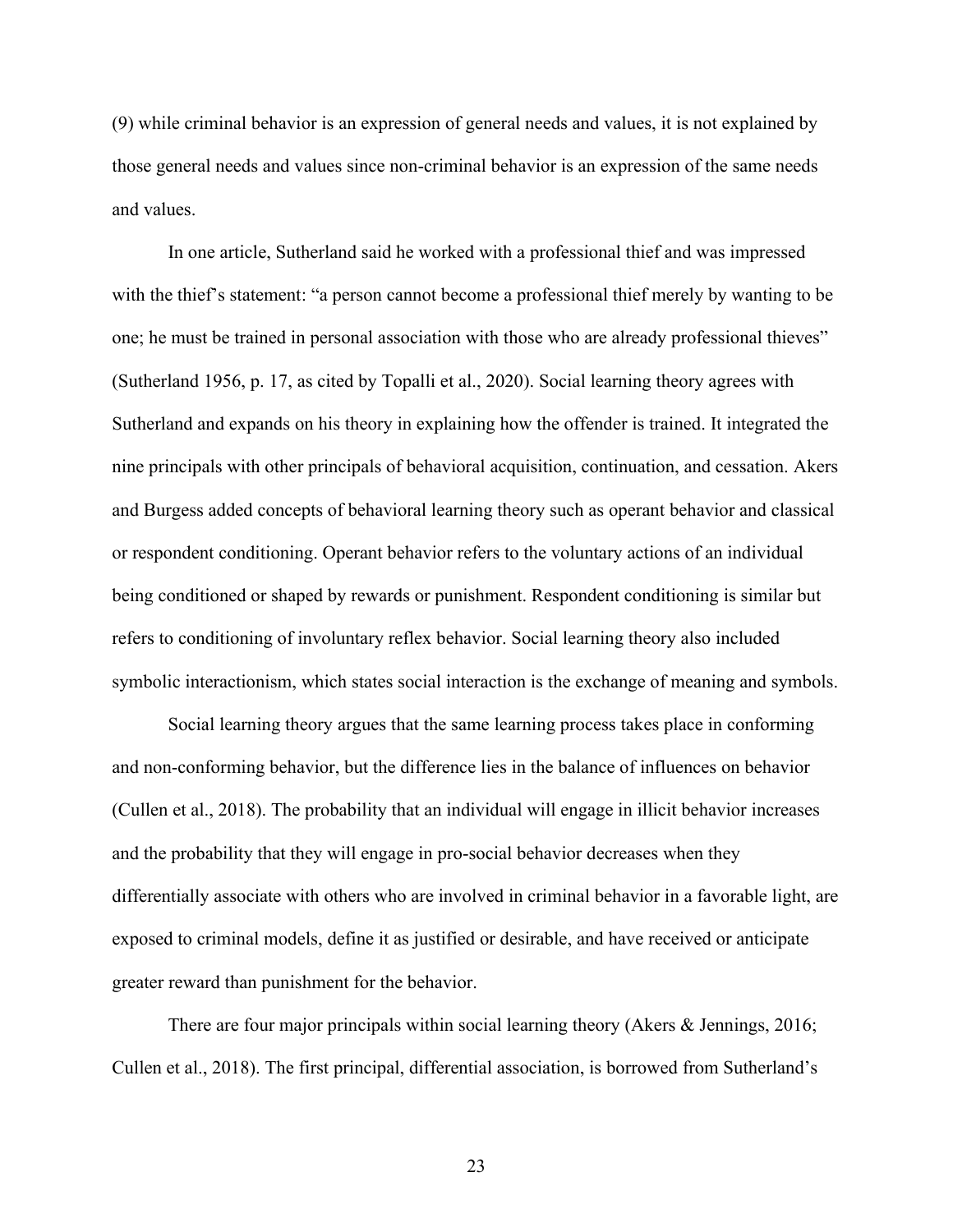theory. This refers to the process in which an individual is exposed to normative definitions favorable or unfavorable to illegal or law-abiding behavior. Differential association can occur with one's primary groups, their family and friends, or more distant groups such as neighbors, churches, teachers, or other community members. The associations that begin earlier, last longer, occur frequently, and involve those with closer relationships have greater effects on an individual's behavior. The second principal is definition. This refers to one's own attitudes or meaning that they attach to a given behavior. This includes a person's evaluation of a behavior to say if the act is right or wrong, good or bad, desirable or undesirable, etc. They can be general definitions, such as all thefts are wrong, or specific, such as it is okay to steal something small if it is only one time and not hurting anybody. The stronger the definitions are believed by a person, the more likely they will follow them. Criminal behavior is more likely to be viewed as approved if they have positive or neutralizing beliefs attached. The third principal is differential reinforcement. This refers to the balance of anticipated or actual rewards and punishments that follow the behavior. Some examples of rewards are money, obtaining approval, and pleasant feelings. Some examples of punishments are painful or unpleasant consequences such as arrest, disapproval or shame, or the removal of a reward or pleasant consequence. These are also reinforced by their amount, frequency, and probability. The greater the value of the reward, the more frequently it is provided, and the higher probability it will be attained, the greater likelihood the behavior will occur and be repeated. The fourth and final principal is imitation. This refers to engaging in behavior after observing a similar behavior in others. After an individual observes an offender commit a crime and the reward and absence of punishment that follows, the individual may engage in the same behavior because of imitation.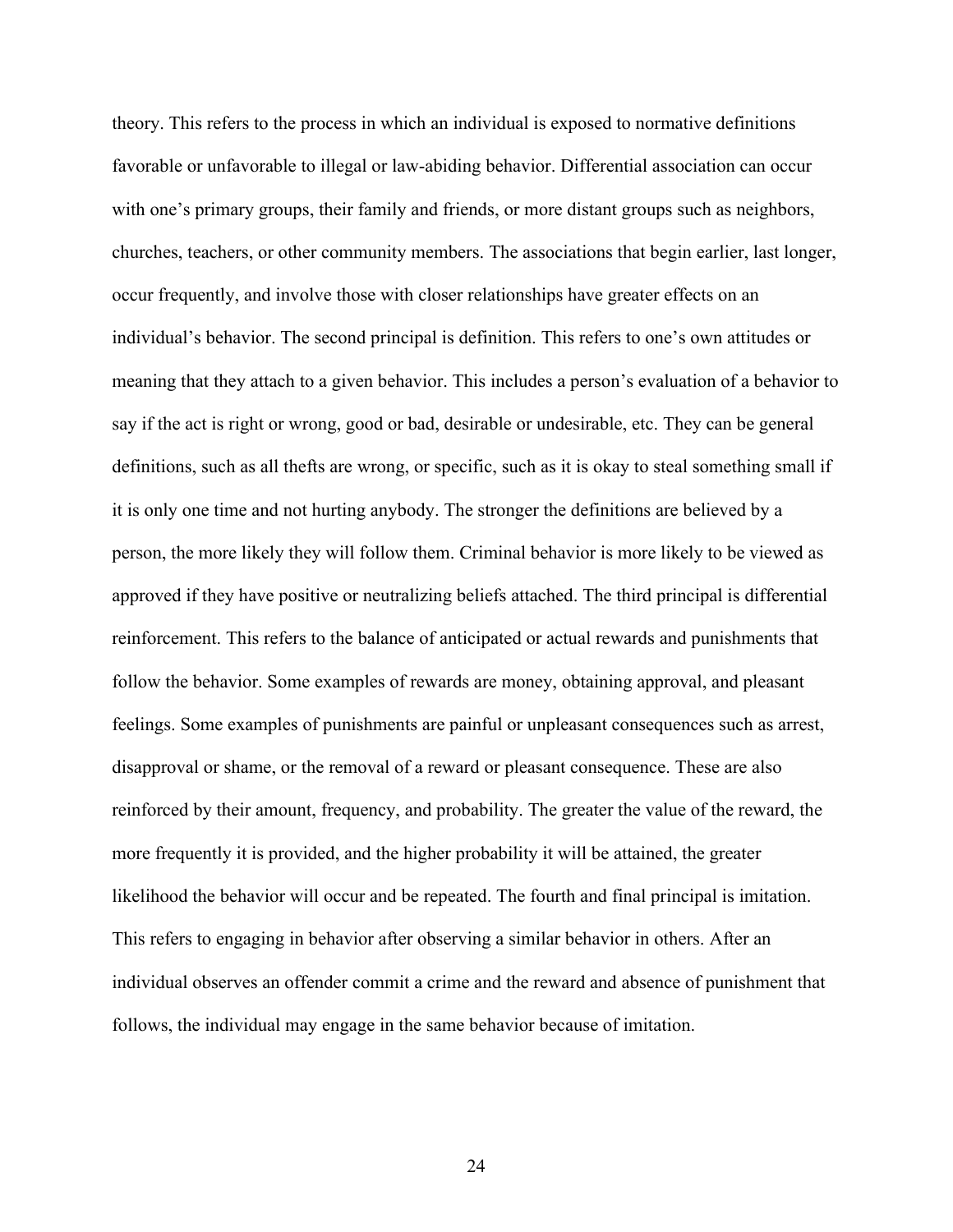Social learning theory aligns well with the way many auto thieves get involved with MVT. Many offenders learn how to steal vehicles from people around them, as described in the principal of differential association. They view the stolen items as rewards or a means to a greater reward if stealing for profit, and later choose to imitate or learn from the other person. O'Connor (2006) described how most young people in his study were introduced to MVT by a friend or family member. Most participants were shown the process by older males and then practiced on vehicles until they were successful. The juvenile auto thieves cited their first involvement from ages 5 to 17 with a mean of 12.8 years. In 53% (n=9) of their first auto thefts, they were merely passengers. A study by Fleming et al. (1994) had similar findings. Participants reported riding along in stolen vehicles 2.5 times before committing the theft themselves around the age of 13. In both studies, this behavior was learned at a young age and reinforced as they grew up. These studies did not discuss how carjackers became involved in MVT.

**Routine Activities Theory.** Routine activities theory provides a macro-level approach to why motor vehicle thieves commit their crimes. This theory was developed by Lawrence E. Cohen and Marcus Felson in 1979 (Cohen & Felson, 1979; Cullen et al., 2018). It argues most criminal acts require the convergence in time and space of a motivated or likely offender, suitable target, and the absence of capable guardians. A motivated offender refers to someone with criminal inclinations and the ability to carry them out, however, the theory does not discuss what motivates them to commit crime. A suitable target can be a person or object, such as a house or a vehicle. The absence of capable guardians refers to something or someone preventing the crime such as a security guard or alarm system that will alert authorities. This is something that makes a target less desirable. If any of these three variables are removed, it is assumed that no crime will occur.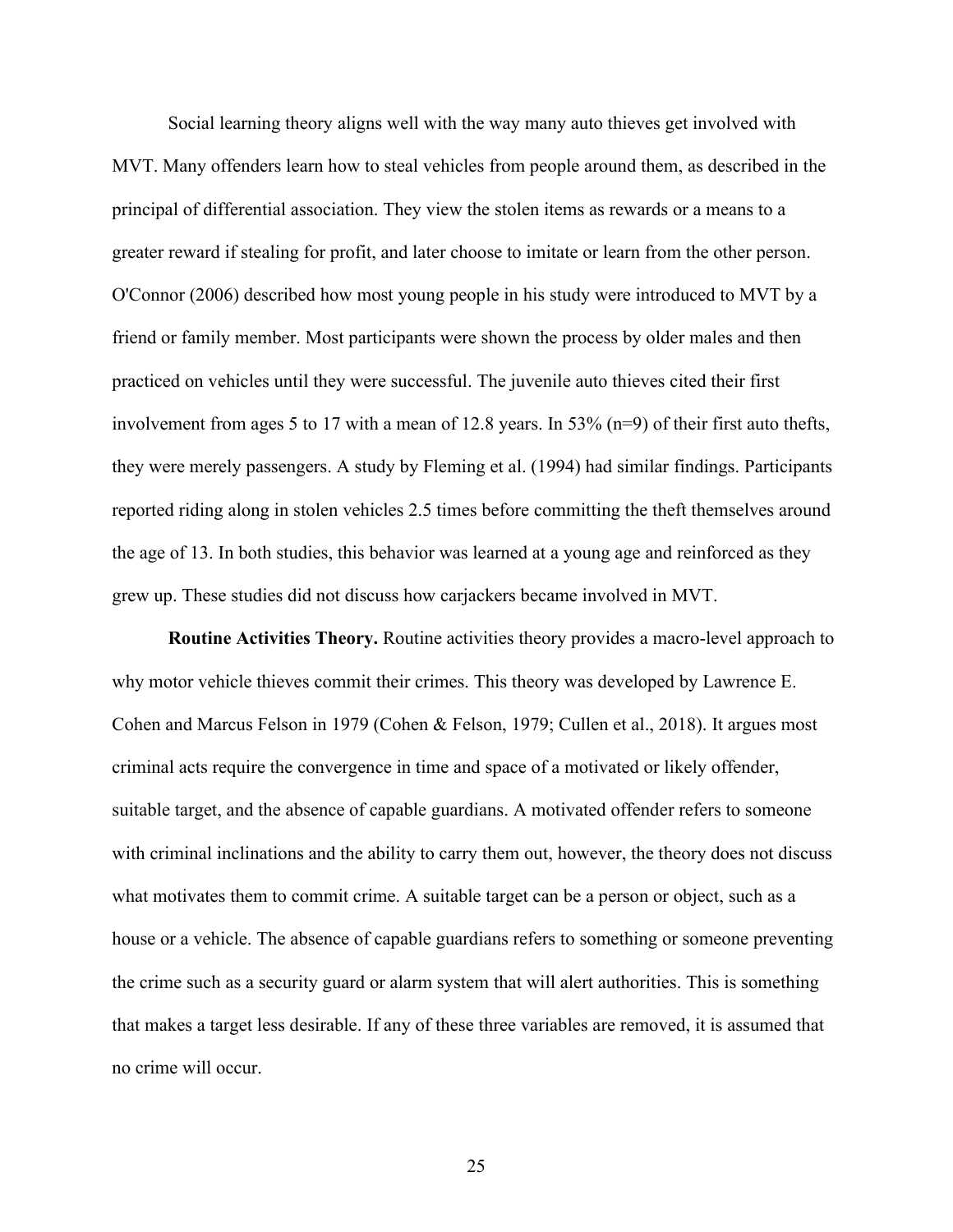Cohen and Felson's theory also discussed the probability of this triad being influenced by an individual's "routine activities," such as work, family, and leisure activities (Cohen & Felson, 1979; Cullen et al., 2018). They came up with this theory after crime rates increased post-World War II in the United States. During this time, there was a major shift of routine activities being away from home, leaving the house (suitable target) empty and vulnerable (absence of capable guardian) to burglary from a motivated offender. A motivated offender may select their target and observe the behavior of the guardian to find when the best time to commit the crime will be. For example, if the offender plans to burglarize a home in which the occupants are away at work during the week, the offender may observe this by watching when they drive away and how long they are gone to establish a pattern. Then, when they believe there will be an absence of capable guardians, the motivated offender will commit the crime.

In the case of MVT, the theory expects a motivated offender to steal a vehicle if it presents itself as a suitable target and there are not capable guardians around. For an auto thief, this may be the vehicle they are looking for, whether for profit or otherwise, being parked in a parking lot with nobody around, and the offender has the knowledge and tools to start the vehicle without its key. Another common scenario for auto theft would be the offender finding a vehicle running in the driveway on a cold morning and the owner was inside the home waiting for the vehicle to warm up (Fleming et al., 1994). In other words, this gives what the offender sees as the perfect opportunity to steal a vehicle. Carjacking can also fit into this theory. For example, the motivated offender sees the vehicle they are looking to steal at a stoplight and believes the person in the vehicle is not capable of defending themselves. Most of these crimes involve weapons which diminish the threat of the victim fighting back. The offender could approach the vehicle and threaten the life of the driver before commandeering the vehicle and driving away.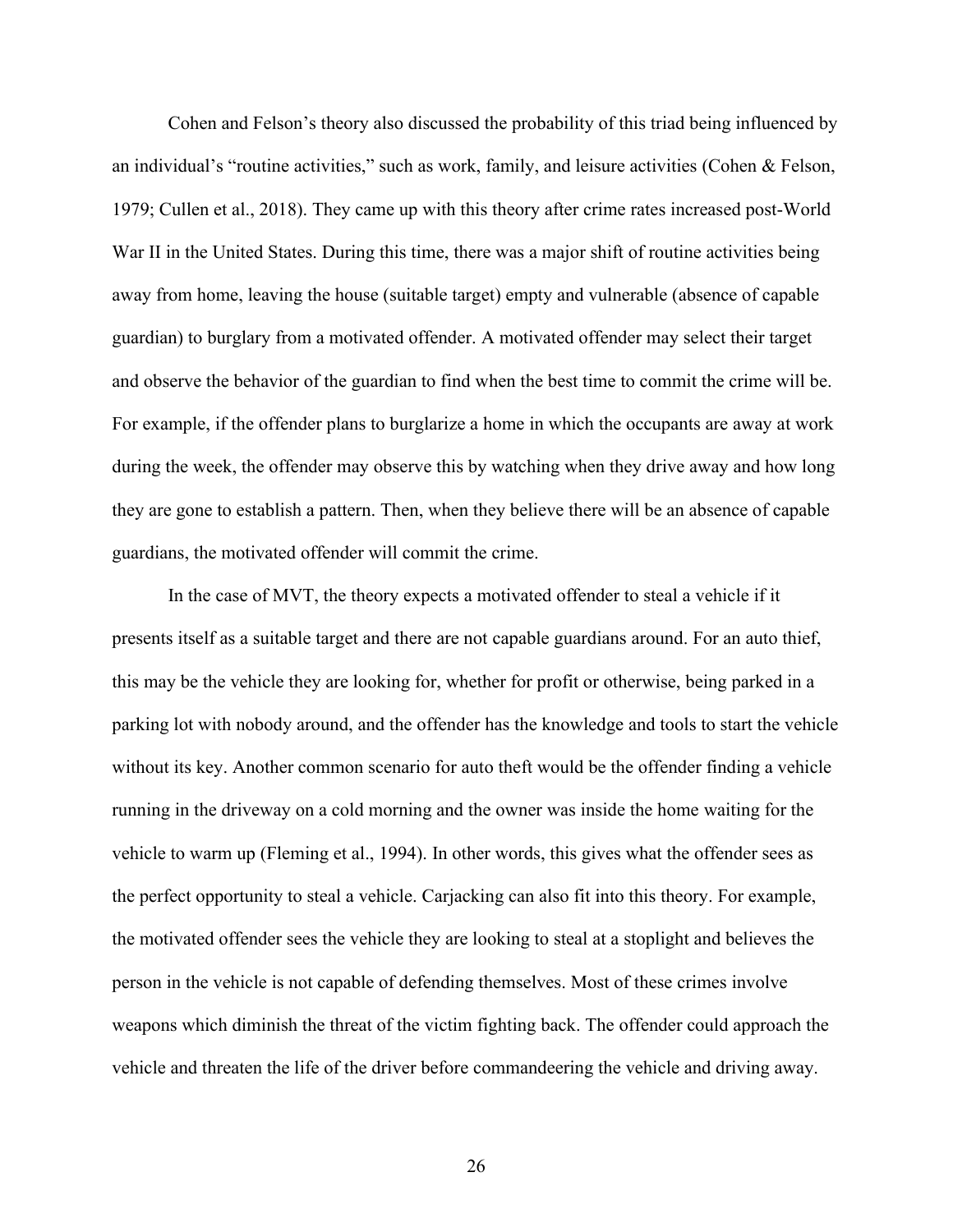One carjacker said, "You have to have the right car and the right driver, but if you ain't in the right place, you ain't doing no carjacking," (Topalli et al., 2015). This offender explained how they would not commit the crime without each component of the routine activity theory triad.

**Rational Choice Theory.** Rational choice theory provides a micro-level approach to explain why an individual commits crime, looking closely at the offender's decision-making process. This theory was developed by Ronald V. Clarke and Derek B. Cornish in the mid-1980s (Clarke & Cornish, 1985; Cornish & Clarke, 1986; Cullen et al., 2018). It argues offenders are rational individuals seeking to maximize their pleasure and minimize their pain, like Cesare Beccaria's classical theory.

This theory argues offenders calculate where their self-interests lie and pursue those. This is done in two major stages (Clarke & Cornish, 1985; Cullen et al., 2018). The first stage involves the initial "involvement model," in which the individual decides whether they are willing to become involved in crime to satisfy their needs. These considerations, criminal or not, are heavily influenced by the individual's previous learning and experiences. Choosing to move forward from this stage implies that the individual has contemplated the potential crime as a solution to their needs and has decided they would commit the offense. The second stage involves the "criminal event model," in which the individual decides if they are ready to commit the offense. The individual's decision is heavily influenced by their immediate situation, such as a need for money or peer pressure.

One important acknowledgement of Clarke and Cornish's theory is that it does not assume people are perfectly rational (Clarke & Cornish, 1985; Cornish & Clarke, 1986; Cullen et al., 2018). Offenders seek to benefit themselves by their behaviors using "limited" or "bounded" rationality. This involves some considerations of costs and benefits but acknowledges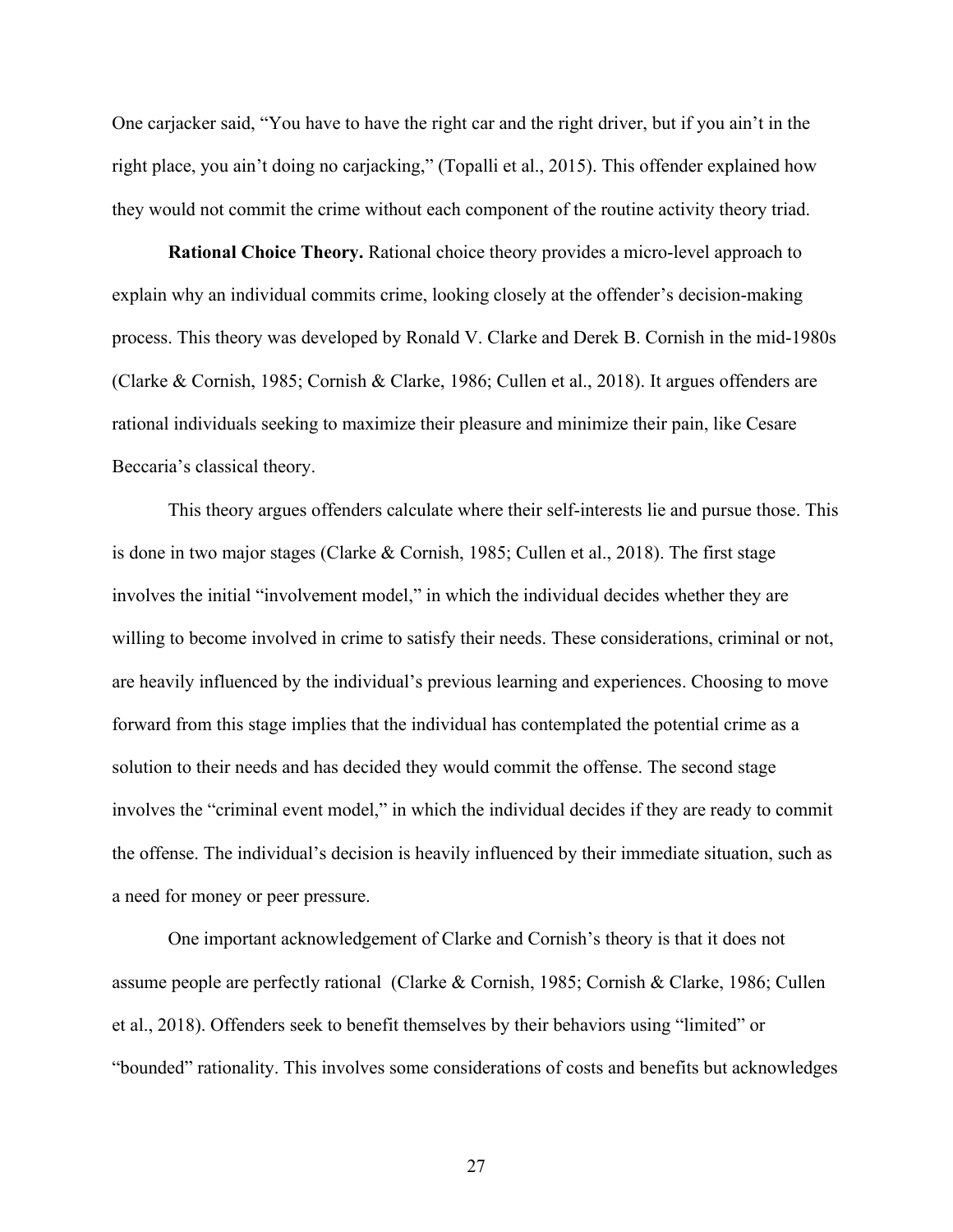these may be made in haste, with limited time and effort, under the influence of drugs or alcohol, or based on incomplete or inaccurate information. This can be seen when looking at the involvement model and the criminal event stages. Sometimes they are distinctly separated in time, varying in length, and in others, they occur almost simultaneously, giving the offender little time to make a well-informed decision. It is also important to note that Clarke and Cornish define costs and benefits broadly and recognize people may weigh them differently from one another. Costs can include both formal and informal sanctions. Formal sanctions include punishments like incarceration, community corrections, and fines. Informal sanctions, or "moral costs," include disapproval of family and friends, shame, and guilt. Some people are easily deterred by things like the possibility of incarceration or the unpleasant feelings they may have after a crime, while others are willing to take the risk and are less affected by those outcomes.

When looking at motor vehicle thieves, offenders in previous studies have explained their thought processes and how they made conscious decisions to commit their crimes. Auto thieves appear to think about each step of MVT before it happens. Several offenders note that they try not to break large windows to gain entry or drive "normally" to avoid punishment. Many also go out with the intention of stealing a vehicle for profit, providing a greater benefit to themselves. Carjackers also think about their crimes with some level of rationality. Researchers noted carjackers described waiting for a specific vehicle and planning their attacks (Jacobs et al., 2003). Also, in both auto theft and carjackings, offenders typically have escape routes planned and are thinking steps ahead to minimize their risks of getting caught.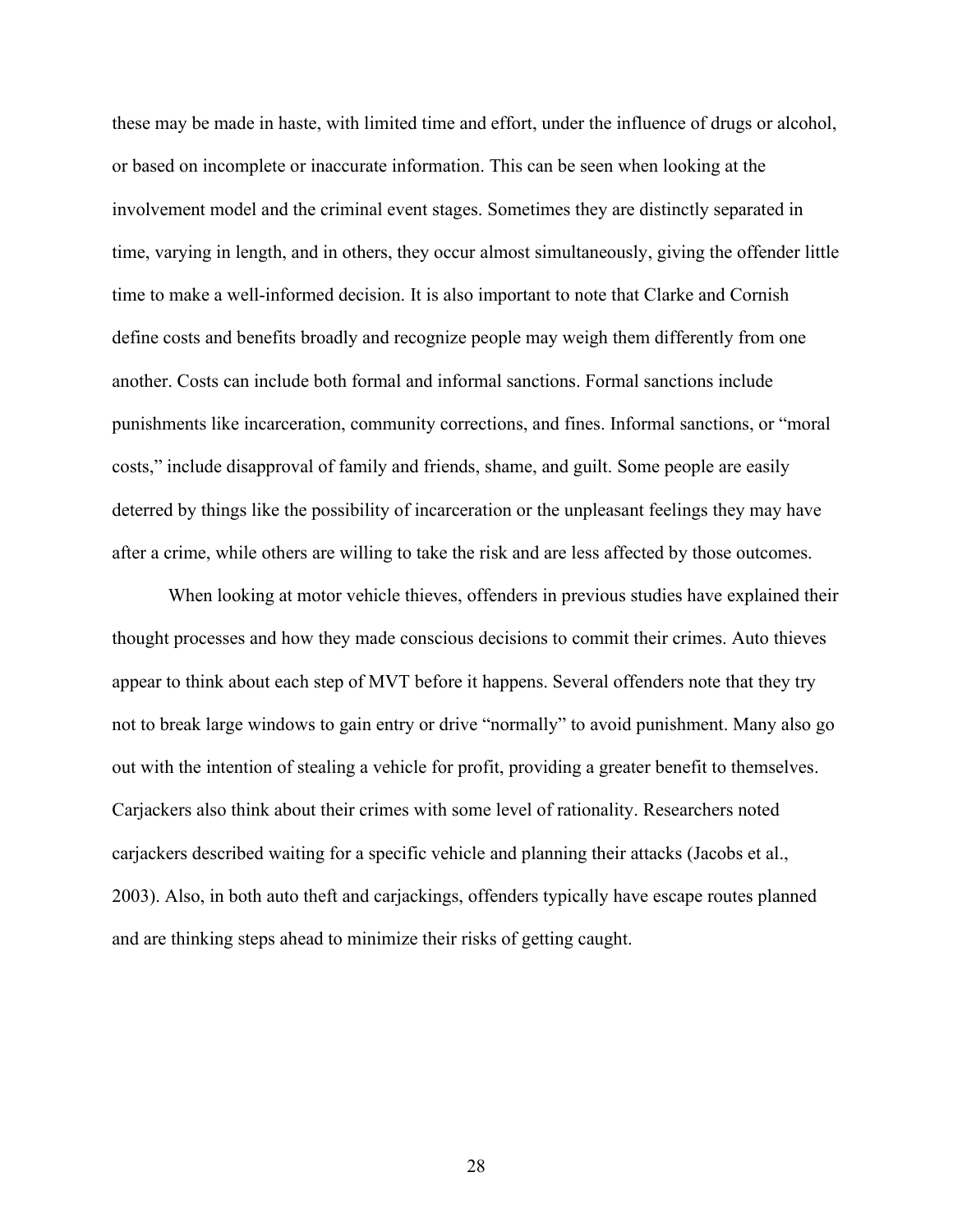## **CHAPTER THREE: METHODOLOGY**

The current study uses secondary, de-identified data sets provided by other researchers. The data were semi-structured, ethnographic interviews that were used in studies focused on auto thieves and carjackers. At the times of each interview, the respondents were active offenders, participating in auto theft and/or carjacking, and had committed motor vehicle thefts in their respective methods within the past year. The original studies were related to a single type of offender, either auto thieves or carjackers. The interviews were used for several projects by the primary investigators.

The author of this study contacted the primary investigators directly and was given access to an assortment of transcribed interviews from those studies to complete a secondary data analysis. These were provided in the form of written transcriptions from the original interviews. Having secondary data allows researchers to compare and analyze the original data set to answer different questions (Johnston, 2014); in this case, to answer the following research question: what are the similarities and differences in motivation between auto thieves and carjackers?

The research design (Study # IRB-FY2022-175) was submitted to and determined to be exempt from the Institutional Review Board (IRB) of Missouri State University November 15, 2021 (see Appendix A).

#### **Sample**

The study used a sample of interviews with 28 active offenders categorized as either an auto thief or carjacker (see Appendix B). The participants included 12 offenders labeled as carjackers (ages 16-45; mean = 24.58, median = 21) and 16 labeled as auto thieves (ages 17-42; mean  $= 26$ , median  $= 26$ ). However, six of the auto thieves admitted they had participated in at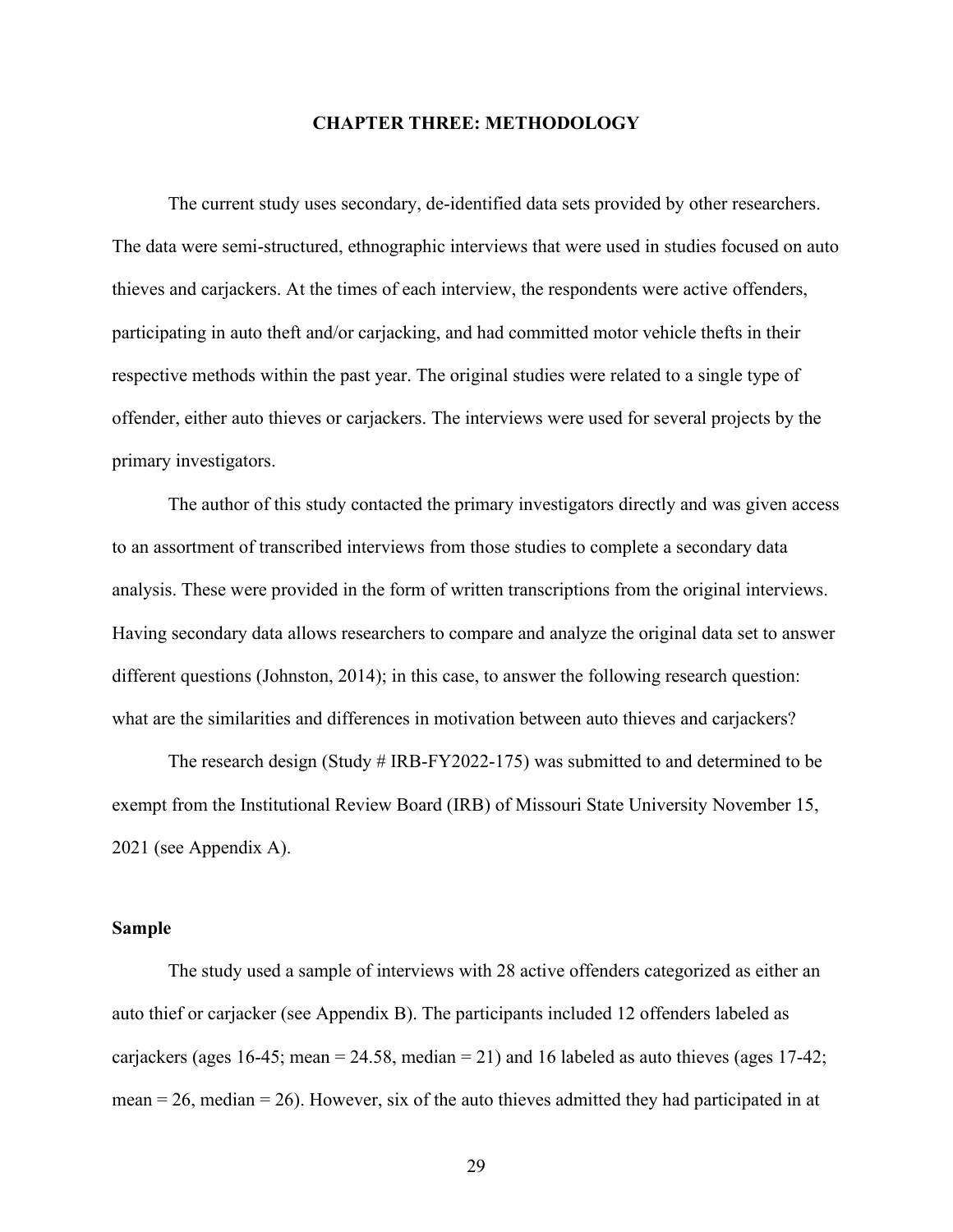least one carjacking and at least six carjackers admitted they had participated in at least one auto theft as well<sup>2</sup>. The offenders who said they had been involved in both types of MVT were categorized by their predominant offense type. Having fewer participants labeled as carjackers relates to it being a rarer offense.

**Original Auto Theft Data Set.** Auto theft data used in this study came from a larger data set obtained for past studies. The original data were based on interviews from 35 active auto thieves operating out of a moderate-sized Midwestern U.S. city with notoriously high levels of serious crime, violence, and unemployment. The sample included 27 males and 8 females. All participants were Black and ranged in age from 17-49 years old (mean = 27).

The participants were recruited through a snowball sampling method. This is a nonprobability convenience sampling method for studying hidden or hard to reach populations (Biernacki & Waldorf, 1981, as cited by Cherbonneau & Jacobs, 2015). This begins with one or two key informants who refer other participants, who may refer another couple of participants, and so forth. This started with a local informant who had served as a field recruiter for multiple other studies in the past. He had extensive ties to the criminal population and maintained a strong reputation for integrity and trust within those networks. The recruiter used his connections to locate people who were currently involved in auto theft. Each participant was offered and paid \$50 for their cooperation in the study and the fieldworker was paid \$75 for each participant accepted into the study.

The interviews were semi-structured and conducted in a private room. The participants were asked open-ended questions to address a range of general and crime-specific topics including offenders' backgrounds, lifestyles, motivations to commit auto theft, target selection

<sup>&</sup>lt;sup>2</sup> Carjackers were not directly asked if they had ever stolen a vehicle, but six clearly stated they had done it at some point in their career.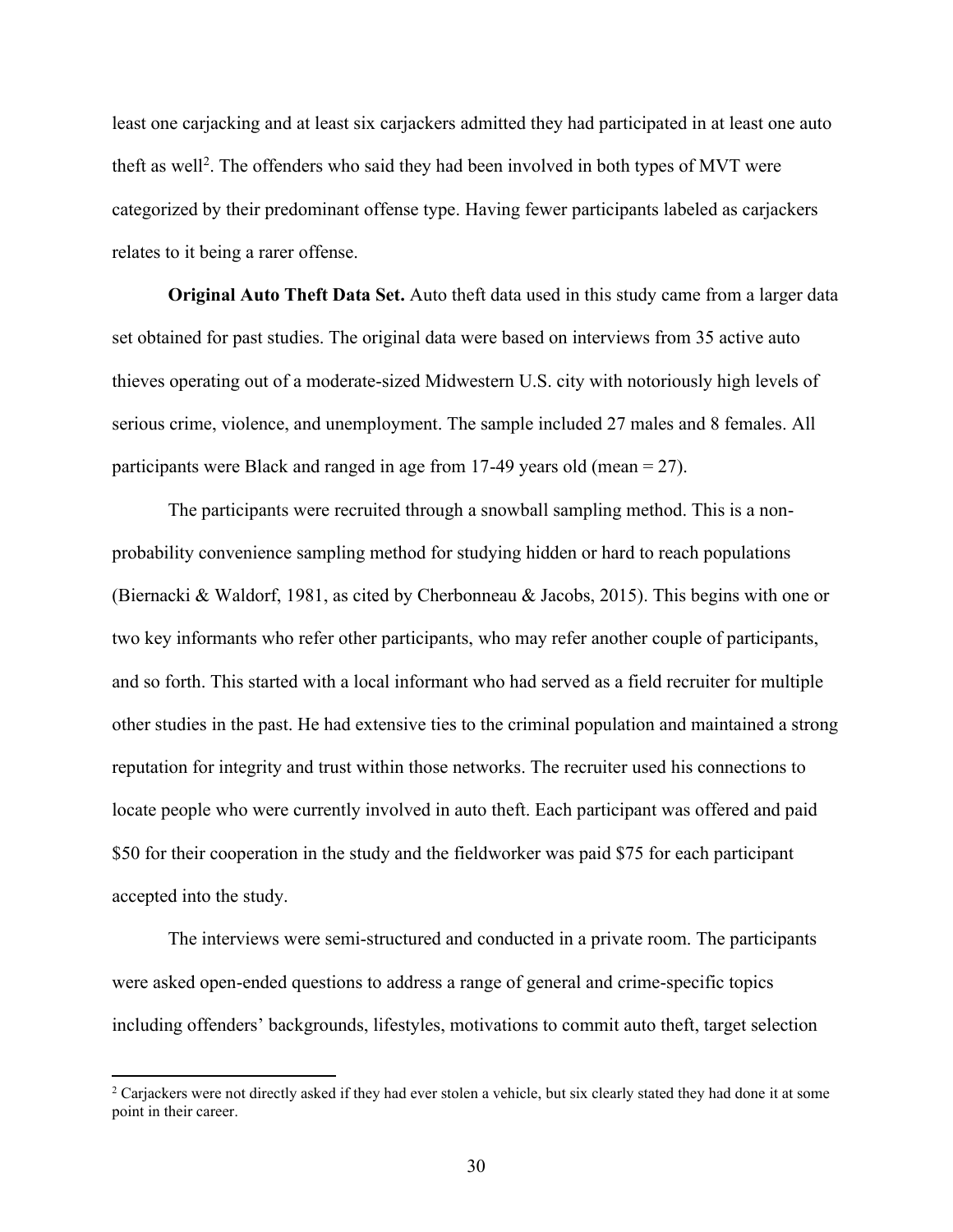and crime commission procedures, driving stolen cars, methods used to dispose of stolen property, and risk management strategies. The interviews were digitally recorded with permission from each participant, then transcribed and proofread against the audio to limit error. The participants were promised complete anonymity and confidentiality, and they were only identified by an alias or "street" name.

**Original Carjacker Data Set.** Carjacker data used in this study came from a larger data set obtained for past studies. The original data were based on interviews from 28 active carjackers recruited from the streets of St. Louis, Missouri. Active carjackers were defined as individuals who had committed two or more carjackings in the previous year. There were 25 males and three females. All participants were Black and ranged in age from 16-45 years old  $(mean = 25.3)$ .

The participants were located through the efforts of a street-based field recruiter who was also a member of the city's criminal underworld. The recruiter used his connections to networks of street offenders, speaking with family members, friends, and acquaintances, to locate people who were currently involved in carjacking. Each participant was informed of the research objectives and paid \$50 for their participation.

The interviews were semi-structured and conducted informally. This allowed offenders to respond in their own words and discuss their involvement in carjacking freely. They were promised complete anonymity and confidentiality, and they were only identified by a selfassigned street moniker. Researchers noted this appeared to create a more relaxed atmosphere and raised the confidence and level of cooperation of the offenders.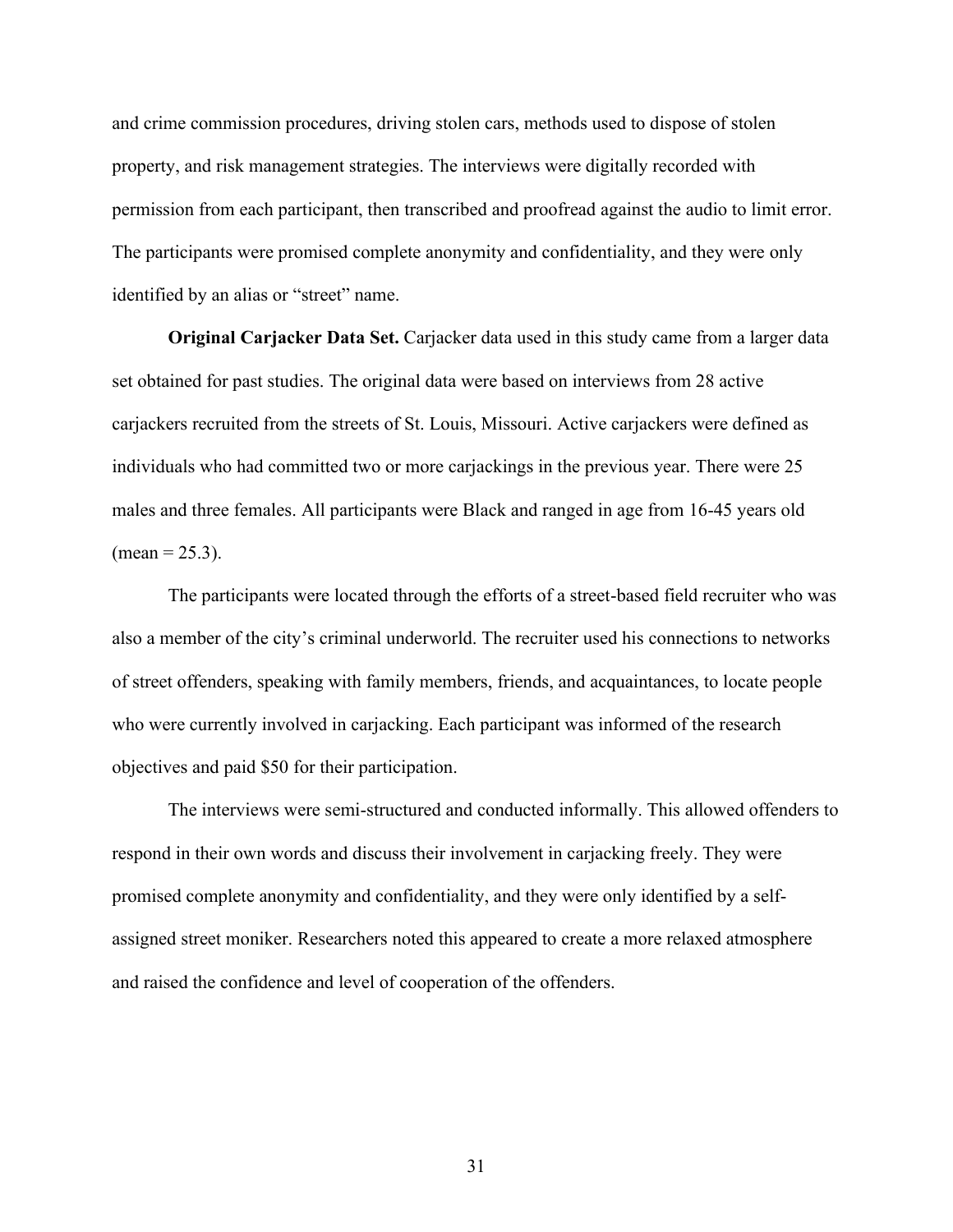## **Procedure**

The author of this study was provided access to data collected by two criminology scholars from their prior MVT studies. The scholars electronically sent written transcriptions of interviews they had in person with auto thieves and carjackers. These Microsoft Word files were sent via Dropbox or direct email. The author of this study was not involved in choosing which archived interviews would be provided; instead, the scholars were asked to select a variety for a comparative study of auto thieves and carjackers. Participants who had committed both crimes in the past were also included but grouped by which offense was their primary means of stealing vehicles. The primary investigators did not provide copies of consent forms, nor were additional consent forms needed.

## **Analytic Strategy**

The researcher approached the analysis by reading through the qualitative data multiple times and discerning different information during each reading. First, the researcher read and reviewed each interview for a basic understanding and familiarization. Then the researcher uploaded all interviews to a computer program called NVIVO for the analysis and data reduction. Each interview was electronically highlighted and coded, looking for themes and other pertinent quotes or information in relation to offender motivation. Then, the coded data was extracted to review recurring themes, descriptive quotes, and offender descriptive statistics (age, age of first theft, marital status, and if they have children or not). Lastly, the researcher analyzed the data to compare themes and motivations of auto thieves and carjackers using the themes as the variables.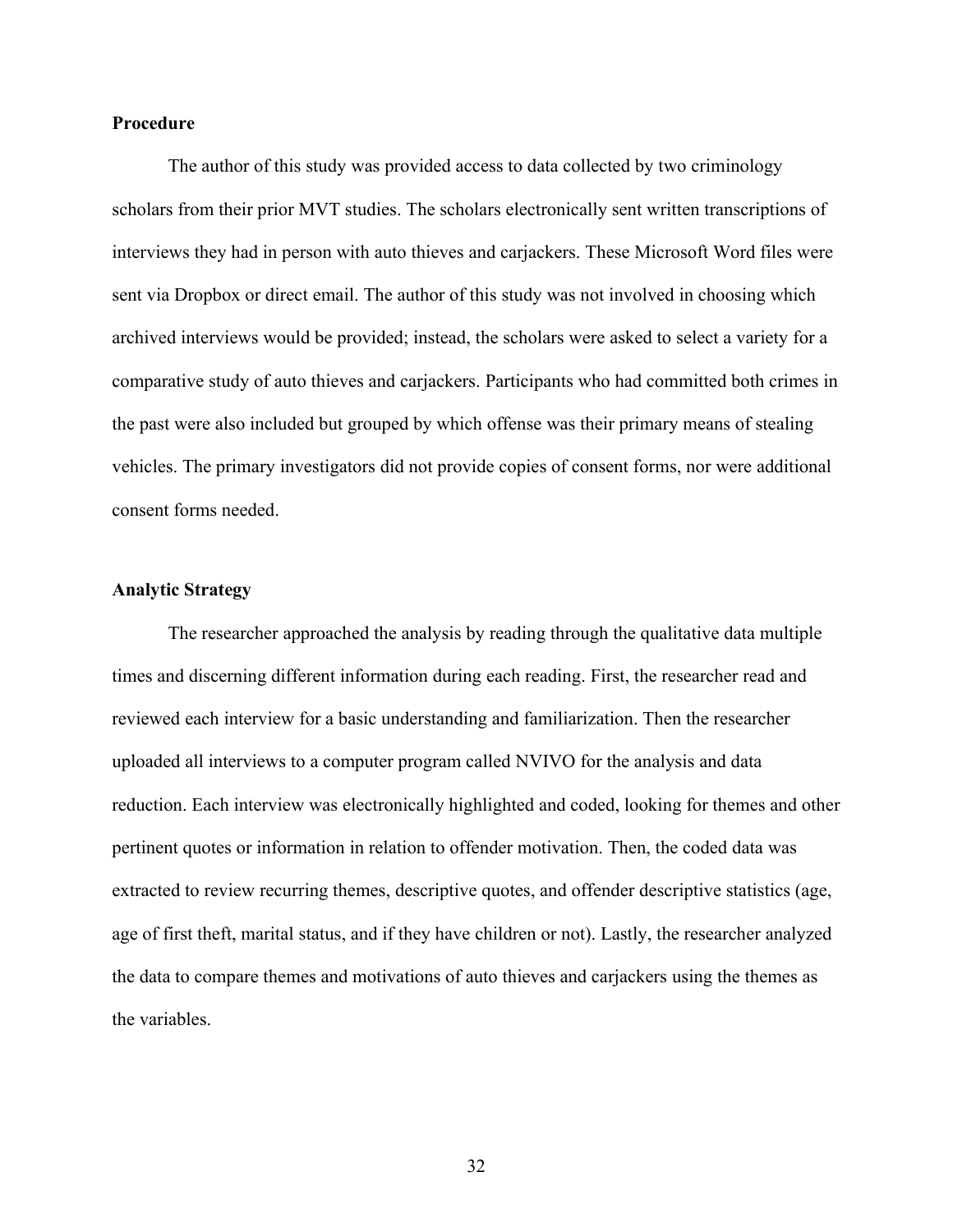# **Limitations**

Working with secondary data has several limitations. The main disadvantage is the researcher of this study was unable to ask participants specific questions during the interviews. There were also no opportunities for follow-up questions with participants. Another disadvantage of using secondary data is the interviews were completed several years ago. It is possible the offenders prefer different methods or have new techniques and skills to steal motor vehicles that were not available or undiscovered at the time of the interviews. Any new manufacturer improvements to anti-theft and security features would not have been discussed at the time. Lastly, since the data is from several years ago, it will not account for the increase in auto thefts in the past year. The increase was in part due to the COVID-19 pandemic, an economic downturn, law enforcement realignment, depleted social and schooling programs, and owner complacency (National Insurance Crime Bureau, 2021a; National Insurance Crime Bureau, 2021b). However, the use of secondary data for this study does not allow for questions regarding those factors or changes.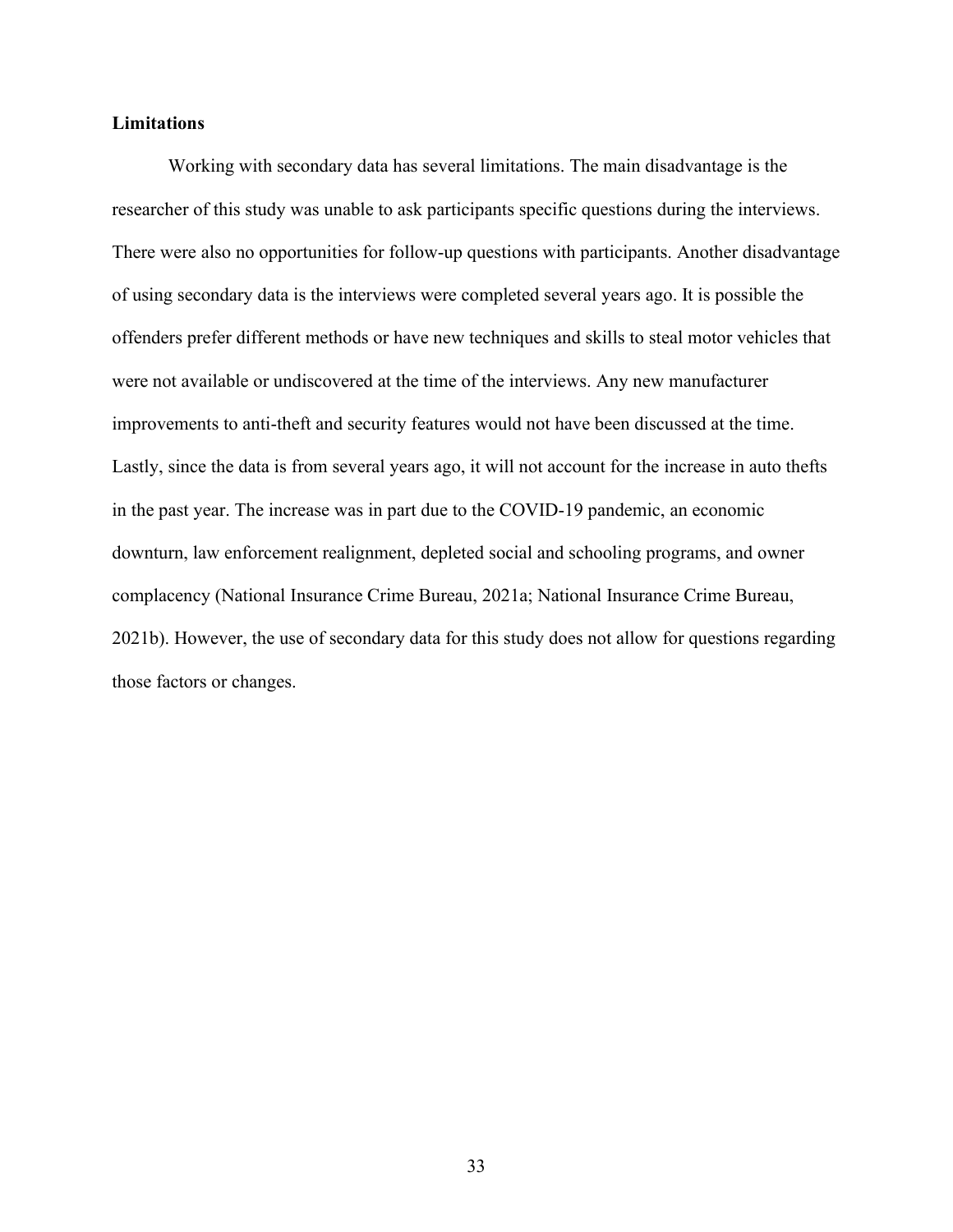### **CHAPTER FOUR: RESULTS**

The results of this study are divided by five major themes like they were coded in NVIVO. Each section includes quotes from the offenders to illustrate the theme. The first theme discusses MVT method, which is broken down into two subthemes, auto theft and carjacking. The second theme is disposal. The third theme, motivation, has three subthemes. They are pleasure, transportation, and money-making. Fourth, demotivation is discussed with risk and desisting as the subthemes. The fifth theme looks at offenders comparing MVT methods. There are two subthemes are auto thieves on carjacking and carjackers on auto theft.

## **MVT Method**

MVT takes place in one of two ways: auto thieves stealing unoccupied vehicles or carjackers stealing occupied vehicles. Both offender groups have various approaches within their preferred methods. These methods are affected by the individual's skill and confidence levels, and their motivation to steal.

**Auto Theft.** One of the most common MVT crimes is theft of vehicles without keys. This method forces offenders to find other ways to enter and/or start vehicles. Several auto thieves said they need to do this rather quickly and can do so with experience. Auto thieves in this study discussed three methods of entering a locked vehicle. These methods include: using a tool (e.g., a Slim Jim), breaking or popping off the lock on the door, or breaking a window. Tools leave little-to-no damage to the vehicle and breaking windows was described as the "sloppy" method. In any case, entry into a locked vehicle can be done in less than one minute by an experienced auto thief. Overall, the process to breaking in and starting an unoccupied vehicle without keys was described methodically, as capture in the following excerpt: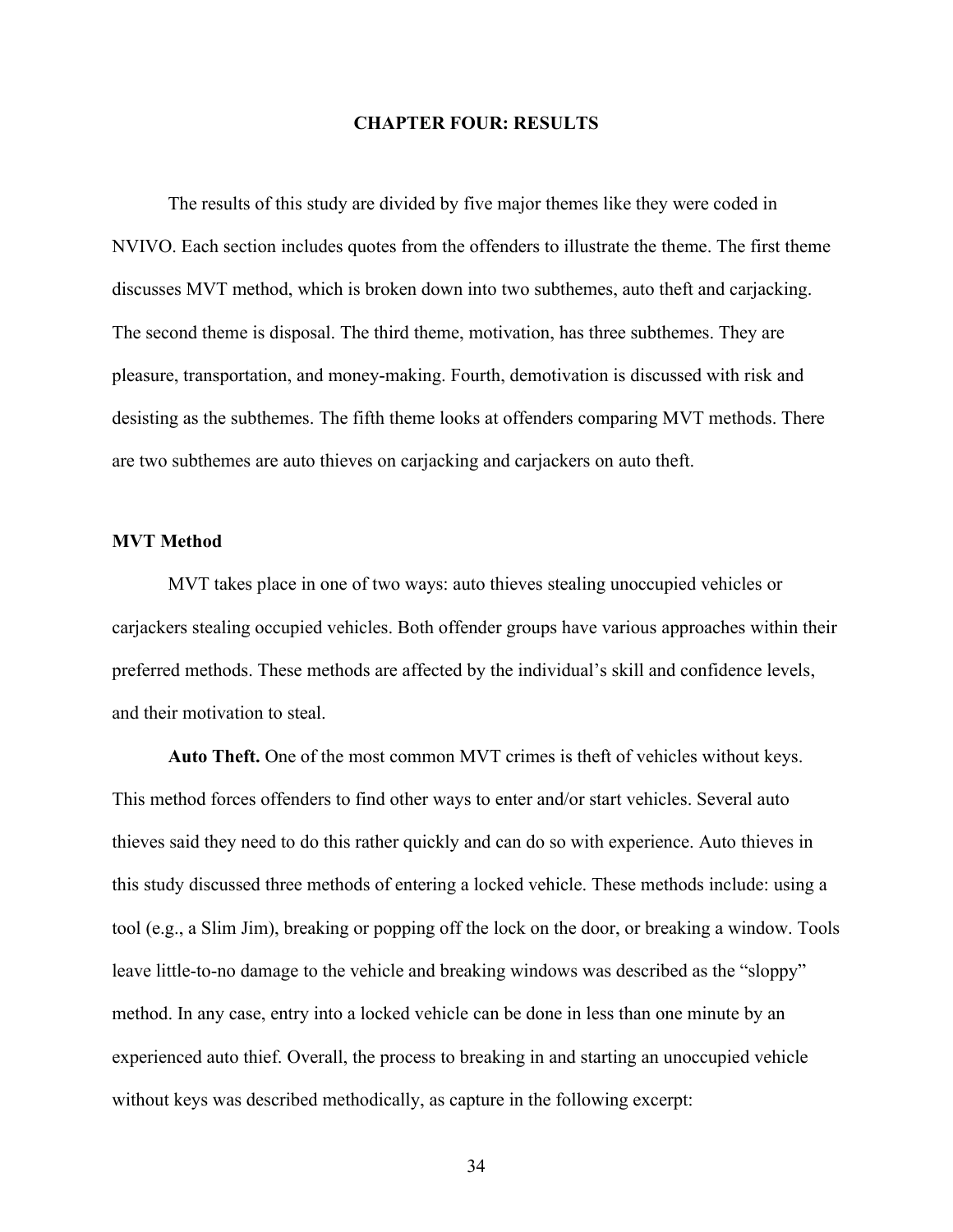I broke the lock, opened the door, popped the steering wheel out, popped the steering column, that exposed the side of the tip right there. Broke the, you know when you put your car in park your steering wheel lock. I twist it to the left, twist it to the right, twist, loosen up, grabbed my screwdriver, pulled that pin, put the screwdriver behind that pin, pulled it up. When I pulled it up, it starts the car. Then I drive off. Then I put just a key in there that'll fit in there, have to twist it. Put a towel over the steering column so you just won't actually look into the car and see the steering column broken down… Put the towel over the steering column, so you know, once you break it all down, you can look, somebody, and innocent bystander can look down in the seat, "This car broke; this car broken down." But we put a towel over it to hide that part that's all broken down. –E (auto thief)

Vehicles with active alarms systems take a minute or two longer to steal because the offenders need to find a way to disarm them without cutting all power to the vehicle. Some auto thieves described testing for alarms prior to the theft by throwing something at it or bumping it. Then, if there is an alarm, they decided if they feel capable of stealing it and watch for signs that someone will try to intervene. One subject explains:

I done threw a rock at his car, the alarm went off and ain't nobody came outside. I can get his car. You know what I'm saying, walk by and bump it, you know what I'm saying, make the alarm go off and just keep walking. Awe, ain't nobody lookout the window, ain't nobody do nothing. I'll sit in the gangway and throw rocks at the car until somebody come out, the alarm keep going off, then I know later on I'm fixing to go get the car. –D-Cuz (auto thief)

Another common method auto thieves use to steal a vehicle is to take it with its keys. Offenders typically do this opportunistically, by finding unoccupied running vehicles or stealing keys with intent to take the vehicle. This method allows offenders to appear to be driving a legally owned vehicle because there is no need to damage the steering column, windows, nor door locks. The auto thieves simply get in the vehicle, start it, and drive away like an average person would drive their own vehicle, stating: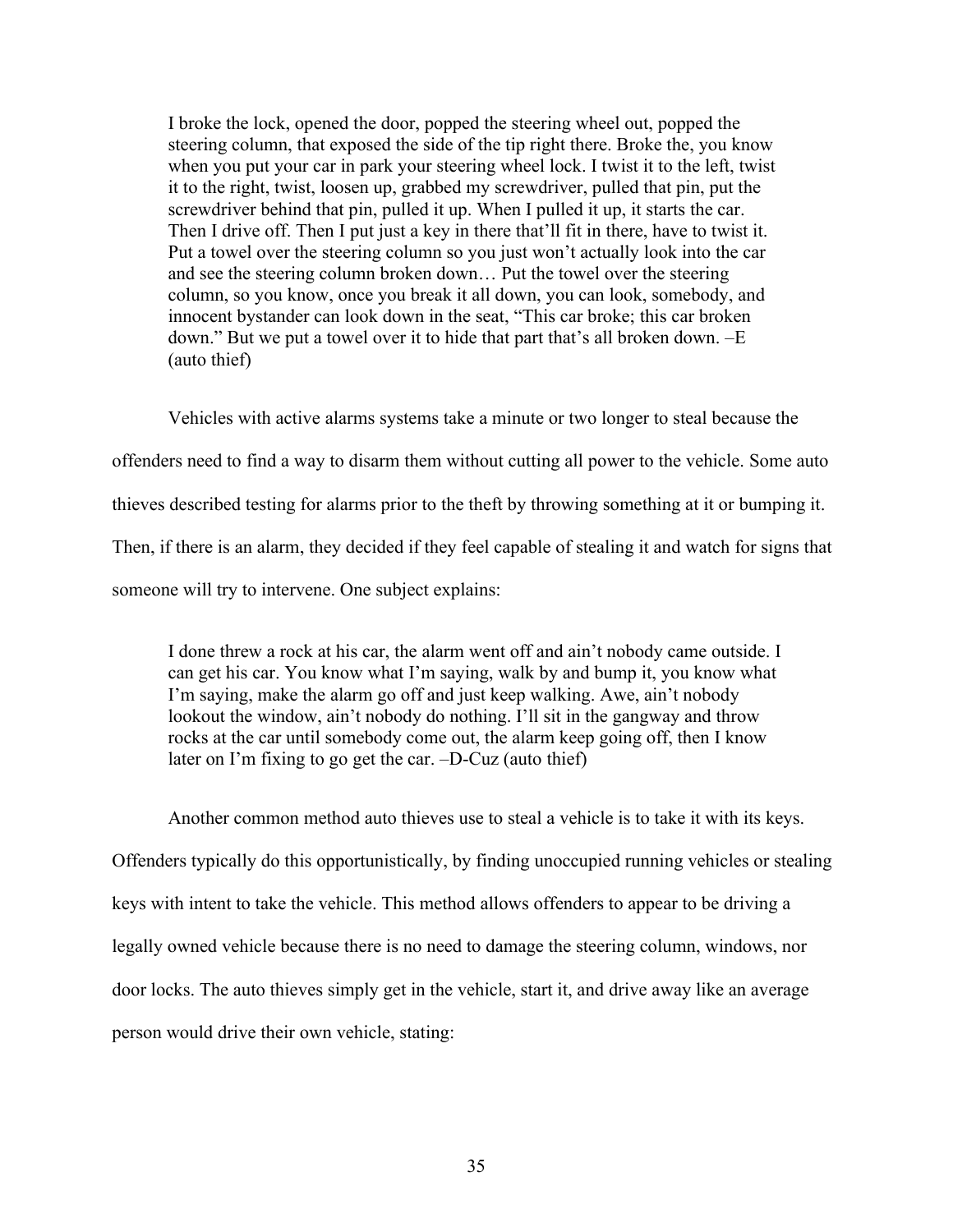I'd rather get the key, so the police see it and won't try to pull you over and take it from you. They can't say you stole it; you got the keys. Try to be smart about it. I ain't dumb... Keys in the car is the first thing I look for. Keys in the car and then see if the door unlocked. You know what I'm saying? I walk like I just went for a walk. You know what I'm saying and see which one I want to get. The door unlocked, I'm coming back for it, but there might be another one further down the way from the [hotel's front] door or something. You know what I'm saying? Hop in that motherfucker… –Lil Bunny (auto thief)

Auto thieves also noted this method is advantageous because they do not need to know how to break down the steering column or hotwire the vehicle to get it started. Lil Bunny said she does not know how to break the steering column down herself and was not interested in learning, so this was her go-to method. In addition to the time needed to learn, perform, and perfect the skill, she was not interested in the additional risks of breaking down a steering column. She elaborates:

I don't want to [break it down]. Take too much time. You can get caught trying to break down – you know what I'm saying?... I want keys. I want to be able to get back in that motherfucker… The door can get locked or something. If you stuck, you have to bust a window out of some shit. What if it's cold or raining or some shit or too hot? You know what I'm saying? The air might be working but shit, it's going up out the hot ass window. I like to be on-point and shit. Be able to have shit on hand. Screwdriver and all, fuck that. –Lil Bunny (auto thief)

According to multiple auto thieves, it is not rare to come across vehicles with keys at gas stations or other quick stops. When auto thieves come across these opportunities, they act quickly and drive away with the victim's vehicle. As one thief noted:

I see somebody leave their car running or something with the keys in it. You know what I'm saying? So, I might just hop in and just drive off. You know what I'm saying? Something like that. That's just how easy it is. Just wait until somebody park their car, they'll leave the A/C on or something, run in the store real quick or pay for their gas or something. Just hop in the car and leave. – Jewells Santana (auto thief)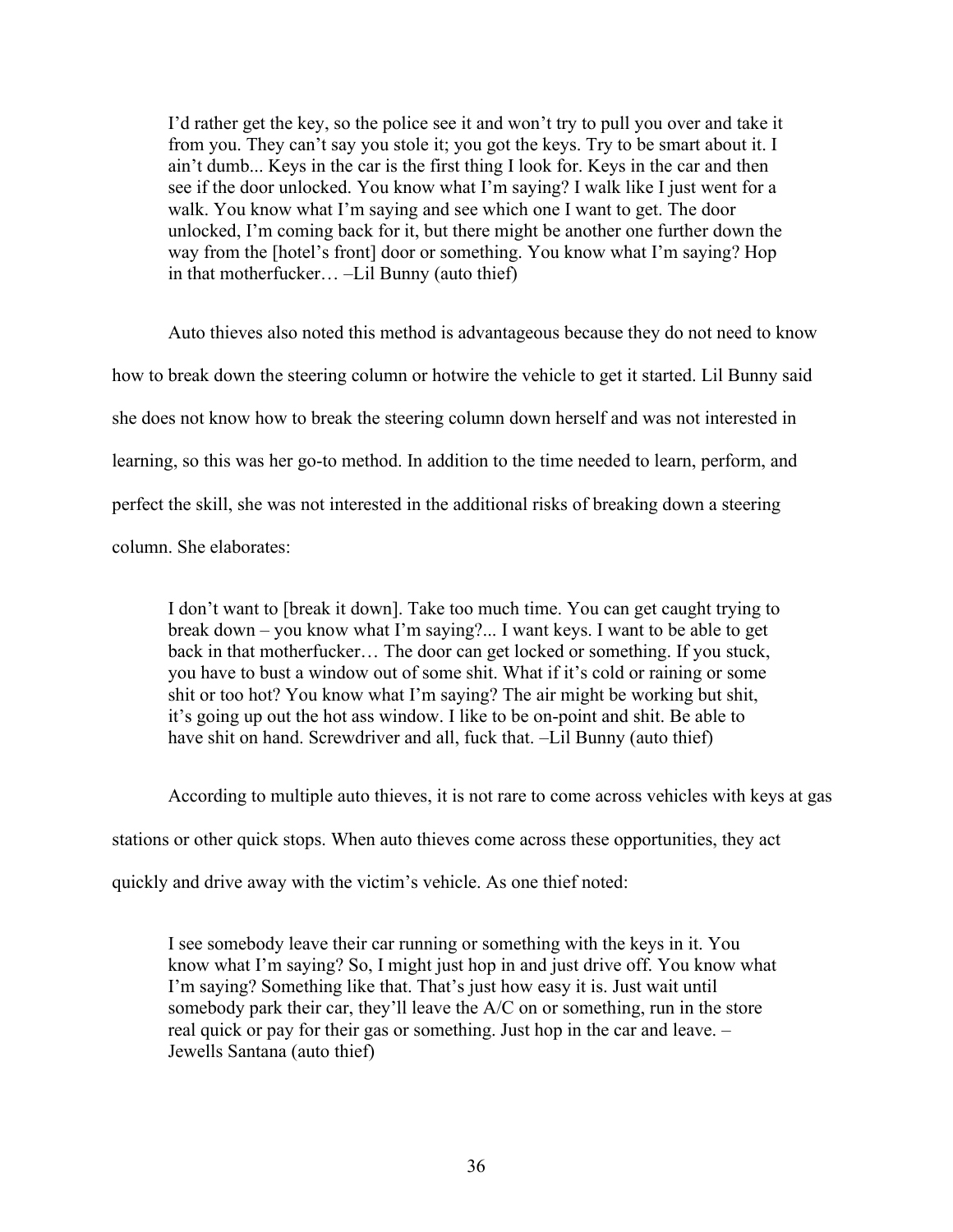MVT with keys may be more common on colder days because people leave their vehicles unattended to warm-up. One offender, Red Dog, mentioned he found "a lot" of cars he liked when people left them unattended. Like other offenders, he noted how he simply got in the vehicle and started driving:

Those were the cars where I ain't have to bust the window or bust the steering column or nothing like that… You could just be riding in the wintertime, and you know in the wintertime you just be riding, people have they cars parked in their garage started-up and warming up. You know, you might luck up one day and run up on it, pull the door handle, because you know some people feel comfortable where they stay and ain't nothin' never happen around [there] like that so, you know. –Red Dog (auto thief)

Multiple offenders also mentioned taking vehicles from people they knew or had contact with. Jewells Santana said this was how she initially got involved in MVT, by stealing her mother's car at night. D-Cuz described taking a vehicle he and his friend were left in while the owner went inside a house. He said he waited about a half an hour, blowing the horn a few times, and finally driving away with the vehicle. Lavanda explained how she hustled men by setting them up and then stole their vehicles. In one of her recent thefts, she went with a man to a hotel after a night of drinking. Once he fell asleep, she took his keys and left in his vehicle. While those victims were not consciously handing over their keys, there are some cases where the victim does so without knowing:

I had my little black pants on, little white button-up... At the valet, a little old man and his little kids, "Could you take my car and park it?" Fuck, they had the little ticket stubs. You know the little podiums they have? Hey, I don't know but I rip the motherfucker up. He took one. I didn't even know which one to give 'em and I was gone. –Lil Bunny (auto thief)

Similarly, Capone mentioned he has stolen vehicles from car lots by bringing someone with a license to acquire the vehicle for a test drive, but never returned it: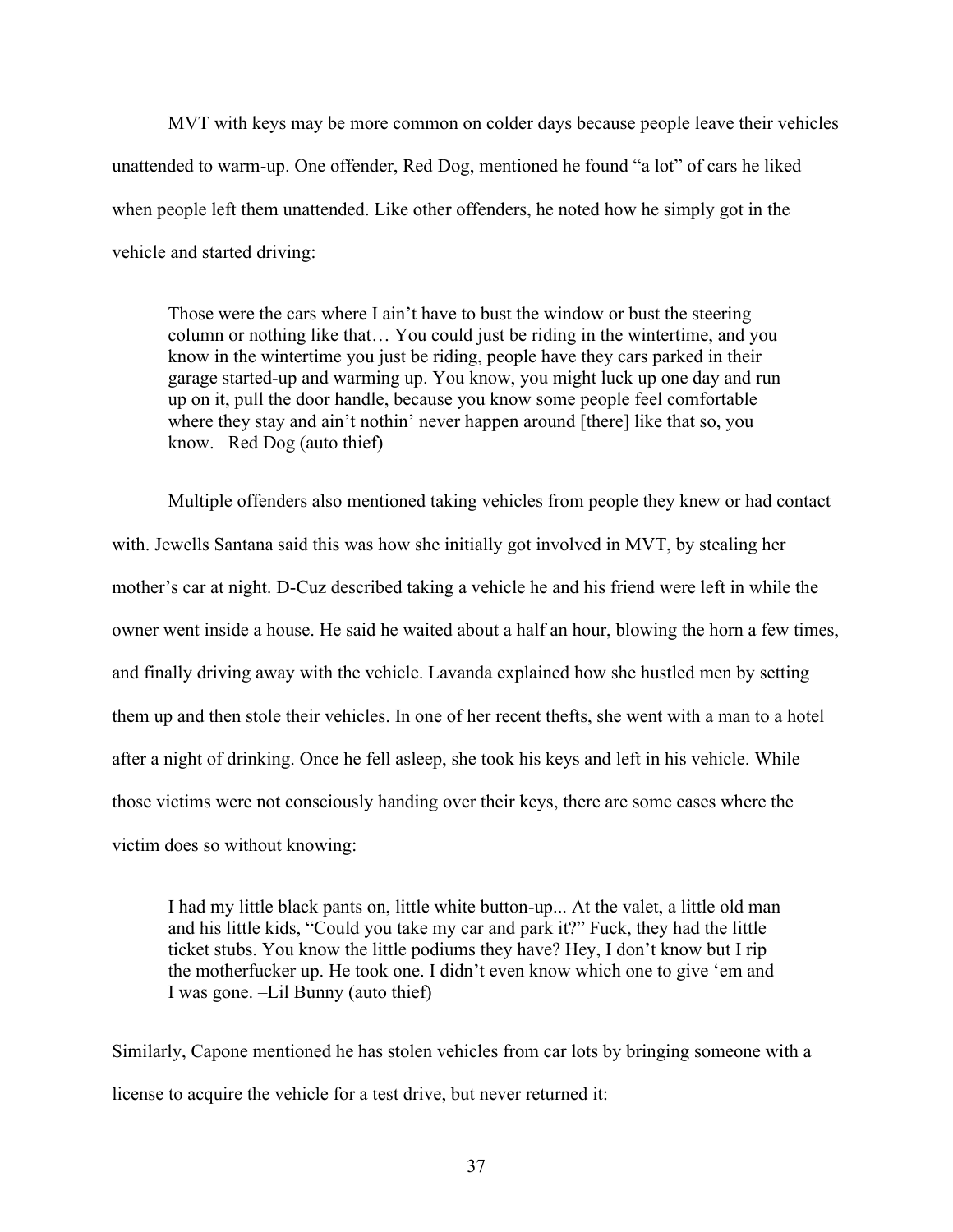We go in there like we're test driving, like damn, "We gonna test drive it." We need some licenses. We'll have a dope fiend or something with us with some license. He give them his license, they print it out, then we pull off with the car and don't come back. –Capone (auto thief)

Red Dog also stole vehicles from car lots:

Those are easy, right there, rental car lots. You don't have to break them down or nothing… 'Cause the keys already be in them. Just have to have something to hold, to put over the spike so the spike won't bust the tires… Just put the cardboard over the spikes and drive the car slow. –Red Dog (auto thief)

**Carjacking.** Carjacking is another form of MVT, but it involves taking the vehicle from the victim with force. Previous research described two methods, using blitz attacks or normalcy illusions, both of which were described by offenders in this study. A blitz attack is when the carjacker surprises the victim with an immediate threat, often with a weapon, to get them to comply. Some carjackers described scoping the scene and waiting for the right moment to approach the victim:

I went out when we seen his wife went in there. I was like, come on, let's go and then when I went up to the car I was like, "Get out of your car." He was like, "Why?" and then I said, "Get out of your car." Then I had pulled the gun out on him and then he said, "Alright, let me get my kids," and he unbuckled the kids, and his wife came outside running talking about what are they doing. He told her to shut up and she said, "Why." Then she tried to come at us, and my friend pulled out his knife and he said, "I'll slash your throat you come any closer," and we just burnt off. –Number One (carjacker)

Carjackers also used normalcy illusions to make their victim feel at ease before demanding their surrender. In most cases, offenders ask for spare change or a cigarette. This distracts the victim and often lowers their guard, so they may reach into their pockets or purse thinking the offender only wants a small token, but as soon as they do, the carjacker makes their move: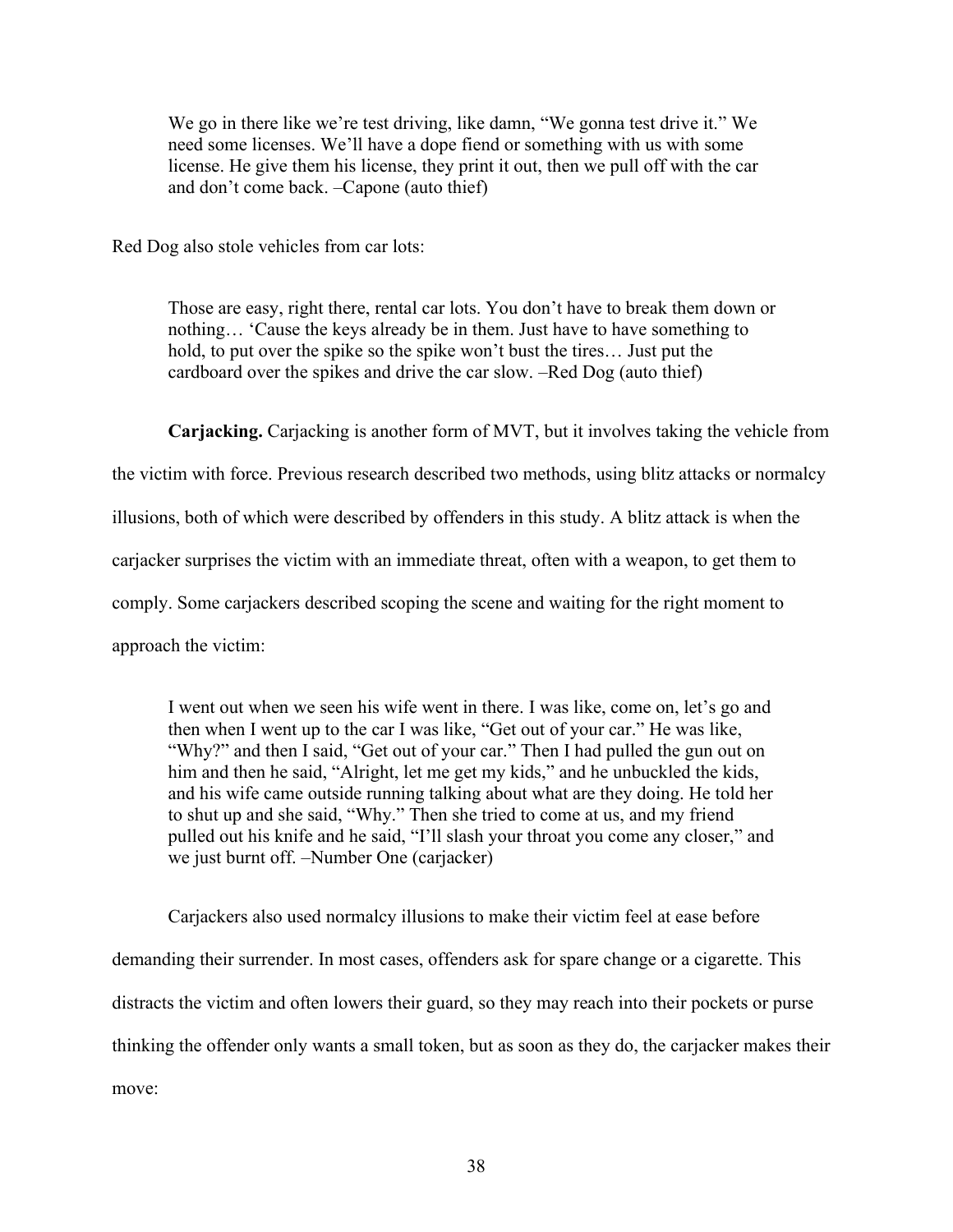I knocked on the window, asked the guy, "Hey, you got a cigarette for me man?" and, you know, he went going in his pockets for a cigarette. As he was doing that, I just pulled my gun and told him, "Get out the car, get out the car"… He said "Why?" and I said, "You gonna sit with it here if you don't get out"… He act like he wasn't scared but, you know, damn, when I stuck it into his shoulder he went on and got out and I told him, I say, "You got any money?" … He gave me his wallet. That's how I survived, you know, with gas that night. What he gave me you know. –Binge (carjacker)

As Binge described, carjackers often commit the crime to take more than the vehicle alone. Several recounted previous offenses where they stole the victim's wallet/money, drugs, and jewelry. In all but one case, the victim is left at the location of the crime, but one carjacker described kidnapping them as well:

I grabbed her out the car, you know, I had a pistol to her, I made her get in the trunk. Now I don't know why I put her in the trunk, but I drove her around for a couple of hours … I walked up to her and asked her for her keys. But you know, I never been a raper or whatever, man… She was a healthy woman. It didn't matter how old or young. She was healthy… A well-built woman… I liked how she looked, and I liked her car. So, I took both of them. –Tall (carjacker)

After a couple hours of driving around with the woman in the trunk, Tall said he changed his mind about the crime he had begun, parked somewhere, and left her in the trunk of her vehicle on the side of the road. In this offense, Tall had a weapon, but he said it is not always necessary as he told researchers about another carjacking:

I can do it with or without a gun. I mean, if I feel I can muscle anything, I mean, it's plenty of times that I haven't used one and WILL use a gun, but not that particular night… I overpowered him. I felt that I could overpower him, which I did… I guess when there's someone knocking at your window, it tends to scare someone you don't really know. –Tall (carjacker)

This was one of three accounts described by carjackers committing their offense without a weapon. However, when the offenders were armed, the weapons were rarely used as more than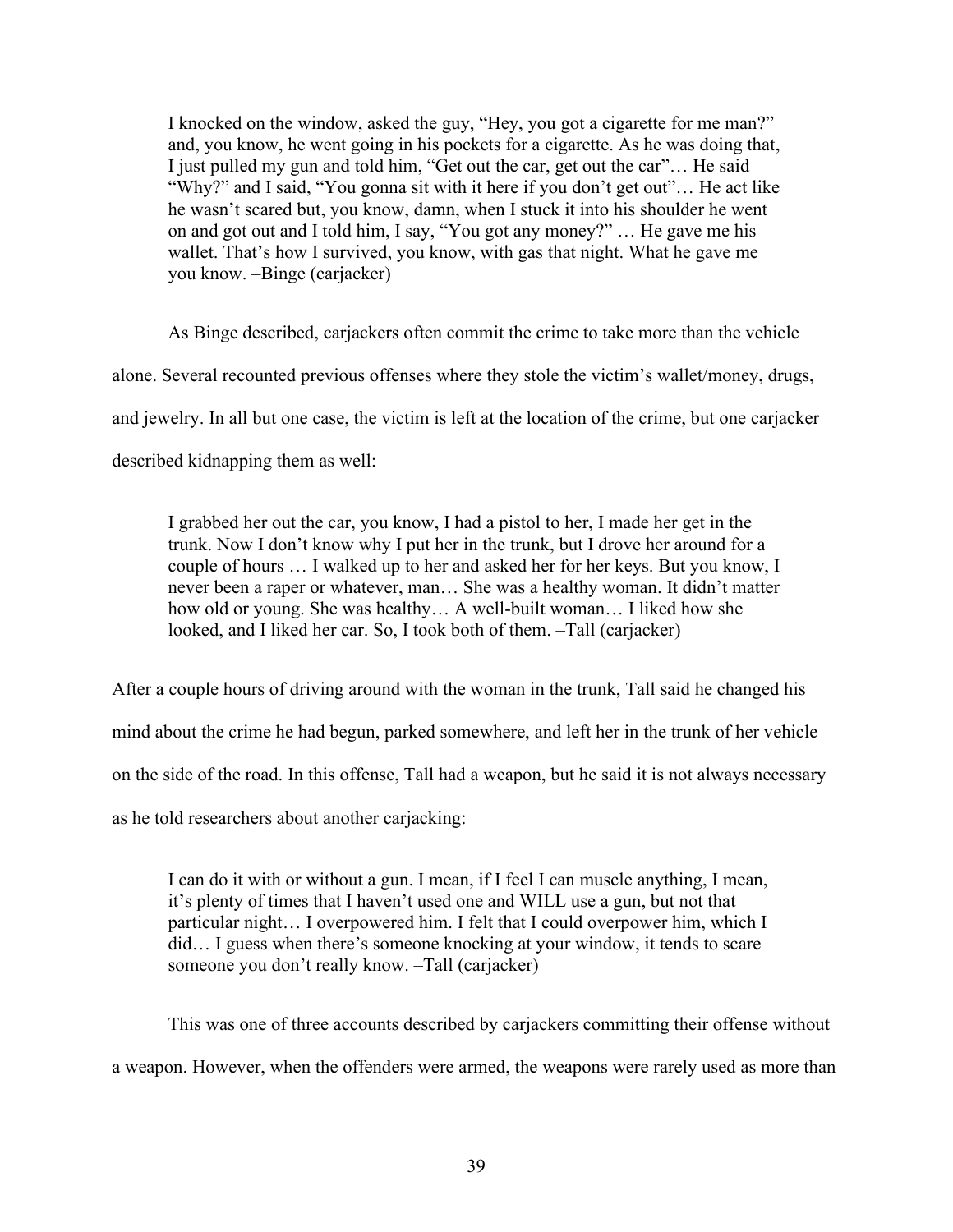a threat. As he described, most victims exited and surrendered their vehicles, but there were a couple in which the victim resisted, and the armed carjacker shot them:

Well, they at this stoplight. I'm standing across the street like I'm waiting on a bus or something sitting at this stoplight. For me, I was just waiting for this specific car, you know, the car that I wanted, and I got the drop that he usually come through this certain place, Grand and Penrose around this time. I was standing at the bus stop waiting on him, you know. Just chilling and he pulled up, you know, and the light changed just in time. I ran up over there, put the gun to his head, asked him if he was going to get out or die, you know what I'm saying, either one, you going to get out this motherfucker or die? He was going to put up a fight trying to spin off with, I jumped in and threw it in park… He tried to spin off with it so now I'm hustling with him and tussling with him. I dropped my gun on his lap. I had to pick the gun up, right? So, we still tussling and everything, by this time motherfucker behind is blowing honking they horns and shit and so you know I'm thinking the police coming but still I want this car. I got to have this car… So, I grabbed the gun and put it to his throat. I asked him, you know, so what you gonna to do? Is you gonna die or give up this car? By this time, I'm on the passenger side. I done jumped in the car… I shot him in the leg… like in the thigh. You know what I'm saying? I opened the door and pushed him out. Drove off. Know what I'm saying? But before I drove off, I backed up, ran over him I think on the ankles. –Goldie (carjacker)

The interviews did not provide information regarding prior violent crimes that lead these

offenders to carjacking.

## **Disposal**

Motor vehicle thieves typically do not keep the stolen vehicle long-term. The length of time varies depending on how confident the offender is to get away with the vehicle and the reason for stealing it. Once they are satisfied or feel threatened enough to not want the vehicle any longer, they find a way to dispose of it. Carjackers recounted disposing of or stashing the vehicles almost immediately after stealing them to minimize their chance of getting caught:

You don't be driving, you don't be driving nobody else car like that, know what I'm saying… You don't know if they made it to another phone and called the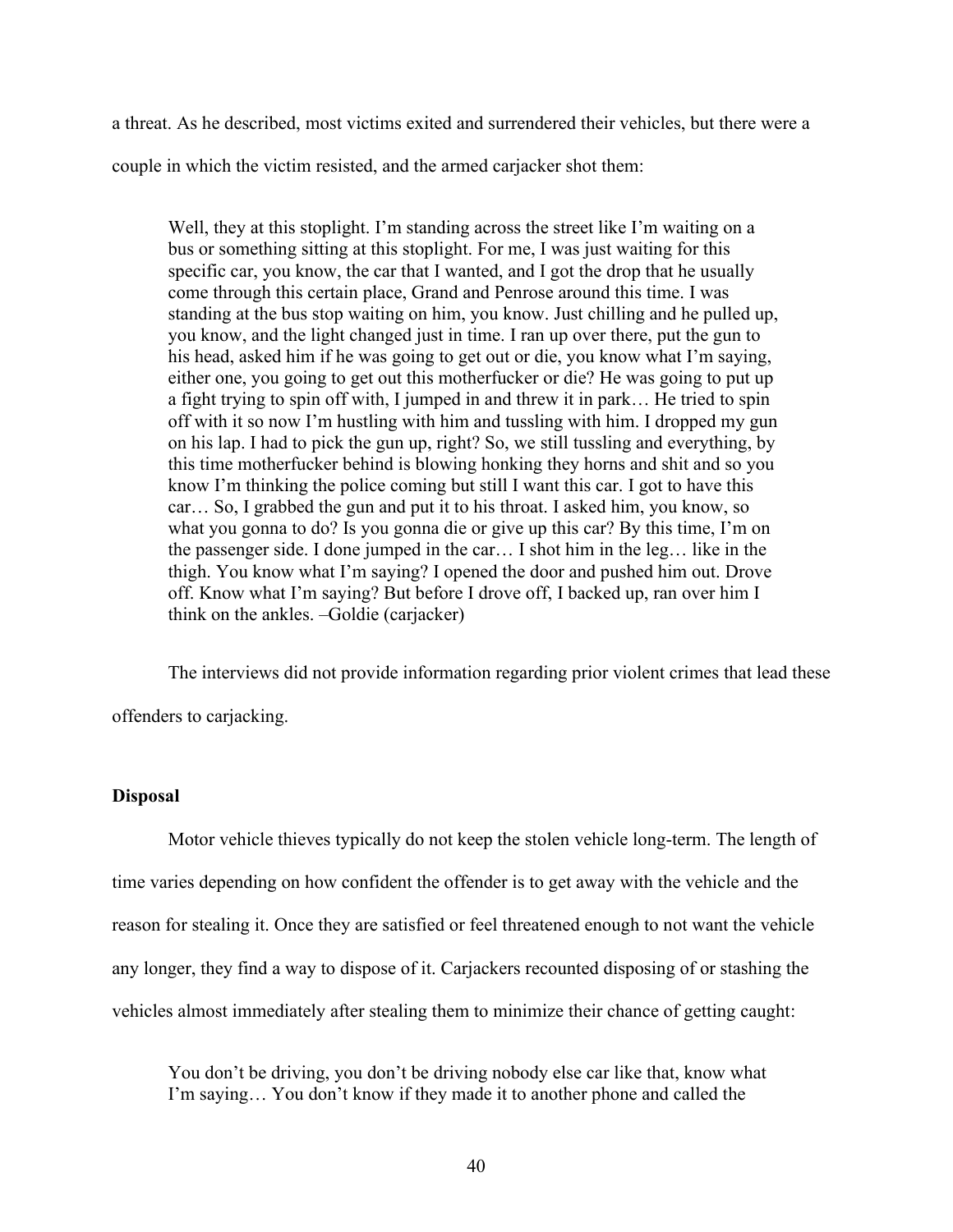police or whatever, you don't even try to be joyriding… You ain't got no time to be playing. –Kow (carjacker)

Conversely, auto thieves varied in the length of time they kept the stolen vehicle. They noted keeping vehicles for specific time spans of a few hours to a few months, or simply until they run out of gas. Most adult offenders said they kept vehicles longer as juveniles, as Baldy explains:

When I was young, when I couldn't get in trouble, I'd keep it for as long as fuck; a month, two months, three months. –Baldy (auto thief)

As adults, most auto thieves dispose of the vehicles after 2-3 days and only kept vehicles longer

for specific reasons; Killa elaborates:

We keep them for a longer period of time but when we need it for a certain purpose like to sell it to someone, we'll go steal it, sell it, and we through with it… Like, if you steal a car for someone else and they are going to pay you for it, why would you ride around with it and risk it getting taken from you by the police or someone else? Someone else could rob you for a car and it's stolen already. So now you're out of a job and some money. –Killa (auto thief)

Most often, when offenders are ready to dispose of the stolen vehicle, they strip it and sell

the parts. Both auto thieves and carjackers said they sell the wheels (rims and/or tires), sound

system (stereo/faceplate, equalizer, speakers, etc.), and sometimes interior or auto body parts by

taking them to chop shops, flea markets, or to the streets to sell to anyone who will pay:

Average people, average everyday people. I call them taxpayers. Average motherfucker who might, you know what I'm saying, people living paycheck to paycheck. Now they might need a part for they car. Here they is, they spent their hard earned money on this car, they living paycheck to paycheck so they can't put the car in the dealer shop in the dealership, so they saying, "I gotta make the next move. I gotta get to and from work. If I can get the parts off the street, I can get 'em. If I can get the parts and use 'em, I'm gonna use 'em." –Baldy (auto thief)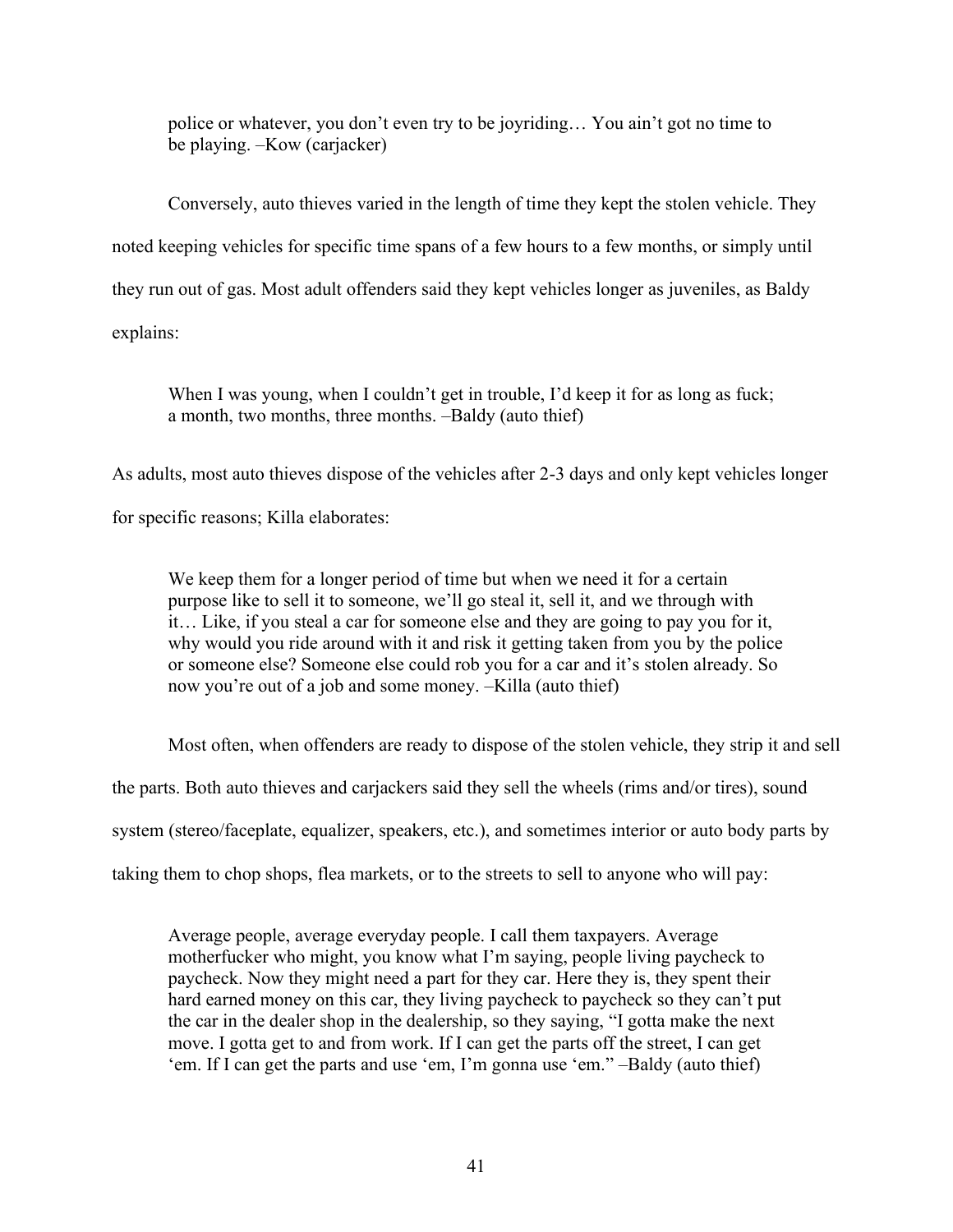After selling parts, they abandon the vehicle by leaving it parked somewhere or by destroying the remainder to avoid detection. Destruction was a less discussed method of disposal. Only one auto thief mentioned destroying (burning) a vehicle, three carjackers said they had burned vehicles, and one said the vehicle was pushed into a body of water. Two carjackers who discussed destroying the vehicle mentioned doing so to get rid of possible evidence that could connect them with the crime:

Stripped it, took the beats, the amps, the radio and I burned it up for prints... I had to burn it up for prints because I didn't have no gloves on then by me being the last one in the car my prints would be pulled up. –Loco (carjacker)

Some offenders sell the vehicle whole, whether to a chop shop or to another person, such as a partner. There are several reasons to sell whole rather than part it out. The offender may be hoping for a better payout, not know how to strip the vehicle themselves, or felt they did not have enough time to do so. Binge explains:

I just wanted to get rid of it. I told him I didn't just want to leave it there and then somebody else strip it for nothing, you know what I'm saying. If I'd just left it parked there, gees, you know somebody would have probably got it and they'd have stripped it to nothing. –Binge (carjacker)

However, if waiting for someone to buy the vehicle whole takes too long, offenders may choose their backup plan of selling for parts or other methods of disposal. Occasionally, the vehicle is even given away free:

They little motherfuckers from the hood. You know what I'm saying, little bad motherfuckers, they teenagers, bad fuckers. They'll know we in a stolo, they know we ain't got no damn car. They be like, "What's up with the stolo?" "Shit, it's right on such and such or on such and such in the back of the house," or whatever. And they fucks with them. You know what I mean? Who gives a fuck? When I'm through with a car, I don't give a fuck. I really don't. You know what I'm saying, they can drive, I don't give a fuck if they 9, if your mama ain't got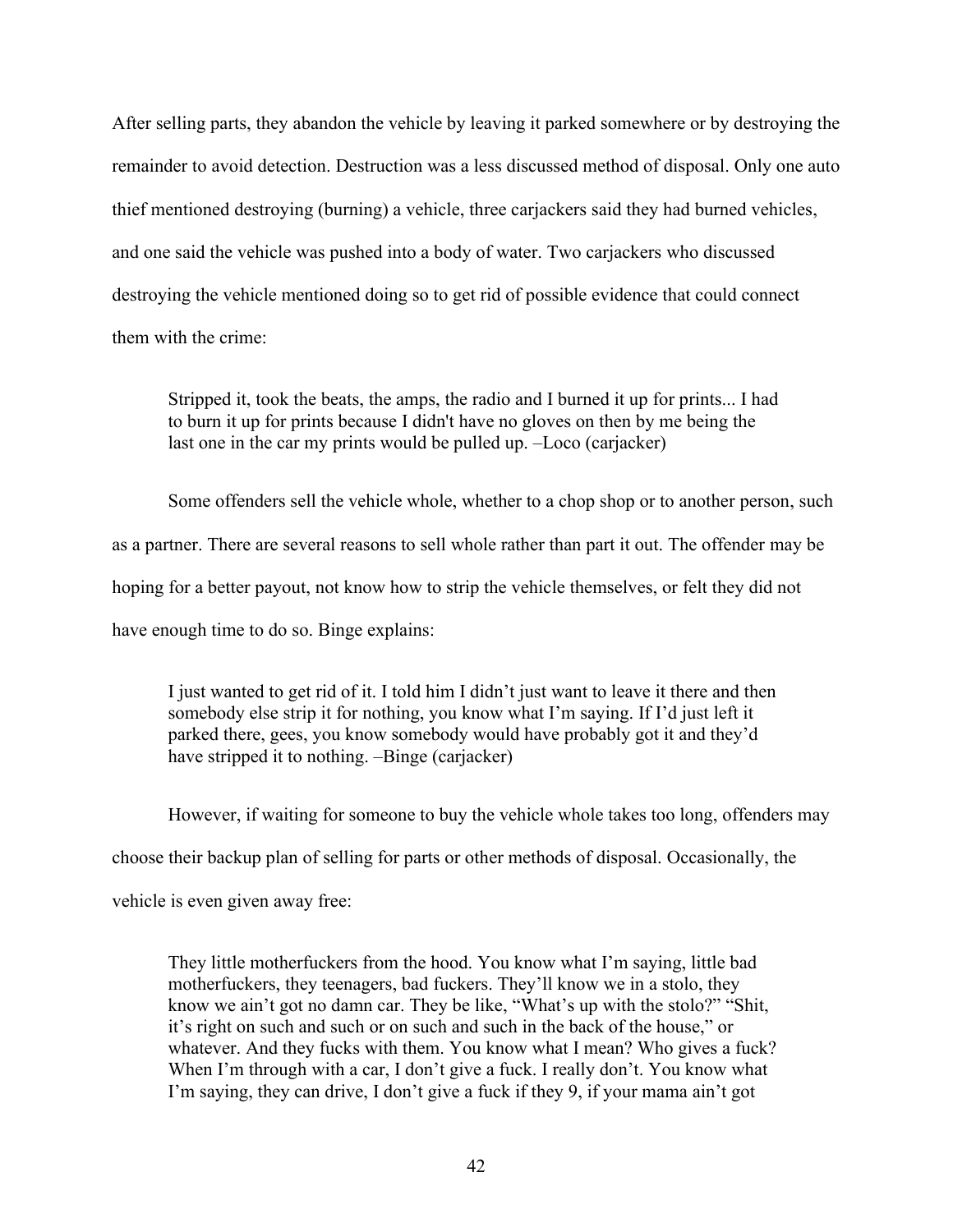you in check like she probably should be, that ain't my motherfucking fault. You can go jump your little bad ass in that car, you know right from wrong, I'm not, you know what I'm saying, your father. And don't say you following my footsteps though. I ain't shit, I ain't never been shit so if you following me you ain't going to be shit either [laughing]. So, shit, I don't give a fuck. I done gave up on that shit man, for real. But I ain't fixing to take the blame for them little motherfuckers jumping into them cars. They know them cars stolen man, shit. – Juice (auto thief)

## **Motivation**

Previous research suggests three categories of motivation for MVT: pleasure, transportation, and money-making. This study used those categories to explore motivation further. Both offender groups discussed each category, but to different extents. Money-making was discussed most, and transportation was least.

**Pleasure.** The category of pleasure in MVT focuses mostly on recreation and joyriding,

but the author also included revenge because it relates to something done for fun or thrill.

Revenge or retaliatory auto theft stemmed from offenders having their vehicle stolen in the past

and feeling the desire to do it to someone else or using MVT to deprive the victim for another

reason.

One auto thief described having arguments with a lady he knew, so he used MVT as a

form of revenge:

We said we're going to get her back so she wouldn't curse us out every time she see us and stuff like that and be ignorant with us… We didn't trash it or nothing. We just stole it, and left it somewhere... So, she could be bitching at us, "I know you all stole my car" and all like that but, you know, she couldn't prove it. It's like payback. –Killa (auto thief)

A few carjackers also used MVT to retaliate against people they did not like:

The nigger, I don't like him, you know what I'm saying. … 'Cause he fucked one of my little gals. Well, she was saying that he didn't really fuck her, you know, he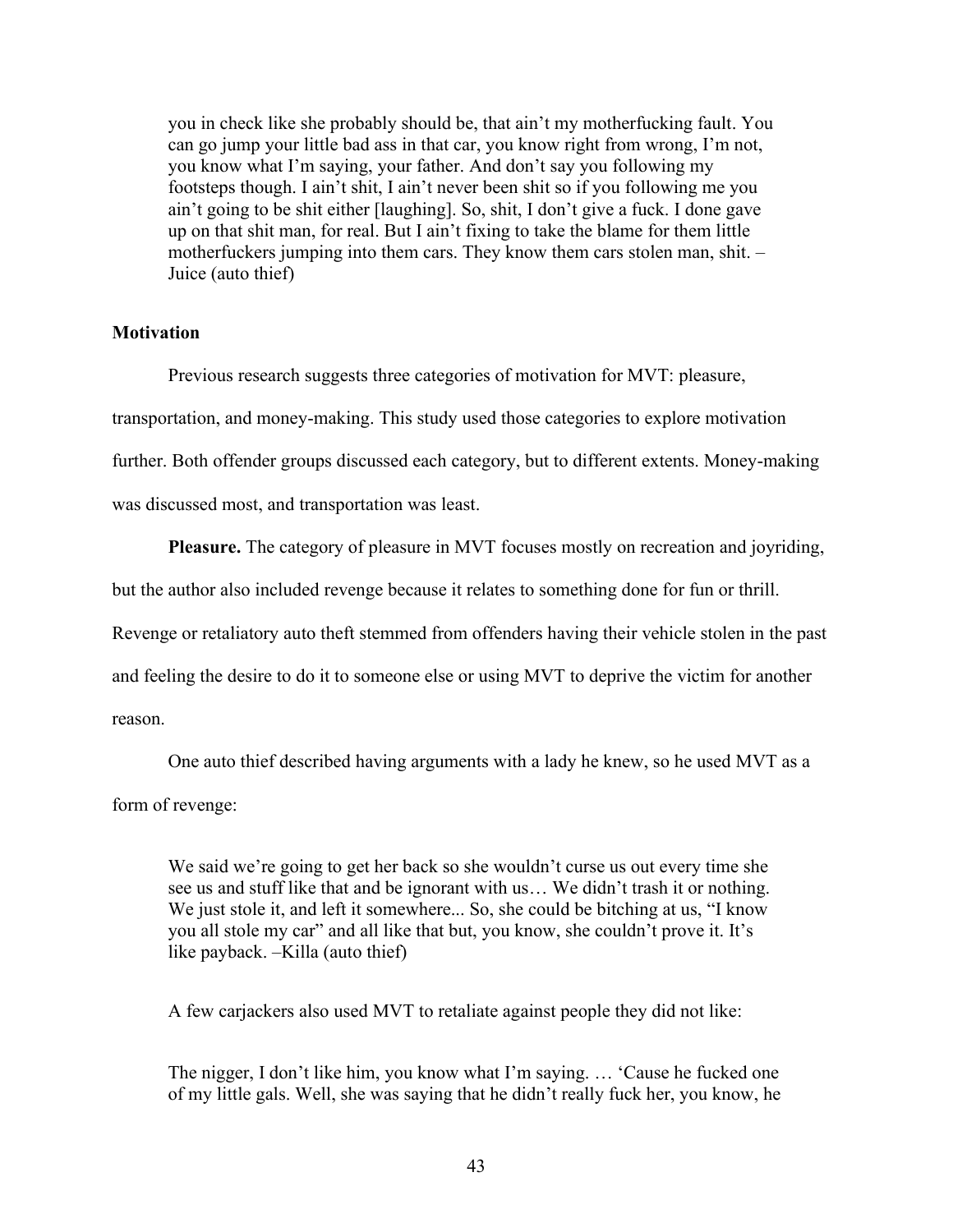took the puss, you know what I'm saying?... but she was scared so, you know … so I talked to him and shit and he talking all this shit and all he was going to do. – Goldie (carjacker)

More commonly, offenders stole for recreation or the pleasant feelings it gave them. One

carjacker conveyed those feelings even when he could barely put them into words:

The thrill, the rush, the, mmm, I mean it's a thrill that comes over you. Mmm… – Tall (carjacker)

A few motor vehicle thieves mentioned committing the crime because they wanted to try something new. After doing it once, several offenders found the risk to be too enticing to deny. Others did it for their perceived rewards:

I do it for personal reasons, for me to have fun and enjoy myself. I got to get to the club, I got to do this, I got to mess with my women, you know, that's a lot of things, you know?... Just ride and bumping the music you hear me. Try and look fly you hear me. Go impress somebody, you know what I'm saying, just stunting, smoking, drinking, you know? –End Dog (auto thief)

As previous research described, MVT for pleasure was a motivating factor for younger

thieves. Another offender told the story of his first MVT experience of learning to break down a

steering column at a young age. He and a friend had gotten into a neighbor's vehicle who was

away and started experimenting with it. They ended up successfully breaking it down and getting

the vehicle to start, so they stole it. T-Raw recalls:

I'm the type who used to take my father's old radios and break the motherfuckers down, you know what I'm saying? …When I was younger, I'd play like I'm fixing shit, you know what I'm saying? But I love tearing shit apart. I love fucking with it. I love seeing how shit work, you know what I'm saying? And that's fucking with that it just all came – I mean 'cause he was out of town so we just sit and playing with that motherfucker. You know what I'm saying? Playing like we driving the motherfucker and all type of shit, you know what I'm saying? And end up fucking with that motherfucker, you know, shit. –T-Raw (auto thief)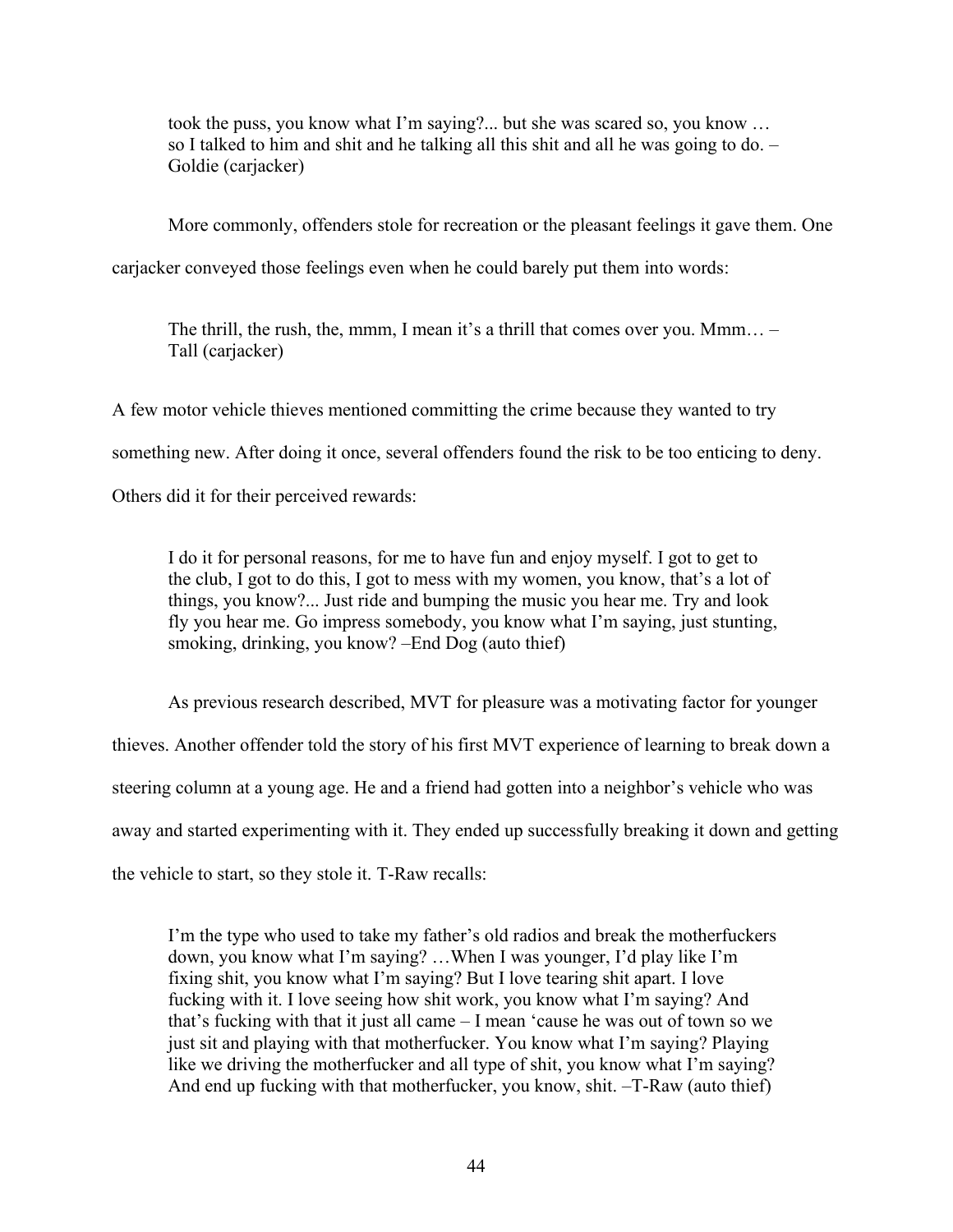Quite a few adult auto thieves mentioned beginning their MVT careers for recreation, whether it be to learn to drive or to joyride. As these young offenders learned they could also make money from these crimes, recreation often became a secondary motivator. Tye noted:

Basically, how I got involved is, you know what I'm saying, I wanted to joyride and kind of learn how to drive. So, you know what I'm saying, I used to take my brothers' car or my mothers' car. I used to take that and steal it in the middle of the night, go driving and learn to teach myself how to drive in 'em. I've been doing ever since then… Now, like I said, I'm an auto thief; I do it for money. – Tye (auto thief)

In addition to the money, numerous offenders stole vehicles to take parts for their own vehicles:

We knew we were going to carjack. My partner wanted some rims, and I wanted some speakers, and a radio, so that led to some carjacking. We had nothing else to do either and we were getting high… Well, that's what we do, I mean that's all we're used to, we were brought up like that. We're not gonna go buying when we can get it another way without spending our money. Why are we gonna go buy it? –Little Ty (carjacker)

**Transportation.** Transportation was the least referenced motivator in both auto thieves and carjackers. In total, 15 (12 auto thieves and 3 carjackers) mentioned transportation as a factor in their crimes, but not necessarily as the primary reason for MVT. This category includes offenders who steal vehicles for the purpose of getting from one place to another or as part of another crime. Auto thieves who steal for transportation noted stealing because they or their partners were "stranded" and did not want to use public transportation nor walk to their destination. For example:

If you are somewhere and you don't got no gas and you don't feel like walking or whatever, get a car and you don't have to walk. –Young G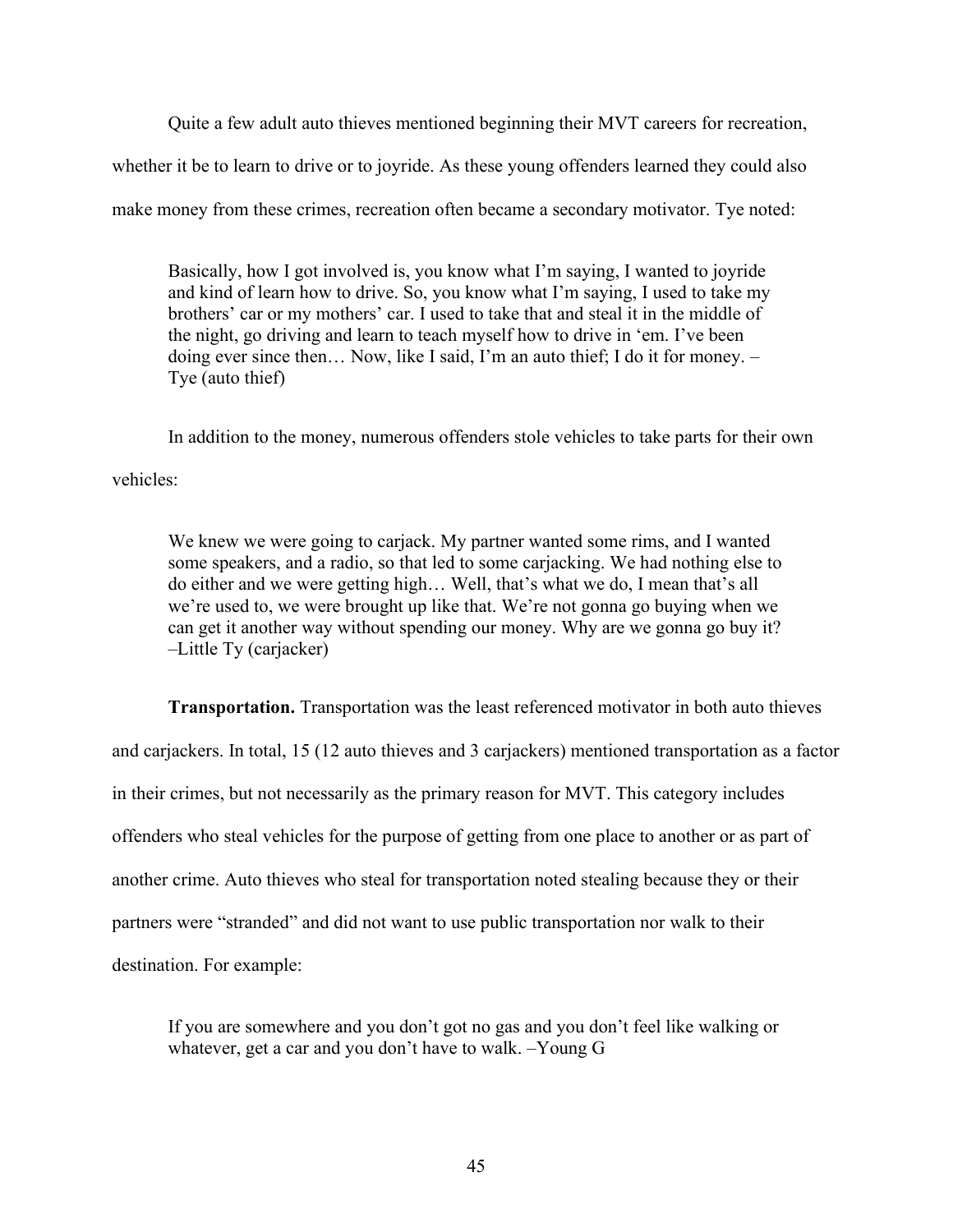Another offender explained how he believes transportation may be the initial motivator to MVT:

That's kind of how most people get into stealing cars, where they get stranded and then they are forced to either walk or go get a car… Nobody wants to [take public transportation]. It's not fun. The only fun you get out of that is if you not paying for a ticket and they try to lock you up and then you got to run and get away from the police and all that type of stuff. –Killa (auto thief)

While two carjackers mentioned stealing unoccupied vehicles for transportation in conjunction with a secondary crime (such as to search for or get to a vehicle to carjack), only one mentioned carjacking solely to get around:

I didn't have enough bus fare. I'm walking down the street, there's a guy sitting in his car. I go asked him for some change. He was going in his pocket. I just grabbed him outta his car. Literally, just dragged him outta his car and drove off … He was parked. I don't know if he was waiting on someone or whatever the case may have been at that particular time. It didn't matter. I mean, I needed a car, and I took a car. -Tall (carjacker)

MVT as a part of secondary crimes was discussed by six auto thieves. Capone explains:

We don't do nothing out of no legit cars that's one of our cars or something. We always use stolen cars. –Capone (auto thief)

These auto thieves discussed stealing vehicles for the purpose of selling drugs, doing a drive-by,

making a drop off, picking someone up, getting to other vehicles to steal, committing robberies,

and changing their appearance. As noted by Jewells Santana:

You know, when you're young, you want all your friends to see you driving a car and stuff. You think that what's cool so that's what you do. Then it escalated to, you know, "But wait. I can't keep stealing cars for no reason so I'm going make a reason for it." Then I start selling drugs so then I would steal cars so that the police wouldn't know, you know what I'm saying, what they were going to catch me in, what they was going to see me in. So, I would just switch up cars like every three days to make it not look as obvious. You know what I'm saying? ... I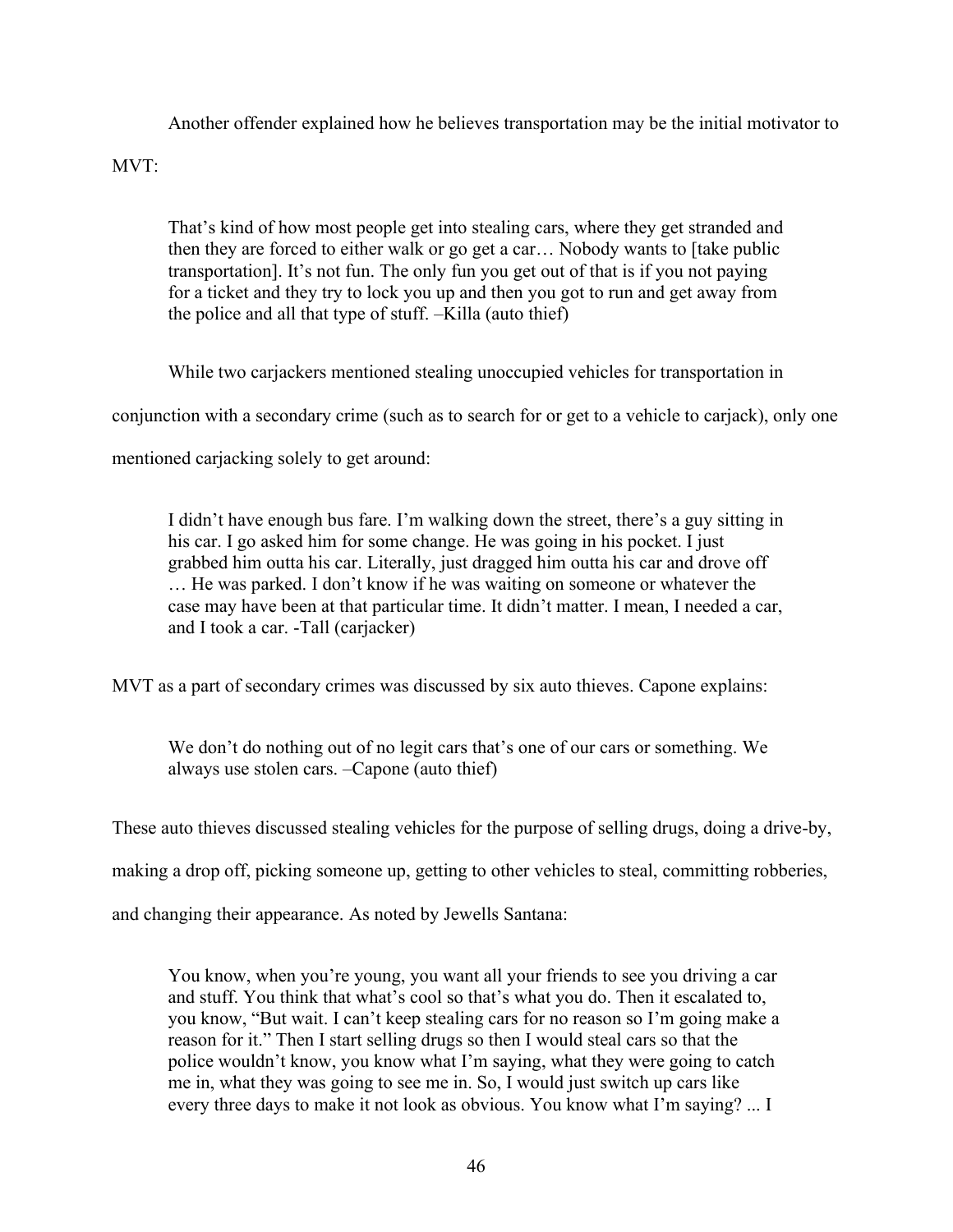do it because I'm just a smart person and I don't want to get myself, you know what I'm saying, caught. I don't want to press my luck when I can just go get another car real easy just like I got this one. –Jewells Santana (auto thief)

**Money-Making.** MVT for the purposes of making money was the most talked about factor in offender motivation. Money-making was mentioned by all 28 participants in the study. This versatile category allowed offenders to sell the stolen vehicle or parts, and/or the victim's belongings for profit. For some, like Young G, this was the only reason to be involved in the crime:

If you ain't gonna make no money off them, there ain't no point in stealing if there ain't no money involved. Whatcha you going to steal a car for if you ain't gonna make no money off of it? –Young G (auto theft)

Several auto thieves and carjackers said this was the way they learned how to make a profit.

Only five of the 28 offenders were legally employed. The remaining participants earned money

from MVT or other "hustles." As stated by Nicole:

I'm all open to anything, I'm open for everything. If it was gonna make me some money, I was open for this here. I'll go down there and tell these, yeah, what life out here in St. Louis and it was rough. I wish I was brought up on the side that you all was brought up cause the shit I done seen, my mom smoke crack. She down in Memphis now. I had to leave her down there 'cause she was stealing from me. She smoke crack. My dad in jail, he killed his wife about I don't know how many years ago.... I mean this is all I know. –Nicole (carjacker)

One auto thief explained how this process or cycle works. Many offenders retold stories of their first MVT experiences, riding along with older friends or family members and starting as the lookout while others stole or carjacked the vehicle. They learned by seeing and experiencing the crime, and then found ways to be more involved over time. As they grew up, the roles reversed and the new offenders were now experienced, teaching a new generation how to make a profit from crime: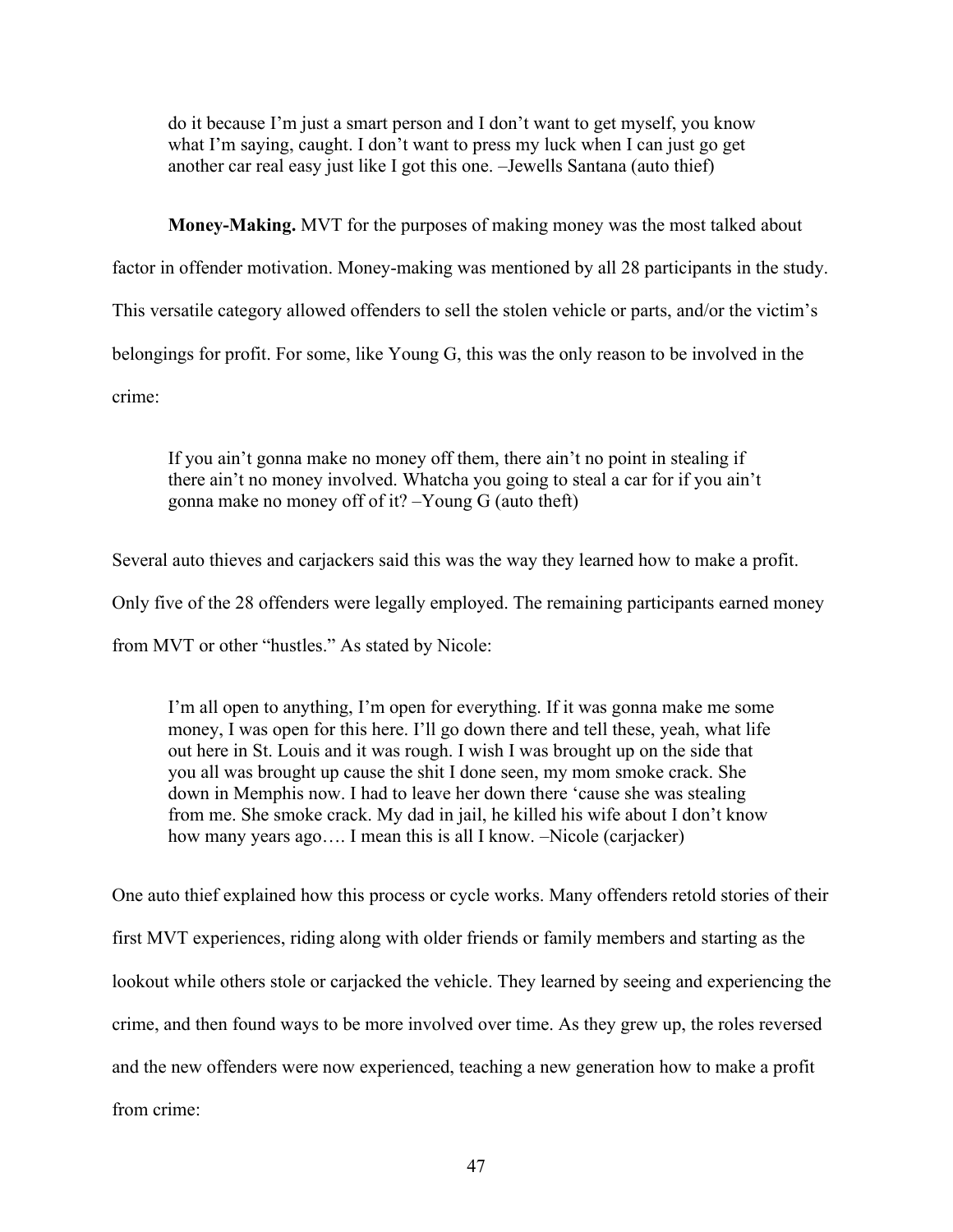They came to me. They say they needed some quick money… "You want some quick money then I'm going to teach you how to do something." You know, I taught one little guy the little game and he taught the next little guy the game, and we ride, and we scope the cars out, or the trucks and the vans out, and we get them. –Mr. Blackwell (auto thief)

Once the motor vehicle thieves have the stolen goods ready to sell, they can choose to

sell the vehicle whole or in parts. As with anything in life, it does not always go according to

plan. One auto thief told interviewers how he planned to sell whole but had to go to his backup

plan of selling for parts:

I wasn't able to sell it whole due to the fact I had it for a while. Too long to try to get that type of money so I end up selling parts—tires, seats, radios, speakers, stuff like that… As far as time in my possession. Like a week, two weeks, it was going on three weeks, and I still had it. So, I wasn't trying to be caught up in it. I was moving, I had it, had it for a week okay, and ain't nobody wanted to buy it. Another week passed, nah. Now I'm in a position where I don't want to drive it, I'm gonna keep it stashed away so I can get to it if push come to shove, I can sell it, or just strip the parts and things like that. So, I end up having to stash it and just getting the parts off of it…. You wanna sell the whole thing but you if you can't get the whole thing, you sell it. You sell it, so there, that's how it is. –Baldy (auto thief)

Parts are sold however or wherever the offender can do so, but offenders suggest there are buyers

everywhere:

Most people sell them in a flea market or something. Most people sell them on the street. Most people pawn them. So, either way it goes you get money from somewhere. It's always a person looking to put rims on their car, you know. – Playboy (carjacker)

When compared to other methods of crime, a few motor vehicle thieves mentioned MVT

to be a faster way to make larger amounts of money. They also felt safer in their chosen method

than doing another crime, as will be discussed in later sections. Goldie explains: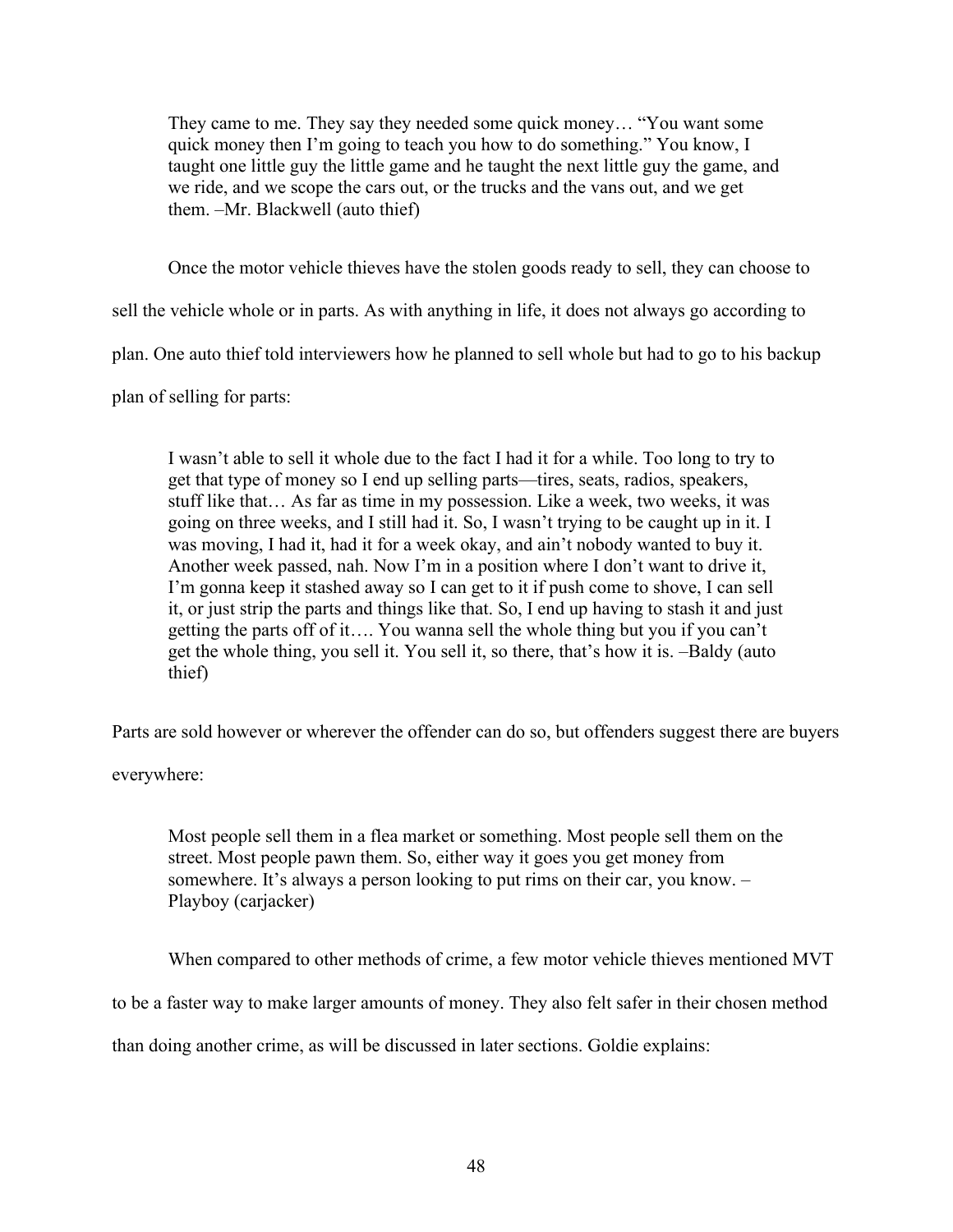It's just more quicker. It's quicker money. More lump sum than you go up to a motherfucker and rob them you don't know what is in they pocket. You get a few hundred dollars or whatever, you know what I'm saying, that guarantees some G's. –Goldie (carjacker)

Offenders reported getting less than \$20 for stealing car stereos as a youth but getting hundreds or thousands of dollars for stolen vehicles and parts. For example, motor vehicle thieves said stereos and speakers could sell on the street for \$40-450, rims for \$500-3,000, and whole vehicles from \$600-6,500, depending on the make and model. Offenders typically made \$3,000-10,000 per month.

The desire for quick money was discussed for recreational things, like drugs and alcohol, spending it on gifts for their partners or families, or shopping sprees, but several also noted the money for everyday expenses like bills or to buy food for their family:

It's a money game that you playing out there with carjackings, you know. Let's just say, okay, you got a baby. You don't have no job, but you need the money. Only way you know how is the way you was taught … So, you gonna go out and do what you gotta do to make you money. Carjacking, whatever. –Playboy (carjacker)

# **Demotivation**

The topic of demotivation looks at why one's motivation would decrease for a given activity. In this study, demotivation was explored in terms of risks involved with the crime and why an offender has considered or would choose to desist from MVT in the future.

**Risks.** As with virtually all crime, auto theft and carjacking have numerous risks.

According to rational choice theory, offenders consider these risks and weigh them against the

potential benefits to decide if they should commit the crime or not. The responses in this study

gave insight into which risks they considered and how much they thought about them.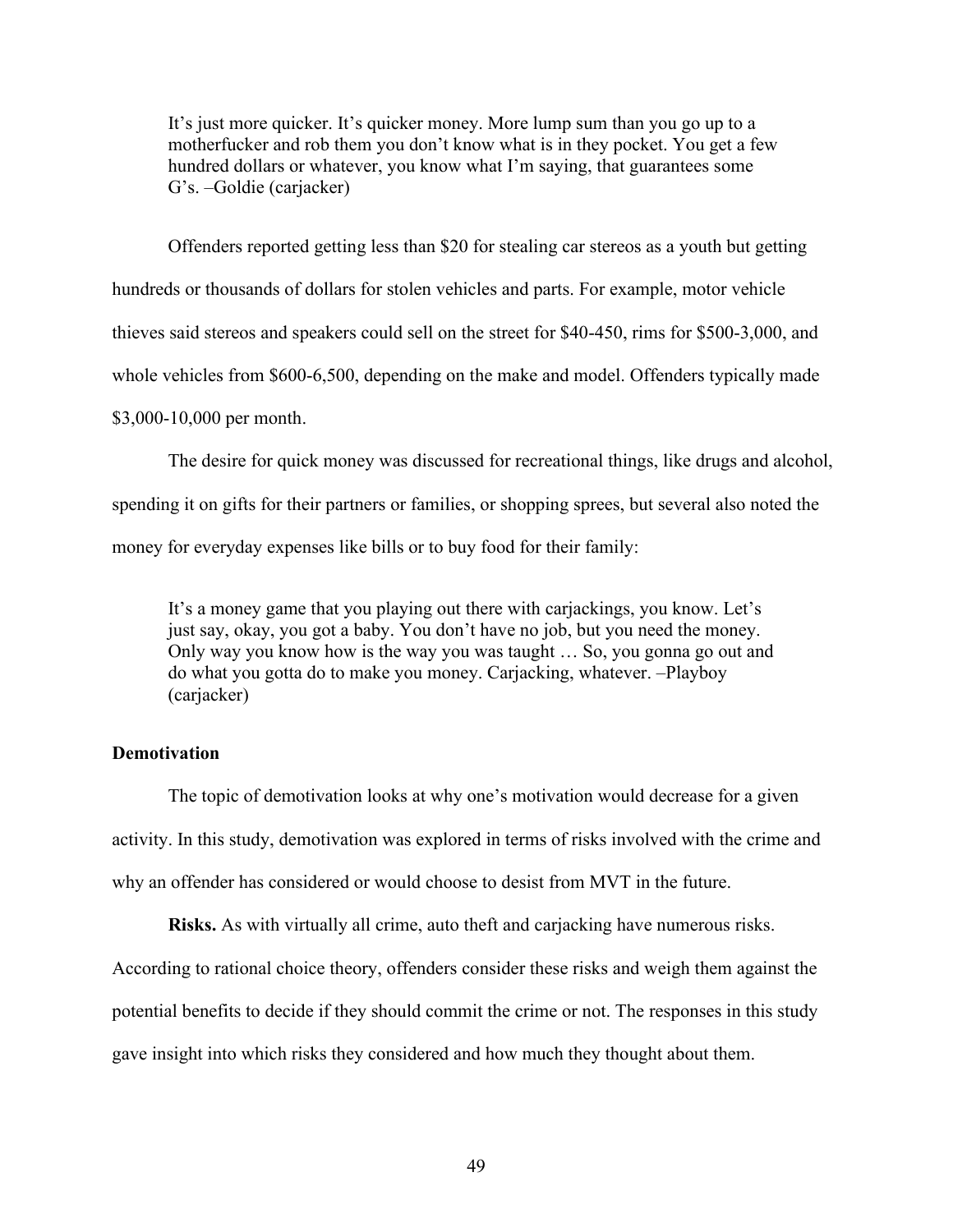The auto thieves and carjackers were all asked about getting caught. Auto thieves discussed being aware of a variety of risks:

All type of risks. Locked up, getting taken away from the family. Anything could happen. Motherfucker will run out of gas and be caught up. Accident; I could be fucked up. You know what I'm saying? Anything could happen. I don't even think about that. I just think about where I need to go and what I need to do; and that's messed up… I think main risk is getting caught, caught by the police. I'm just not trying to head the direction my family went. I'm not trying to go to jail. I can get a couple of scrapes and bruises, I got that, you know what I'm saying? – Lil Bunny (auto thief)

A few offenders were confident in their ability to avoid law enforcement, but even so, some

discussed having uncomfortable feelings when driving a stolen vehicle:

It's scarier 'cause you always thinking about the police. You always watching the corners like when the police come it's like, "Damn, am I fixing to get into a highspeed? Damn, what's up, what's up man, what's up, what's up?" Even though you having fun, you listening to the radio, but it's still ticking in your head. When you in a legit car, you just relax, you don't even care if the police behind you. That's just me. I wouldn't care. I just keep driving. I got a license, but if I'm in a stolen car, I ain't gonna have my license on me, I ain't have no identification on me because I might want to lie about my name. You know what I mean? In a legit car, like if I get my momma's car when I get out, when I leave here, if I get my momma's car, I ain't got no warrants, I can pull my license out. If police get behind me, I'm gonna keep my radio up, you know what I mean? What? If they flag me, "What's you flagging me for?" I even let the window down and hand 'em my license and insurance card. I ain't gotta get outta this car. You see what I'm saying? I don't have to. –Capone (auto thief)

When it comes to law enforcement, auto thieves tended to avoid interaction by driving in

different directions when they saw officers' vehicles and to try to appear inconspicuous if they

were spotted. Killa recalls:

I kind of dodge them all the time. I don't even want to be stopped by one or conversate with one or anything like that. I dodge them… If I see them like coming this way, I'll go the other way or anything to get me like away from them. I just dodge them all automatically. –Killa (auto thief)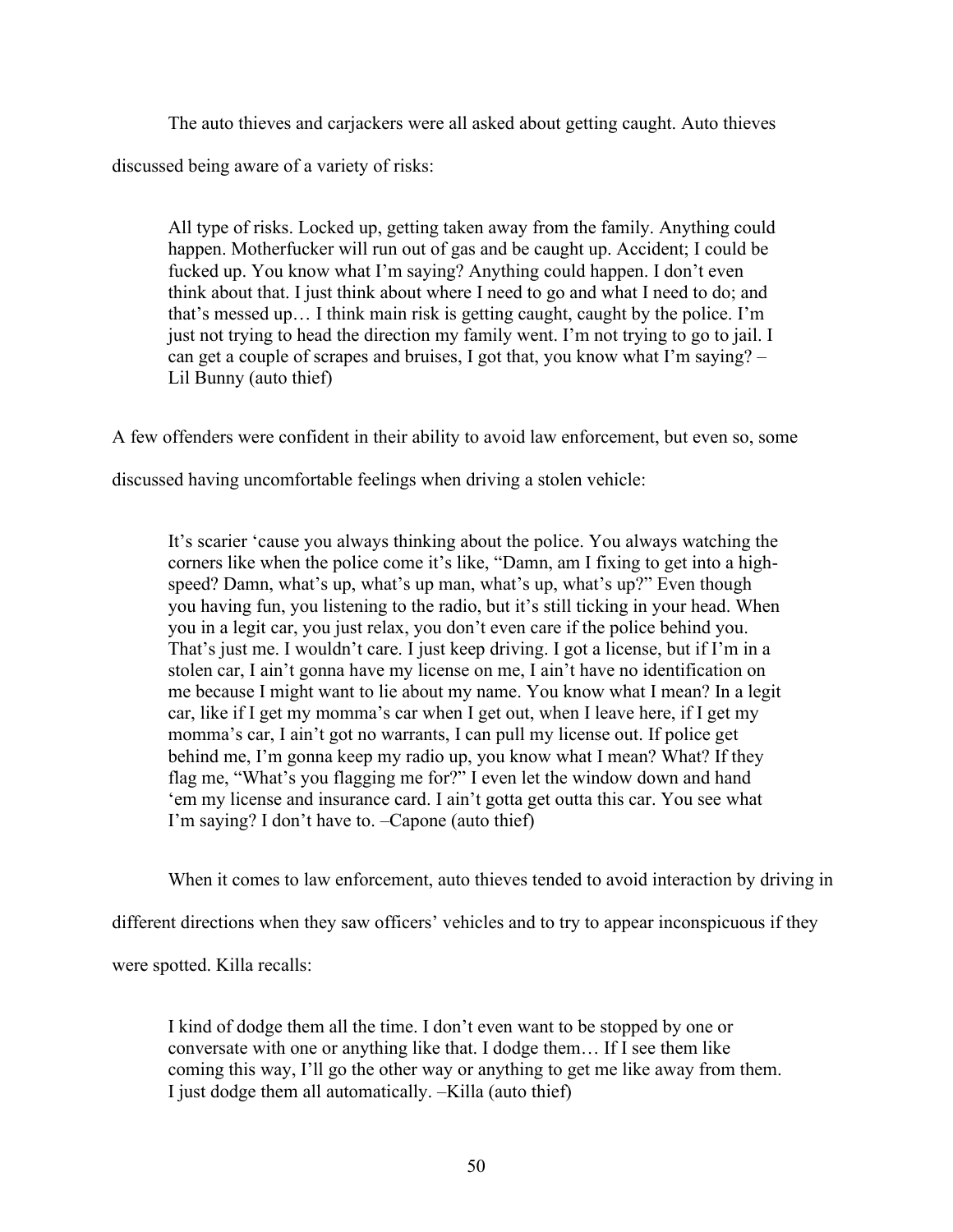Others said they find it best to have small, casual interactions if law enforcement looks in their direction. They offer an image of normalcy so officers will leave them alone. As explained by Baldy:

I just get real nerdy, man. The ten and two, seatbelt action and just drive that motherfucker like it's mine. I'm minding my business, if he looking at me, I'll look at him. "How you doing? Okay, bye now." They be like, "Nah, that ain't even him. Nah this ain't what we looking for. He don't even fit the description, nah." –Baldy (auto thief)

Auto thieves also try to make the vehicle appear legal by changing license plates to one from a non-stolen vehicle, so their scanners do not detect it as quickly. This is done by stealing the plates from vehicles on the streets or in junkyards. One auto thief said it did not matter what vehicle the plates came from, as long as it had the current registration sticker on it.

Carjackers had a lot fewer responses regarding risks. They tended to avoid any chance of law enforcement with quick disposal or separation from the stolen vehicles:

Basically, when I do get in a car, I don't really joy ride. I go park it in a safe place. I'll catch a bus where the fuck I'm going. I don't ride around in the car… Because I know it's stolen at the moment. If he call the police, they gonna look for that car at that moment but if they don't find it after they shift over, they just put it in the computer and it will pop up on the stolen sheet. –Low (carjacker)

As Low mentioned, this offender group encountered an additional risk when it came to being seen since their method of MVT is interpersonal. The victim is forced to interact with the offender and would likely contact law enforcement shortly after the crime took place. To avoid detection, a few carjackers used disguises such as wigs or glasses, or completely covered their faces with masks. One carjacker said this means the crime needs to be planned in some part to carry a face covering on hand. If the crime is done without covering their face, it could result in killing the victim or add future threats to avoid being identified later: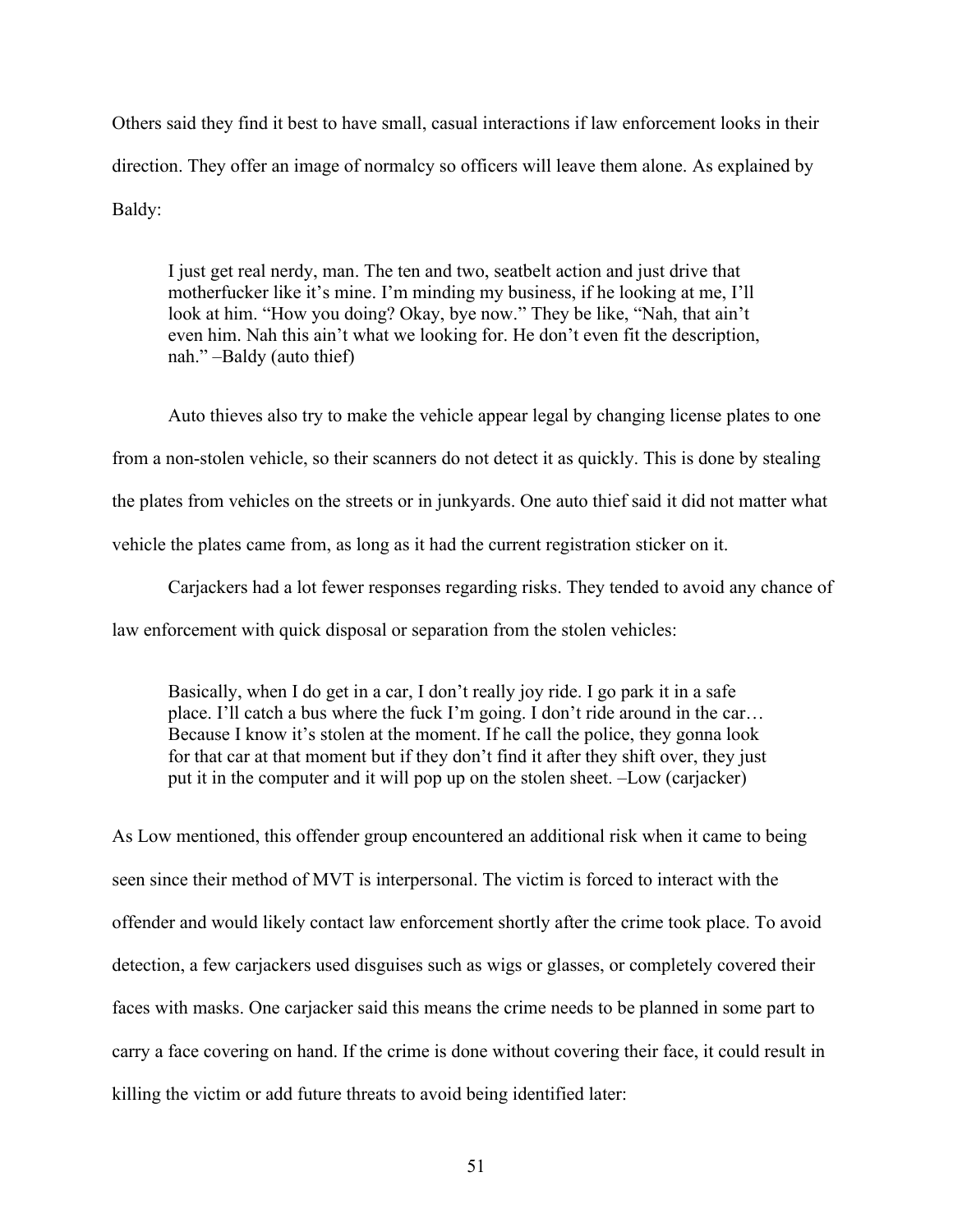If you want your face to be seen, a person who let's they face be seen they usually kill the person. You know, that's what happens so you cannot ID them and they can come look for you and use a mask. Or let's just say something like this- if you carjack somebody wit' your face showing, you take they ID and you – some people are threatened. Like if you say something, "I got your ID. I know where you live. I know where you stay." So, most people won't say nothing, you know they just go get a address changed, move or whatever. –Playboy (carjacker)

Carjackers recognized the risk of their victims possibly being armed as well, but with little

deterrence from the crime:

That's just the chance you take… Anyway you go, it's a risk you're taking. You got to get it, go and get it. You got to shoot them, they got to shoot you. –Kow (carjacker)

Auto thieves also acknowledged the risk of being injured or killed while stealing the

vehicle. One mentioned having friends who had been shot while doing an auto theft. He and a

few others made it clear they were aware of the chance someone could try to stop them while the

crime was in progress:

It ain't just easy. You know what I'm saying? You've got to wait. You've got to have patience with that type of stuff because you never know what can happen. You might be breaking a person's car down and they coming outside. You know what I'm saying? So, you've got to be very cautious with everything. There's a certain time, a certain place that you'll have to do it. And there's a certain, you know what I'm saying, way you have to do everything. So that's why you have to be logical about what you're trying to do, and you've got to have your mind set on what you're wanting to do before you go say, "This is what I'm doing." Because things can get dangerous. People could come up to you and, you know, anything. They might catch you breaking into their car and want to shoot you. They might want to fight you. You might have to end up hurting somebody. So, you have to think, you know what I'm saying, to how you would be able to get around hurting yourself and hurting other people. You know what I'm saying? So, there's a lot, for real, that you've got to do with car theft. –Jewells Santana (auto thief)

No matter the MVT method, it is possible for an offender to be spotted and stopped by law enforcement. Carjackers noted concerns of being caught with weapons, but most expressed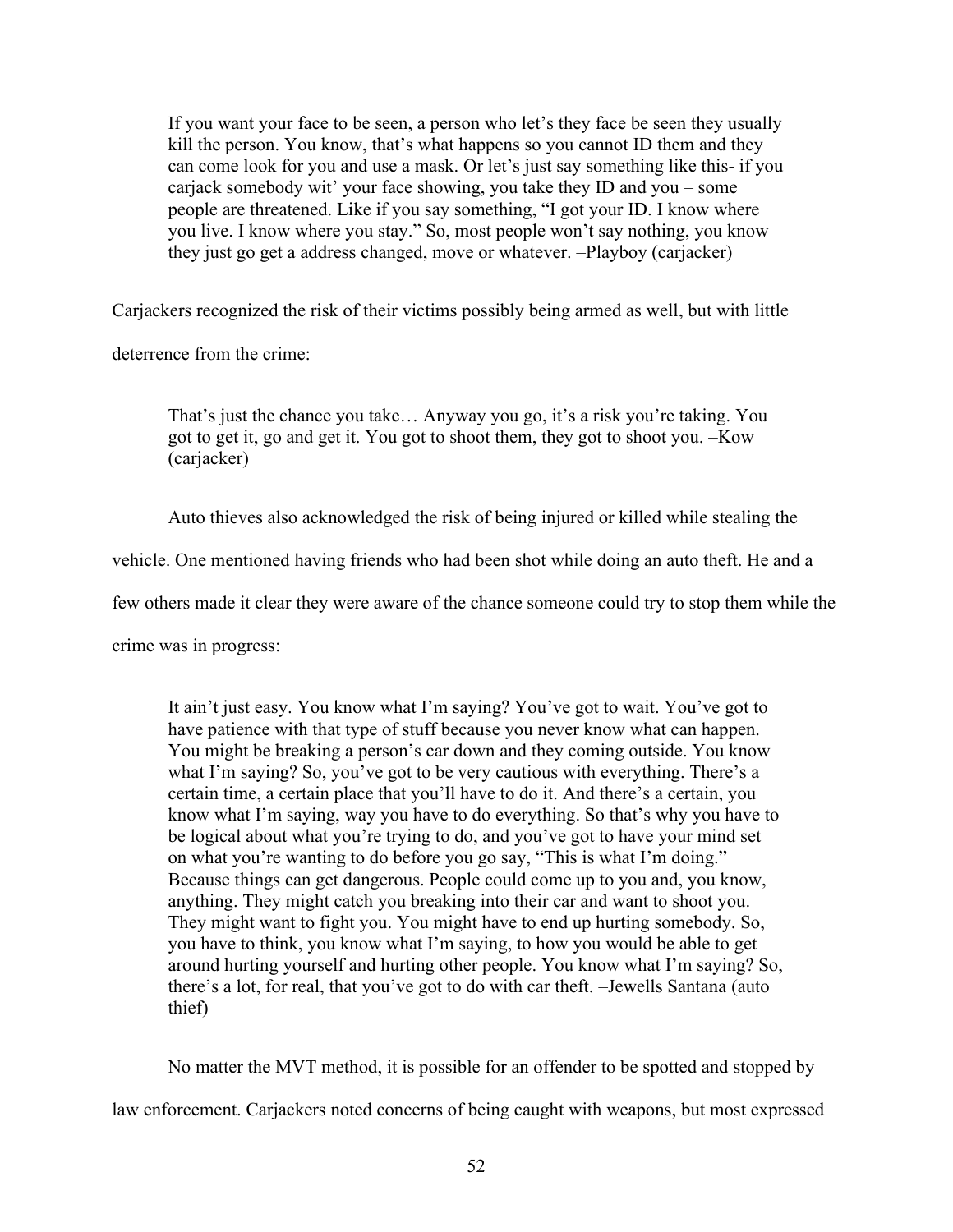confidence in getting away and said they did not fear getting caught. Many had been incarcerated before and were not deterred to the extent of desisting from crime. Binge explains:

I wasn't worried about the police. I'm just saying that if they'd have caught me with a pistol, they'd have a case and you know I already have two or three cases and I didn't want to get caught and get any more court violations and go back up the penitentiary… Sometimes I live a criminal life, you know, and I know it's bad but then sometimes. I just don't give a damn, you know I say be damned if I get caught, I just get caught, you know, and they send me away, man, and I be away for a little while you know, this and that, but you know most of the time if I do anything bad, I'm doing it in the winter time, you know. I don't do too much in the summertime 'cause I'm enjoying myself in the summertime. –Binge (carjacker)

While they acknowledged there was a risk, they downplayed their chances of it and used

cognitive patterns or techniques, like cutoff, to keep focused on the crime, noting that:

It's all a big risk you take. It's all a risk, anything is a fucking risk so fuck, you can't worry about that. You doing wrong anyway so fuck it. –Kow (carjacker)

Conversely, many auto thieves said if they were to get caught, they would likely end up

in a chase. One said he has had it happen before and he always jumps out of the moving vehicle:

I'm not just going to bail; I'mma bail and [leave] the car running man. I'm giving the motherfucker a choice. You know what I'm saying, I ain't gonna take away the police choice. Me or the car? Which one of these motherfuckers you want the worst? The car moving so you think of the public safety and shit man. I mean, you gotta keep that in mind—the property damage. I mean don't get me wrong, I ain't going to jump out the motherfucking car and I see a bunch a kids right there or some shit, you hear me? But as soon as I can dip to get out this motherfucker, I'm getting out this car. "Oh yeah, you gotta earn your check—foot racing." [laughs] – Juice (auto thief)

Juice was not the only auto thief to bring up public safety:

Having an accident after you get the car… That's the biggest risk you going to have... Hurting yourself, hurting somebody else that ain't even got nothing to do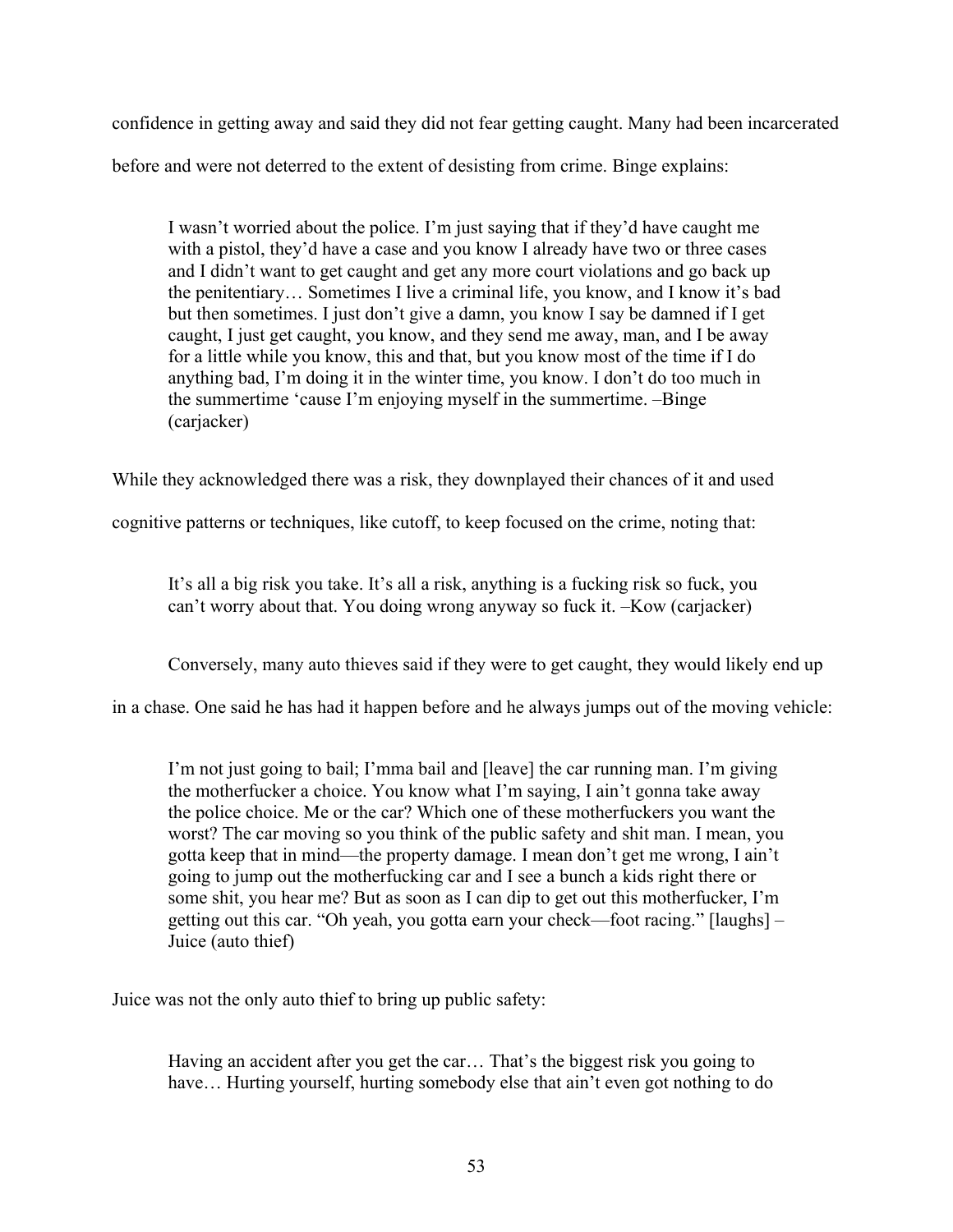with it you know. Because you know you going to be in a bad situation because once you have a wreck, you going to jail. –End Dog (auto thief)

**Desisting.** At the far spectrum of demotivation, offenders desisting choose to stop committing their crimes all together. While the reason for doing so varies, some offenders discussed reasons they might desist from MVT in the future. The most common response to questions regarding quitting MVT were about money and the difficulty of finding a job:

I guess as the older I'm getting, man, life change situation. I'm getting sick and tired of doing the same stuff over and over again, but knowing that when push come to shove, I can't get no job. Nobody wanna hire me, so I gotta move how I move to maintain the lifestyle that I live. To maintain it for myself. But I've been trying to slow down. –Baldy (auto thief)

Several offenders saw crime as their only option to make money. They enjoyed the freedom of

being their own employer, in a sense:

That's the only thing I can do as long as I'm in this hood. Know what I'm saying? There ain't no jobs in the hood, no jobs…It's more relaxed. I got my own time. I ain't gotta wake up for no motherfucker. Wake up when I feel like it… I know damn well that I'm gonna have some cash every day. –Goldie (carjacker)

But even then, being employed with a paycheck that could support their family was a desired

change for several offenders. Low explains:

If I could find a job where it's not hard for me to live, I wouldn't mind working. I would work, any man would work. It ain't no 50-50 thing that I might do, it's something that I would do... I would give it 110%. It's just something I haven't ran into but if I would find a better job to do then I would cease. I don't want to go to jail or lose my life because I have a brand-new daughter and I don't want to be lost without her… I'm a daddy and that is something that I would really like to do… A good paying job to help support my family, yeah, I would stop then. – Low (carjacker)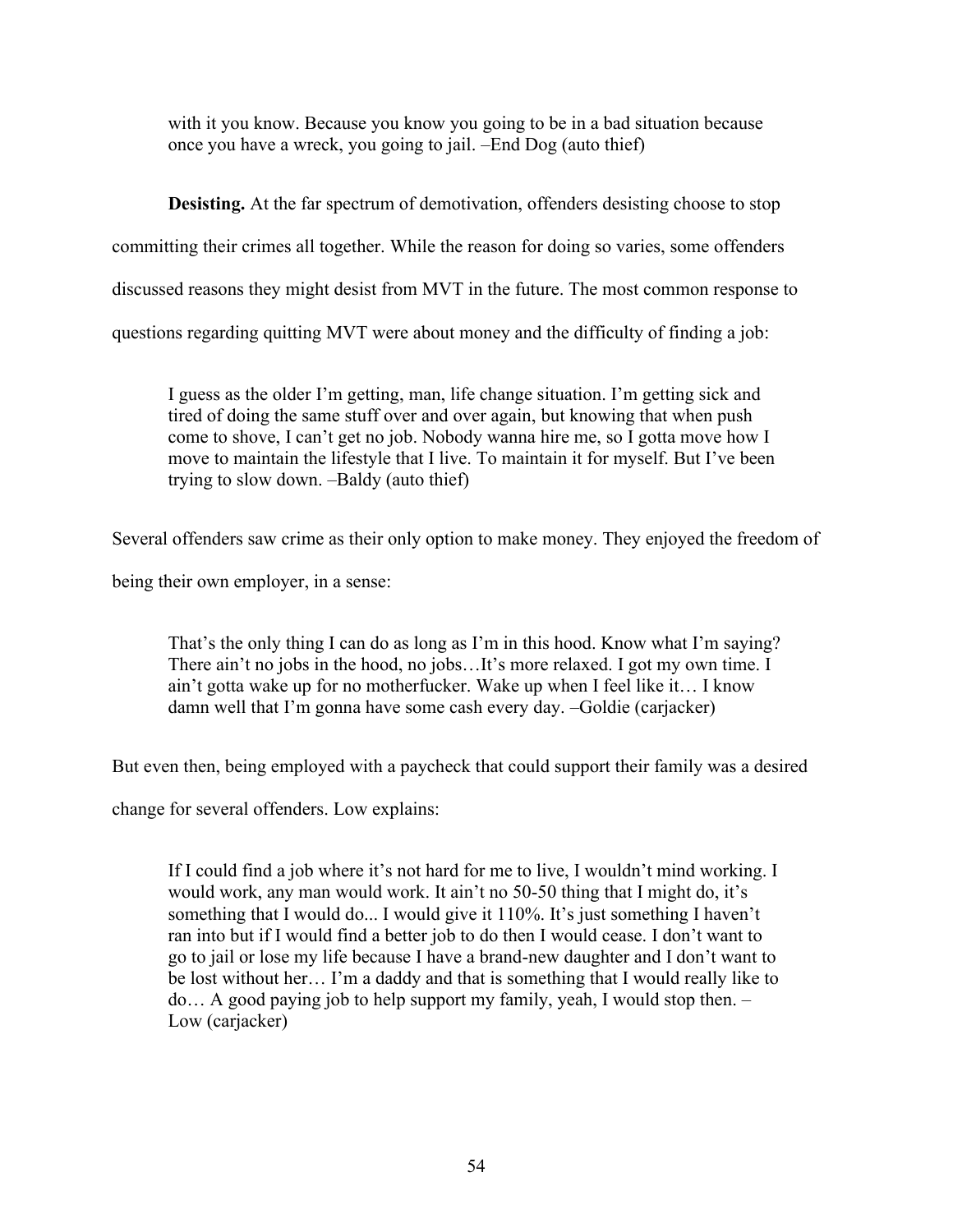Other reasons these offenders said would help them stop stealing vehicles included getting their own vehicle or possibly after receiving therapy. But in the end, this has still been a pleasurable activity for so many of them and they still, as described by Lil Bunny, enjoy stealing vehicles:

If I get some counseling or something I'll think about it. It's just fun. Shit, riding out other people's gas. Gas is high. It went down but it's high. I remember when gas was \$.97 shit like that… I might slow it down, but I gonna stop. I need their gas. I need to make my hookups, my sales. Motherfuckers don't need to know what I'm riding in. These crackheads crazy as a motherfucker. You know what I'm saying? Better believe it. –Lil Bunny (auto thief)

Similarly, another auto thief said there is a chance she could stop, but at the time, was not

looking to do so because this was part of her lifestyle:

I've got money. I could get rentals. I just don't want to spend my money on that. I think it's fun when you steal cars. It's just like more – because when you're in the drug game, when you sell drugs, you don't give a fuck about nothing because you sell drugs. You know what I'm saying? I sell a drug that kills. I don't sell that drug that just get people high. You know what I'm saying? So, when you're in the drug game, I mean, and everything that comes along it, you've got to do whatever you've got to do to maintain your business. You know what I'm saying? That's just how it is. I'm a gangster. I've been a gangster. I was brought up a gangster you know what I'm saying? –Jewells Santana (auto thief)

# **Offenders Compare MVT Methods**

**Auto Thieves on Carjacking.** Auto thieves had different responses to carjackings and

whether they have committed or would choose to be involved with the crime. One offender who

said he has committed both types of MVT said his reasoning lied in the expected profit:

Money. Only money. Only money and big money because if you ain't there and I'm stealing your car  $-$  if you there and I'm trying to take your car, there's a possibility I might have to lay you down right there, leave your ass right there. – Juice (auto thief)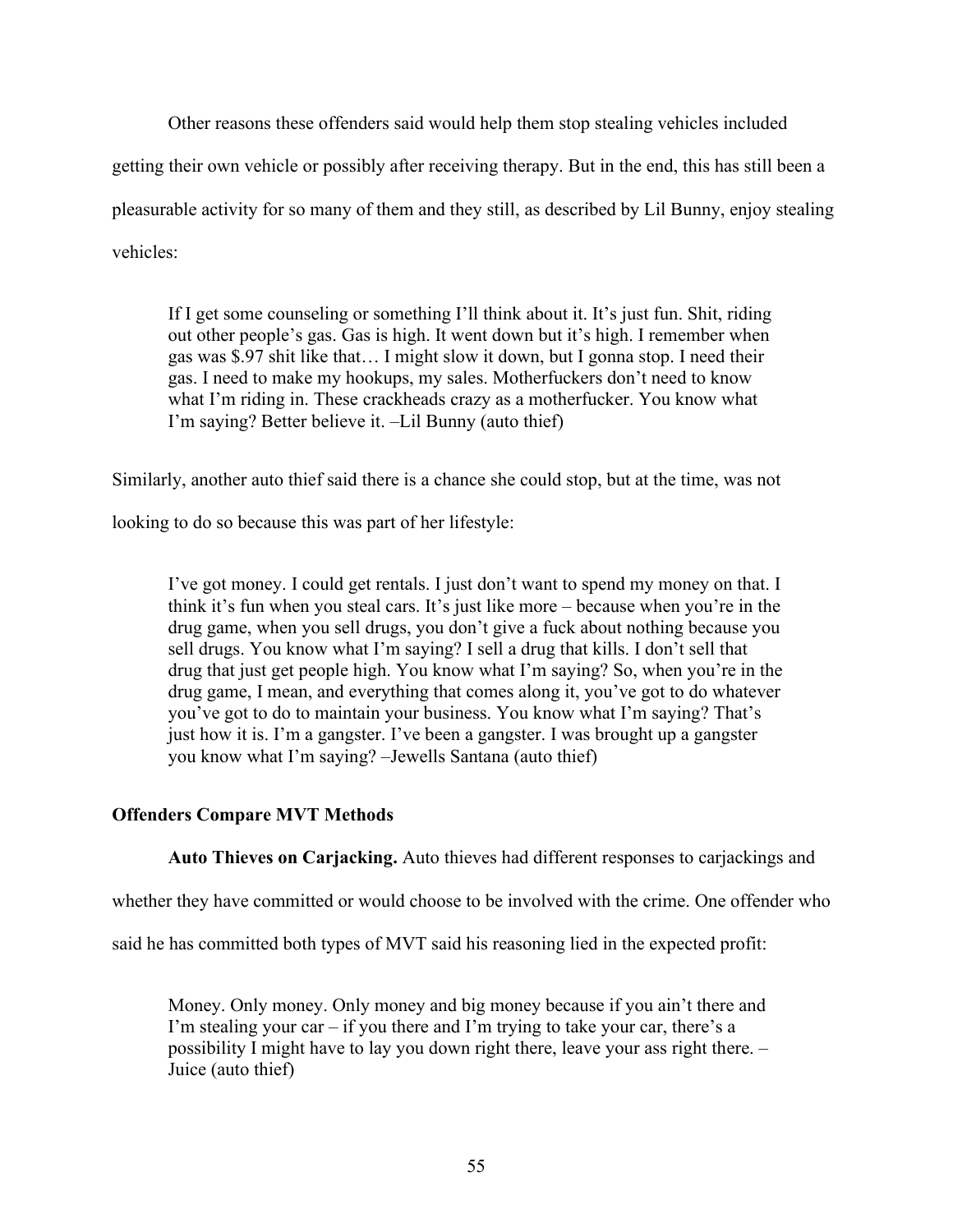As Juice mentioned, carjacking also adds human interaction that is not typically a part of an auto theft. The possibility of violence was discussed as the demotivator for several offenders:

That's not what I do. I don't harm people. I don't scare people. What I do is not even involved with them on the scene. You know what I'm saying? I am slick about it. People wouldn't even know that I did it. You know what I'm saying? I'm not the type of person to say, "Hey, get the fuck out of here. Get the fuck out this car right now or I'm going to shoot you in your head." No. I don't do nothing like that because people have kids. They have their kids with them, anything. I wouldn't want nobody to run up on me with my kids like that. You know what I'm saying? Not that, you know, I won't knock the shit out their ass, but I just wouldn't do that. That's not the proper way to do it. I just feel like this is what I do I hustle. You know what I'm saying? I hustle and I steal cars and that's what I'm going to do. I'm not going to turn into no killer. I'm not going to turn into no murderer. I'm not going to turn into no person that's putting fear in people hearts. You know what I'm saying? I'm just going to do whatever I can to make it easier for me and easier for other motherfuckers to get the fuck out my way. You know what I'm saying? I ain't going to go scaring nobody, smack them with a pistol or nothing like that. I make it easier for myself by doing it when there ain't nobody around where I don't have to do all that shit. You know what I'm saying? It takes so much energy to do all that. It's already enough energy in me trying to steal the car. You know what I'm saying? I'm not going to do all that extra shit when I could just walk up on somebody else leaving their car running and just hop in that. You know what I'm saying? All it is patience. You know what I'm saying? You've got to have patience for this bullshit because you walk up and smack somebody, that's going to take you to jail. They're going to know who you is. They're going to know what you look like. And then the police really going to be looking for you because they're going to have a hit on you for attempted murder or whatever, or robbery. Then you're really going to be fucked. So that's why I just go ahead and do it the easy way. Just do it like I've been doing it. I ain't been caught yet. I ain't had to kill nobody. I ain't had to smack nobody up. –Jewells Santana (auto thief)

Carjackings can also involve passengers which not everyone is comfortable with. For example,

some offenders said they were especially weary of those with children in the vehicle:

I guess I hadn't got up there yet, you know what I'm saying? To need to pull somebody out their car and drive away with it. 'Cause I'm the kind of guy, I'm like this. I'm a thief, yeah, but sometimes you can see kids in the cars, I'm not even trying to get into all that. Now, you know what I'm saying, I won't get in somebody car and drive off with their kids in there. I ain't about that. You know what I'm saying. Though what I do is bad, I ain't trying to, you know what I'm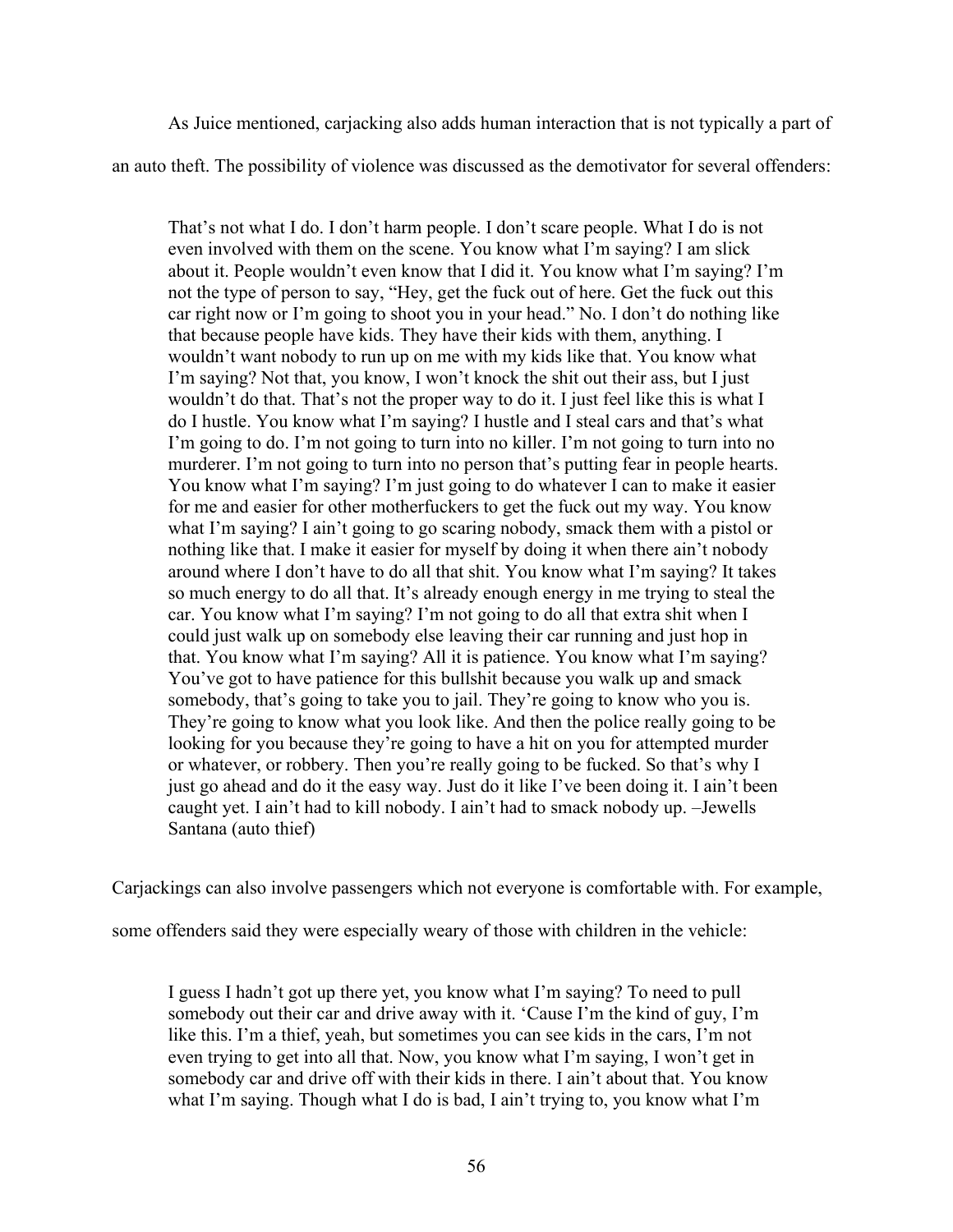saying, that's something that's in general, you know what I'm saying, just stepping into somebody's car, no telling what's in there, so… I'm a thief, but I ain't a violent person. I don't want to hurt nobody. –Tye (auto thief)

The repeated reason for auto thieves who chose to avoid carjacking was to avoid violence

and harsher punishments:

I'm not that type of guy. I'd rather do it when nobody around. That just don't pop me, you know what I'm saying, it don't interest me. I'd rather wait 'til it's sitting still – alleviate all of that, you know what I'm saying. If I'm going to get some time, it's gonna be some time that I can get out again rather than just throwing my whole life away you know what I'm saying… Or you go to "up" somebody and they beat you to the punch, shoot you dead right there… The repercussions from the consequences are a hell of a lot greater man. –Baldy (auto thief)

**Carjackers on Auto Theft.** Offenders who carjack do not have the task of starting the

vehicle without its keys like many auto thieves, so for those who are not used to doing so, auto

theft, as Goldie notes, is not worth the challenge:

It's more harder. It's harder. You got to sit there trying to figure how to break it down and all this bullshit. It ain't for real. I don't steal a car. That's what my little brother do. He steal cars. I just take it from them. It's more easy. Car's running. Got the keys and everything –Goldie (carjacker)

In addition, Goldie explained how some places looking to buy stolen vehicles will not accept

those that are broken down, making disposal more difficult.

This group of offenders discussed feeling safer in a carjacking rather than auto theft.

They believe carjacking minimizes the risk of the victim surprising them to fight back because

the victim is there at the time of the crime regardless of what time it occurs:

[Auto theft is] easier but if it's just sitting there parked, they could be sitting in the window just looking at you, just waiting for you. That's just too easy. –Kow (carjacker)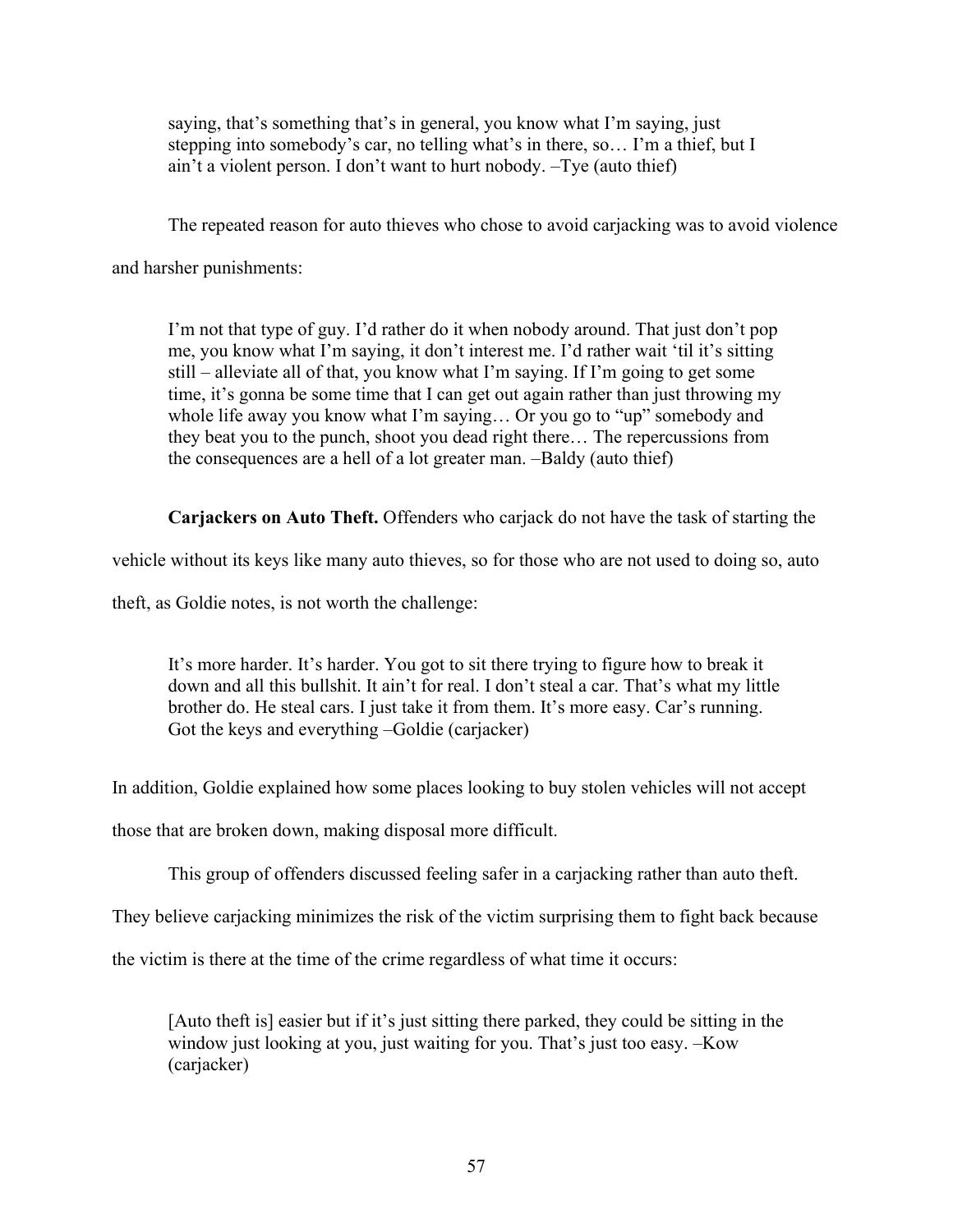Some, but not all, carjackers began with auto theft at a younger age. One who started at twelve years old only does carjackings now to take vehicles that are harder to steal without keys:

But I don't steal cars no more. That's petty, you know what I'm saying? The cars I want you can't steal… The cars I get, really you can't steal them. Unless you hot wire them and doing all that shit, and I ain't into that. –Goldie (carjacker)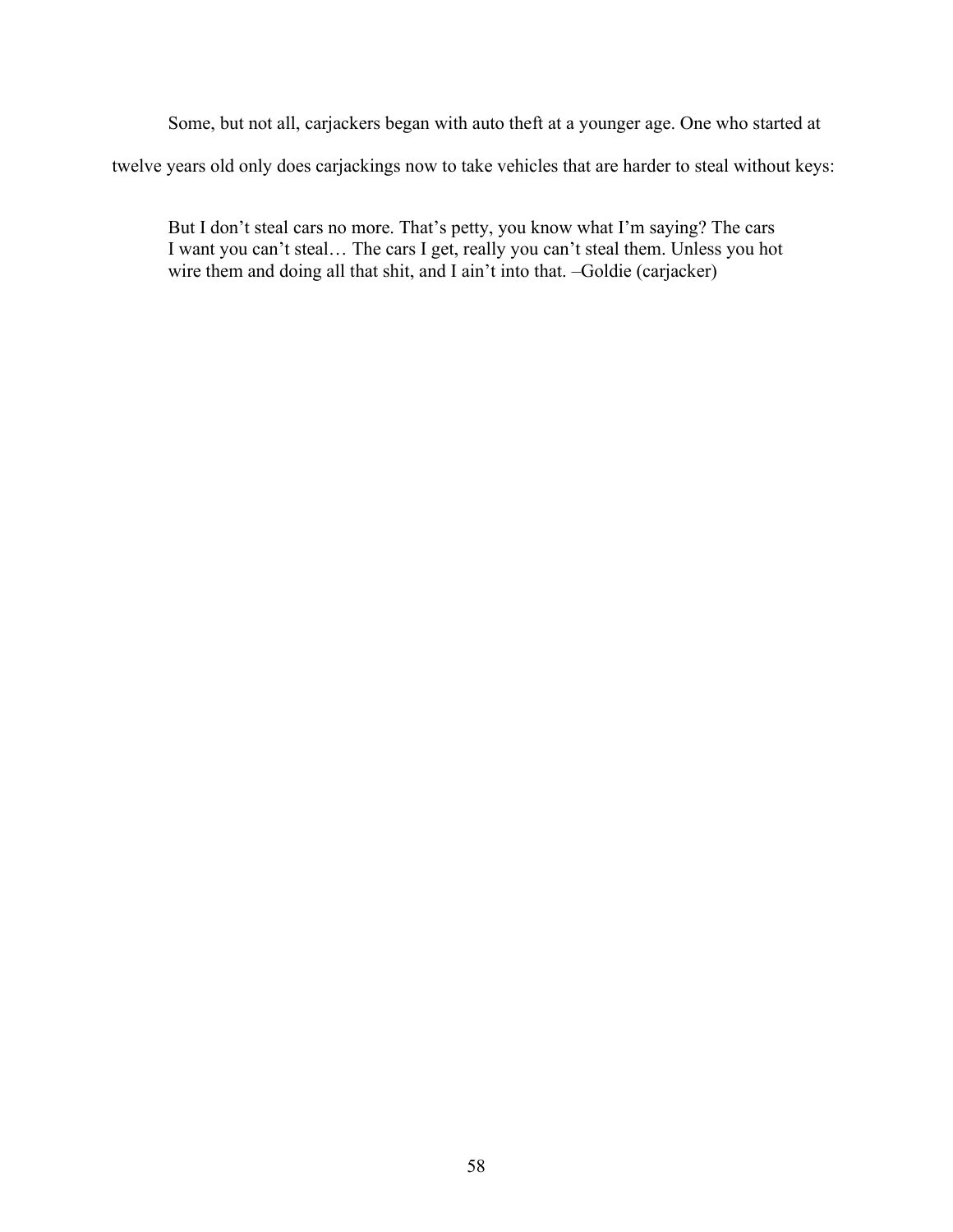### **CHAPTER FIVE: DISCUSSION**

This study reviewed a group of 28 active offenders, both male and female, who have committed auto theft and carjacking crimes. The goal was to analyze the motivations of these offenders and to look at the similarities and differences between their responses and to investigate why the offender chose to commit crimes, why they chose vehicle-related crimes, and why they chose their method of taking the vehicle from the perspective of the offender. It also briefly reviewed offenders who have admitted to both types of MVT; notably, however, only a few were clearly overlapping in their timelines. The study also reviewed why auto thieves chose to avoid carjacking and vice versa.

#### **Question 1: Why Did These Offenders Choose to Commit Crimes?**

When looking at why the offenders in this study chose to commit crimes, the author focused on both why they started and why they continued. Most offenders got involved as juveniles. All but one auto thief said they were involved in their first MVT before the age of 18; the other participant said he started at 18 years old. Out of the five carjackers who discussed the age of their first theft, all were under the age of 18 as well. The other carjackers were not asked how old they were during their first MVT experience. Of those who talked about their first auto thefts, most did it to learn to drive or joyride. It is also possible these juveniles felt peer pressure because they did not know how to drive or wanted to look cool in front of their peers. Several offenders mentioned getting involved with older peers in their neighborhoods, being lookouts and learning the skill from them. This coincides with social learning theory because the younger offenders were surrounded by others who committed MVT (and/or other crimes) and taught them to do the same. This study did not have any respondents who only participated in one crime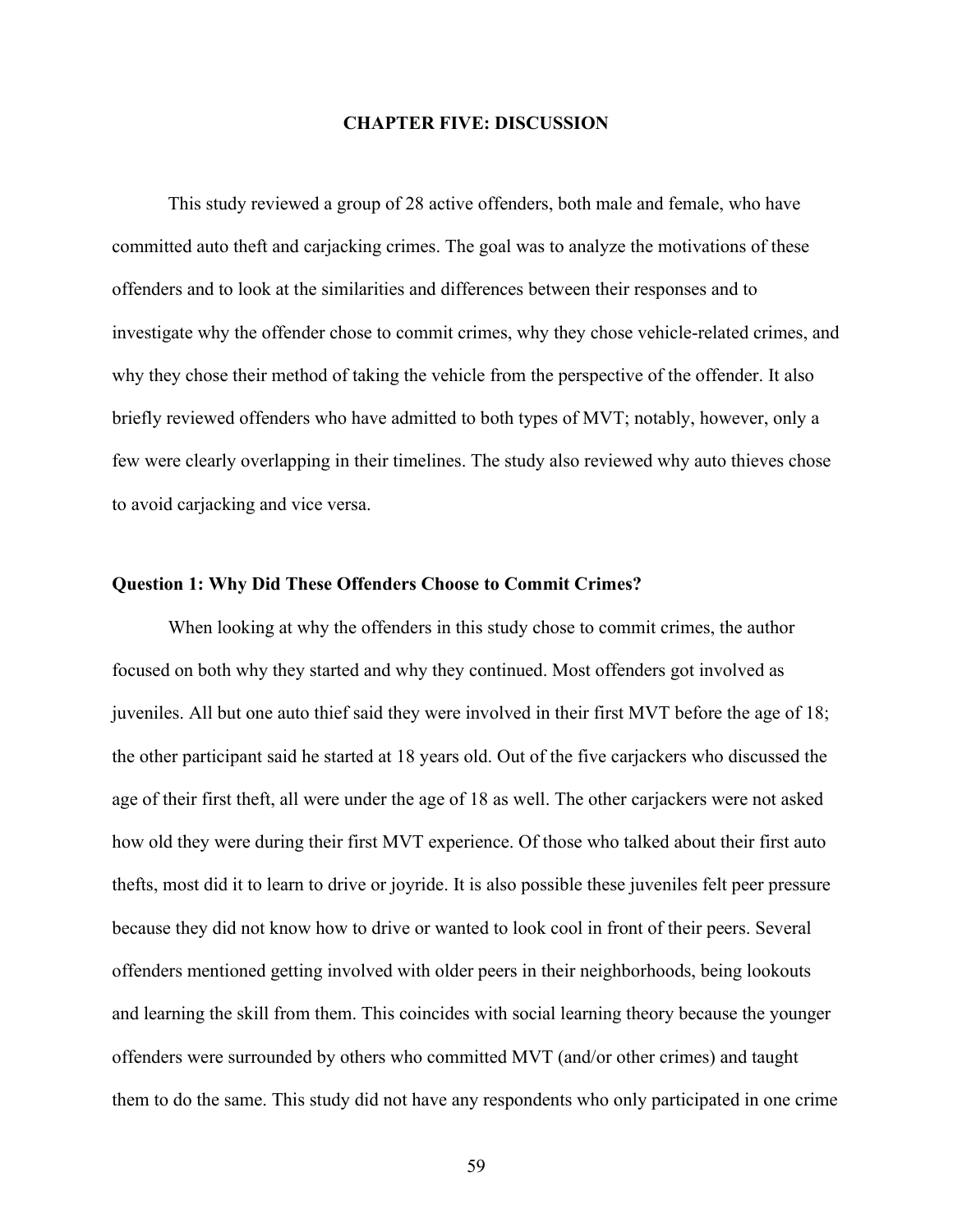and chose not to continue; future studies may explore this more and discover reasons why a person would choose not to continue after their first experience with crime.

After their first offense, the individuals in this study continued to commit crimes. Making a profit was brought up the most in interviews. Offenders often have difficulty obtaining legal employment due to their location ("in the hood") or their criminal history. This creates a need for money for survival and necessities. Several offenders said they used their money earned from crime to buy food and clothing for themselves and their families. More than half<sup>3</sup> ( $n=16$ ) of the offenders said they have children and used the profits to provide for them. The money was also used to pay bills. Additionally, many offenders used their earnings for pleasure or recreation. Popular responses included drugs, alcohol, and women. Offenders with drug habits said they spent hundreds to thousands of dollars on heroin, crack, and marijuana, and enjoyed being high.

One other reason the respondents said they committed crimes was for retaliation or revenge. These motivation types were talked about more in the interviews with carjackers than auto thieves. However, upon discussing this finding with the original researcher for the carjacking studies, the author was informed one of the topics they were exploring was retaliatory offenses. While it may be true that carjackings are more often retaliatory than auto thefts, it cannot be confirmed due to the differences in interview questions and techniques.

Retaliatory crimes occurred when the offender acting when they felt they had been wronged by another person or if they felt like someone else was wronged and the offender acted on behalf of the victim. In one case, a carjacker discussed victimizing a woman who did not pay a young boy for pumping her gas. Instead of brushing it off, talking to her, or giving the boy a tip for her, he decided to carjack her as revenge. Another carjacking story was recounted about

<sup>&</sup>lt;sup>3</sup> One offender was not asked if he had children; 16 of 27 said they have children and all but two said they were responsible for providing for the children.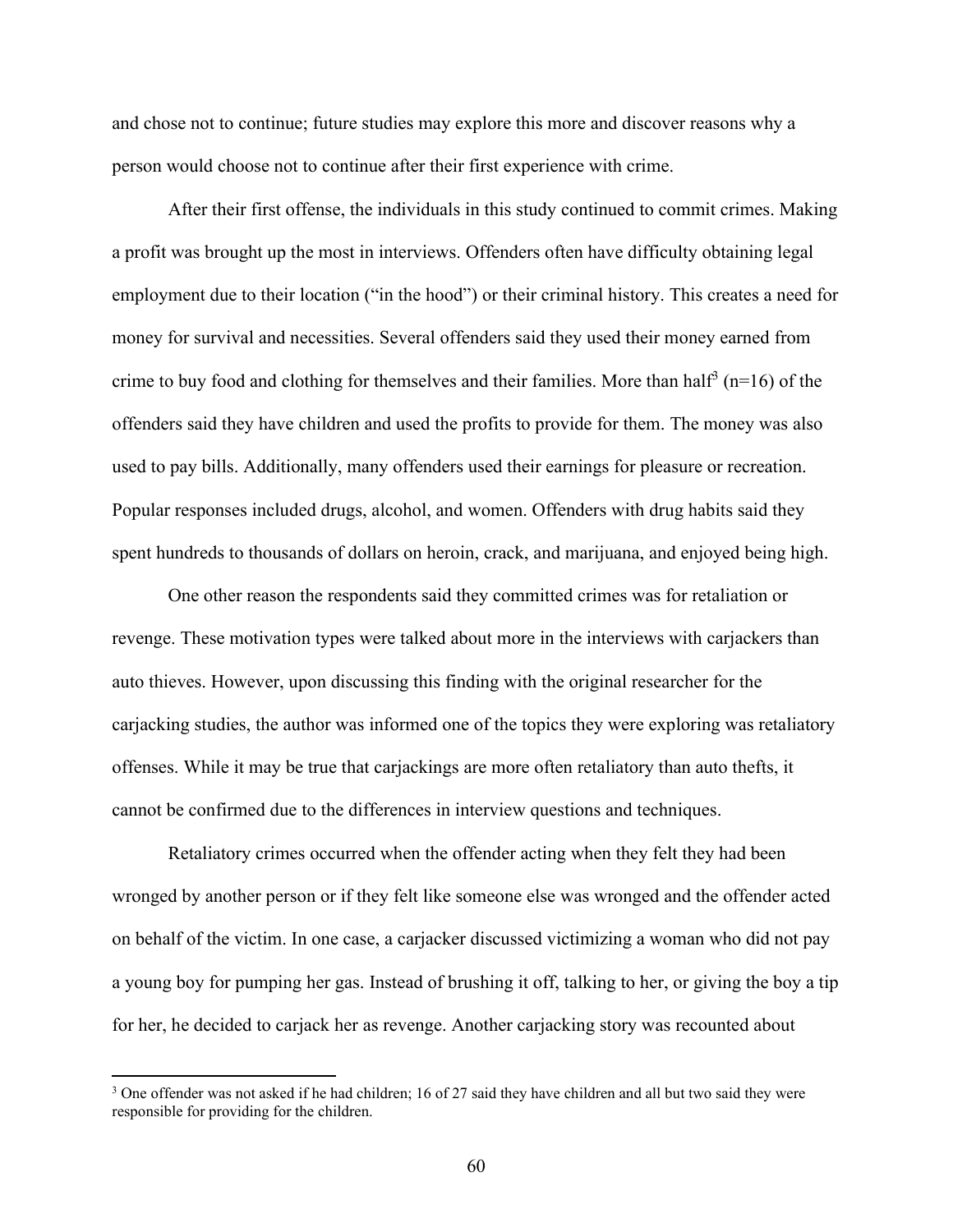victimizing a man who sexually assaulted a female friend. This meant the carjacker used crime in retaliation for another crime that was committed instead of reporting to law enforcement or by other legal means. In the end, offenders who commit crime for retaliation may do so for the feeling of instant gratification. Court cases can take several weeks or longer, but victimizing the individual is done in the moment and likely leaves the offender feeling satisfied afterward.

Committing crimes gave most offenders positive feelings either during or after the offense. Many mentioned loving the rush or the thrill of crime. They often described benefits such as getting luxury items or their drugs of choice without needing to pay. Every offender in this study had done crime with a partner or group at least once, and often shared the rewards or profits with them. This supports the observation that there is a social aspect of why someone would commit crimes. Furthermore, some auto thieves who did carjackings chose not to further pursue this crime, but still committed other crimes. Thus, there is a fluidity of crime and offenders often do whichever crime their peers are involved in, not necessarily what they had always done before. Being a part of that peer group probably added to their pleasurable feelings too. Lastly, for many offenders who grew up with others being involved in crimes, this was what they knew and what they saw most often. As suggested by social learning theory, the people in their immediate environment were all committing crimes often with no intention of stopping, and younger offenders were learning to do the same.

### **Question 2: Why Did These Offenders Choose to Commit Vehicle-Related Crimes?**

The choice to commit crimes with vehicles as opposed to something like robbery or burglary seemed to stem from the target and its end goal, whether for profit, transportation, or pleasure. Vehicles are big ticket items and sell for hundreds to thousands of dollars on the streets, even if they are stolen. Offenders were aware of the needs or requests for specific vehicles or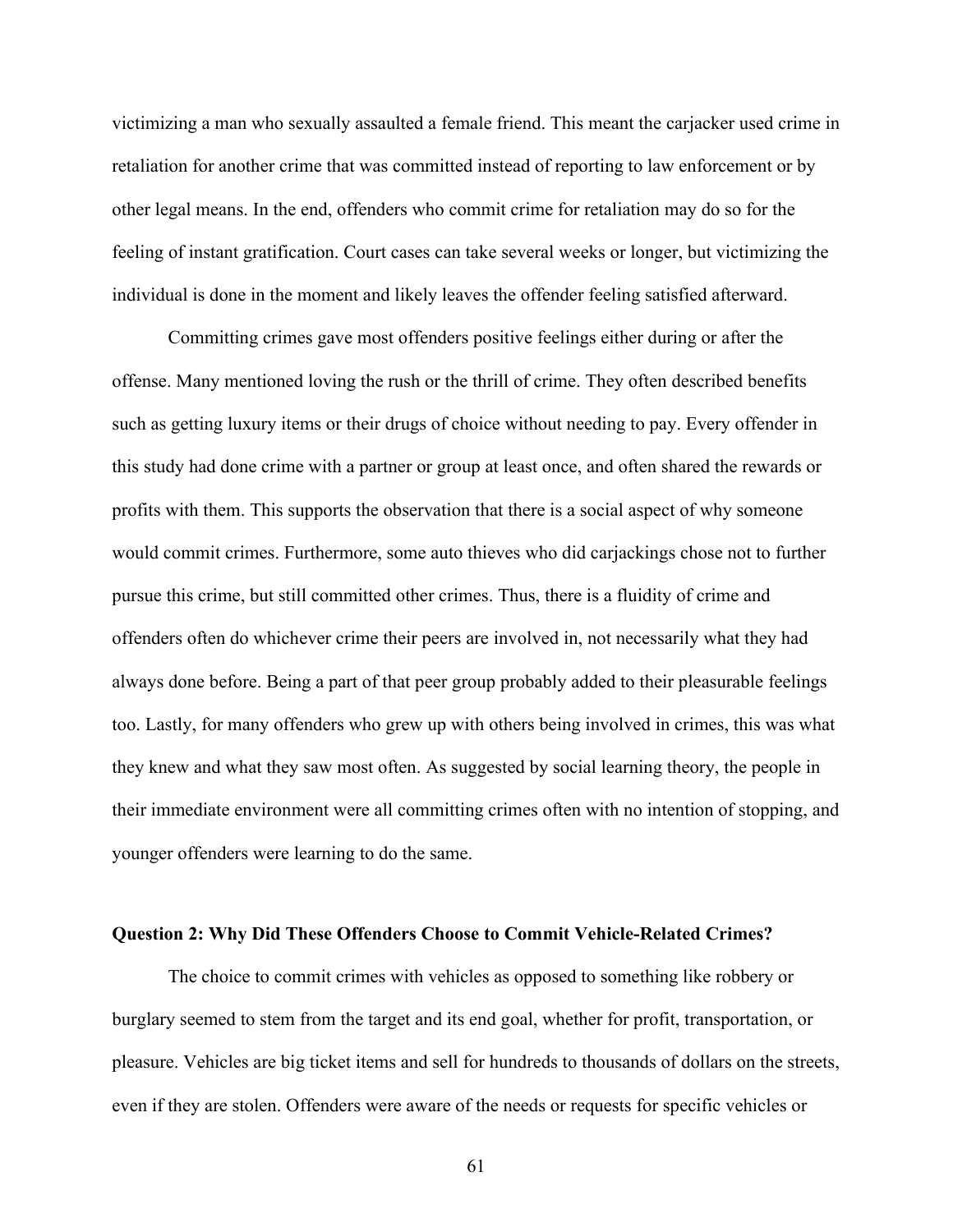parts that could be sold within minutes of acquiring them. In comparison to selling drugs or other stolen goods, a vehicle or parts can be sold to anyone anywhere. As one offender said, there is always a buyer. The buyers can be anyone, even law-abiding citizens who need parts for their vehicles. Selling to an average person crosses the line out of the criminal underworld to the everyday world. Vehicles and parts are sold quickly for large sums of money, providing money that may be needed for survival. Motor vehicle thieves get instant gratification from the fast turnover, allowing them to spend the profit on whatever they need or want.

Vehicles may also be the choice target due to their original intended use: transportation. Young offenders who do not have their own vehicles steal to learn to drive and get from one place to another. One auto thief said he drove a stolen car as a juvenile to get to school and back. Some adult auto thieves stole vehicles to get around also, but they did not keep the vehicles as long. Carjackers rarely stole for transportation alone. MVT was also more common for adult offenders to steal vehicles for secondary crimes. One offender said he had stolen a vehicle to be the transportation in a few bank robberies. Another offender stole a different vehicle every few days to sell drugs out of or do drop offs. For her, it was a way to conceal her identity so nobody ever knew what she would be driving. She and other offenders chose to do crimes out of stolen vehicles to avoid using their own vehicles. Several carjackers also stole unoccupied vehicles to go find or get to another vehicle to carjack. If they were working with partners, the stolen vehicle was usually driven so the others could leave and not everyone would need to get into the carjacked vehicle. Another possible explanation was so the carjacker could get to their target vehicle without walking or taking public transportation, or to have a quicker getaway in case things went awry.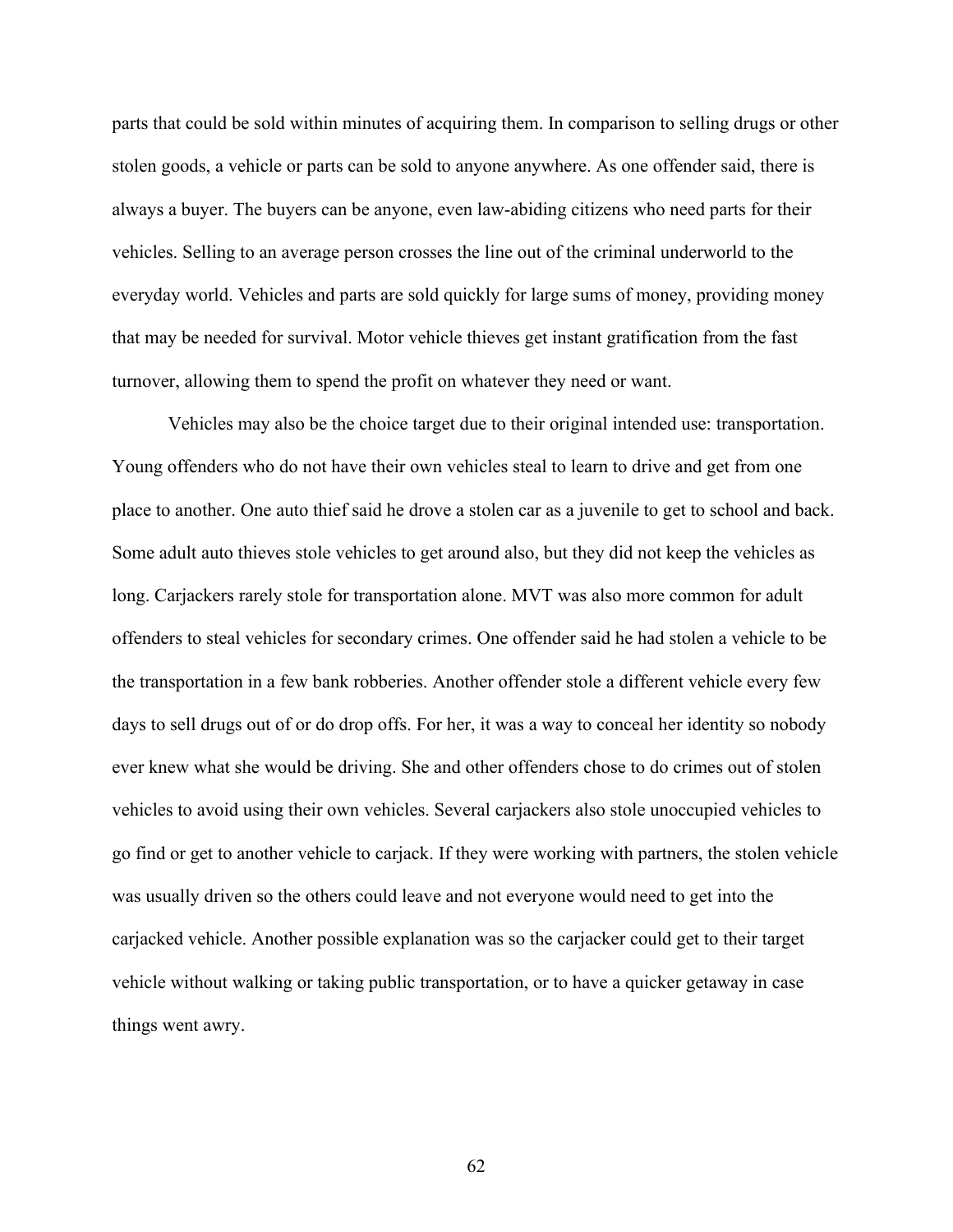Pleasure was another reason offenders chose to steal vehicles. A few mentioned having interests in vehicles at a young age and wanting to drive various models. It gave them a rush or thrill. Several auto thieves would showoff in the vehicles and pick friends up to spend time or get high together. Some offenders mentioned they wanted to get parts for their own vehicles, such as rims, so they would steal for those alone. Motor vehicle thieves also took pleasure in knowing their reward would be greater than with other crimes. Even if they did not enjoy the crime or felt guilt for it, they were getting what they wanted in the end (money, drugs, status), so MVT was simply the avenue.

In addition, the offenders felt their chosen MVT method was safer than other types of crime. Offenders in this study had been doing MVT for years or even decades. Many described their preferred method as easy and quick. Auto thieves knew which vehicles or even brands were best to target, and which would take longer to steal. They knew they could steal an unoccupied, locked vehicle within a couple of minutes. Similarly, carjackers completed their crimes rather quickly. If the victim fought back, the scuffle could last longer, but otherwise, they could get into a vehicle and drive away in minutes. The more these offenders committed the crimes, the more confidence they gained. If they were to attempt a different crime, they would need to start from the beginning to learn how to do it, build clientele, and improve their skills. Although that is doable, it would take time and it is therefore easier for them to continue what they already know. One offender compared this idea to a lyric from the TLC song, "Waterfalls." One line of the song says, "Don't go chasing waterfalls, please stick to the rivers and the lakes that you're used to." For this offender, MVT was what he knew and chose to stick to.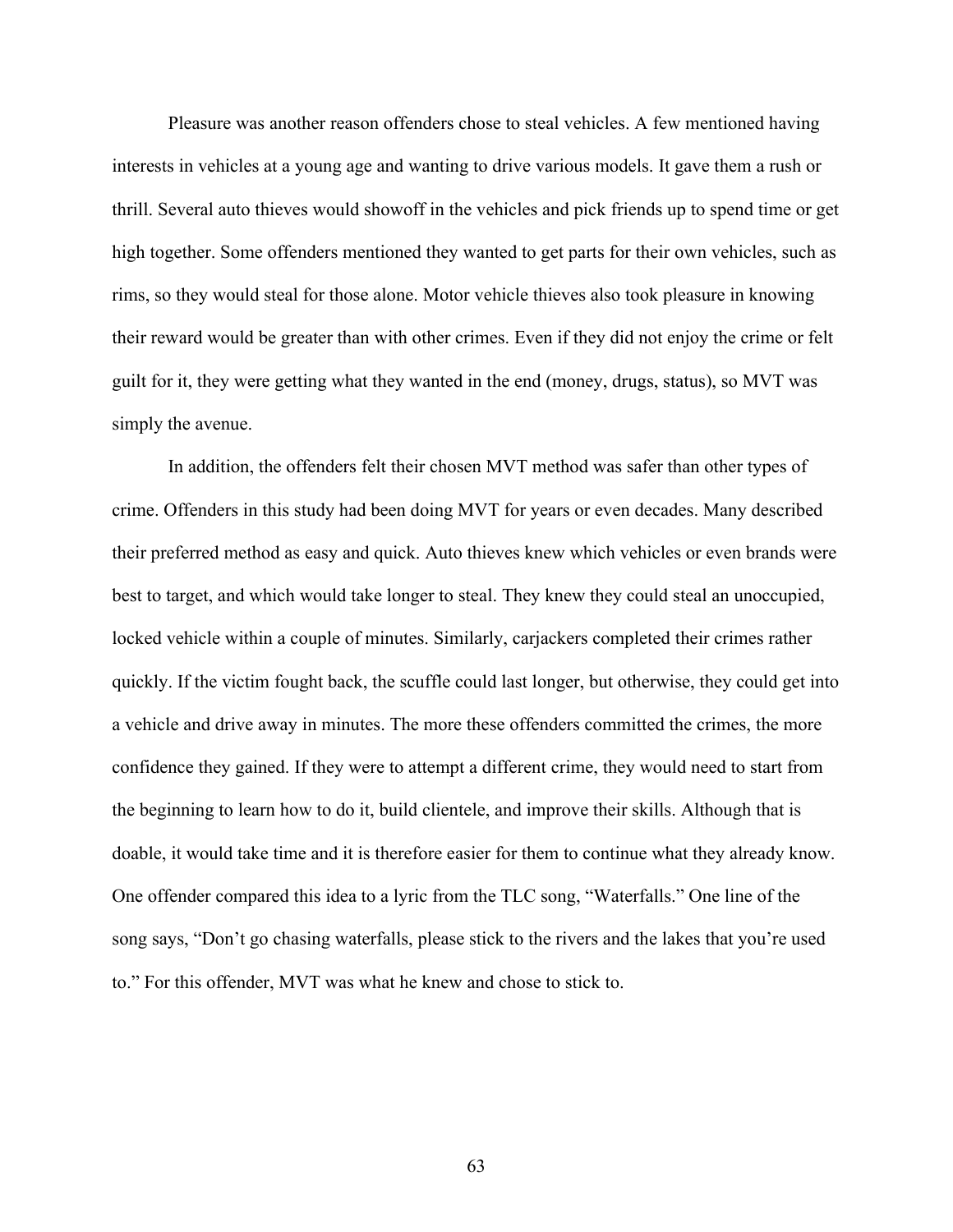# **Question 3: Why Did Auto Thieves Choose Auto Theft and Why Did Carjackers Choose Carjacking?**

**Auto Thieves.** Auto thieves in this study discussed several reasons for choosing to steal unoccupied vehicles as their crime of choice. In addition to their perceived rewards of pleasure and profit, as discussed earlier, many of them discussed the convenience of this MVT method. Offenders who chose to steal vehicles without keys had years of experience stealing vehicles and learning the best practices of breaking them down. Several said it was easy and fast, being able to get in and drive away within a minute or two, even if the vehicle had an active alarm. Doing something so often would make their skill second nature. Auto thieves could describe the process in steps to interviewers without hesitation or long pauses being noted in the transcriptions.

There were also auto thieves who stole vehicles with their keys. Like carjackers, this group found additional benefits in stealing the vehicle without needing to damage it. These vehicles were also easier and faster to steal since they did not require being broken down. Offenders could stop and start the vehicle as they pleased and appear as if it were their own since they could also get in and out with ease. The vehicle would stay on without the tools coming loose or shorting a hotwired circuit on turns. Moreover, if they chose to sell the vehicle afterward, it would likely appear to be a legitimate sale to an unsuspecting buyer.

Auto thieves also explained how they believed this crime to have a lower risk than others, such as carjacking. They were able to do the crime with nobody around, with or without partners, and avoid interacting with the victim. This also minimized the risk of violence. Nearly all conveyed they were not violent people. A few mentioned how they knew what they did was wrong but neutralized their crime because they did not physically harm anyone. Even though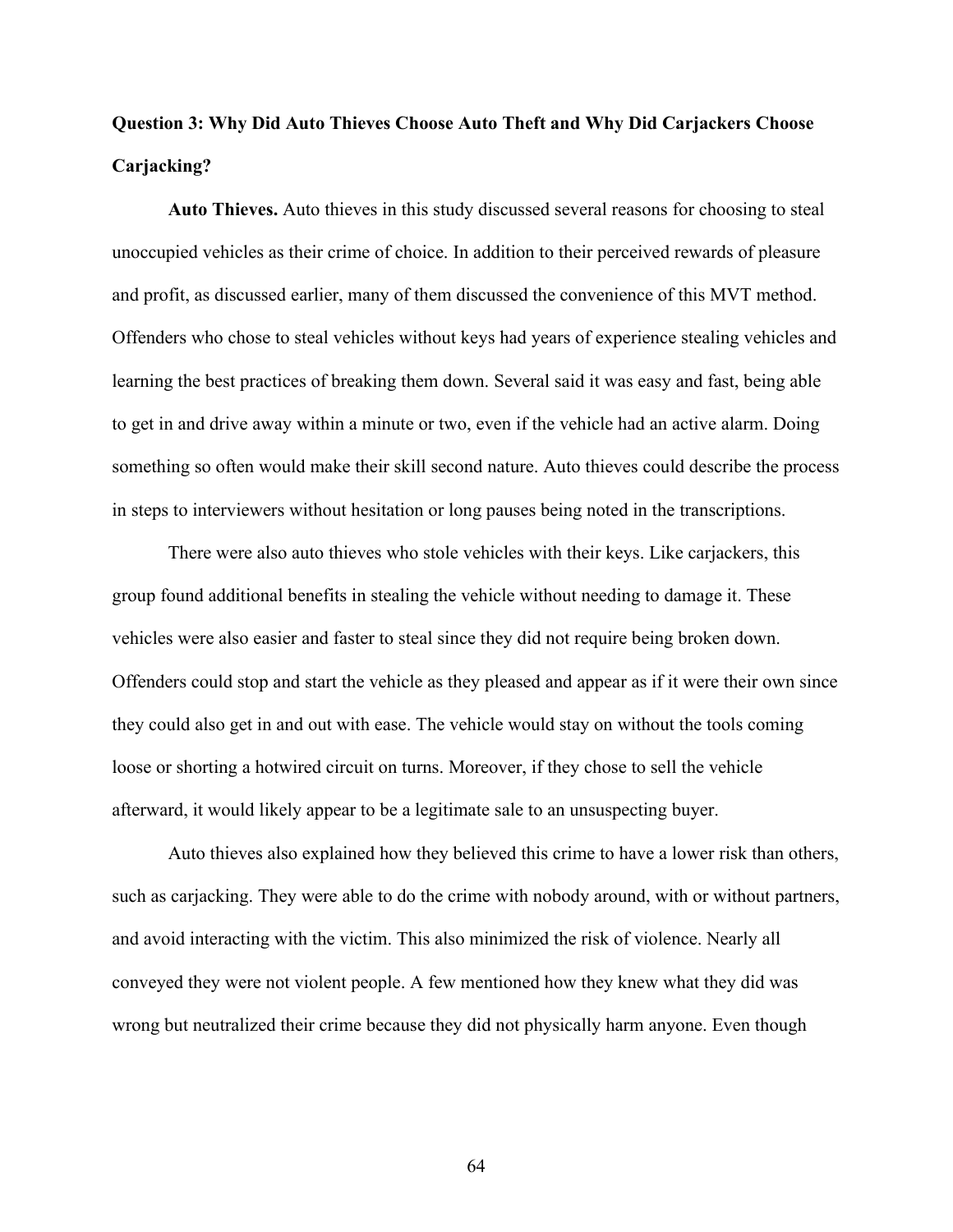they recognized the crime could cause stress to the owner or their family, they assumed the person who legally owned the vehicle would get it back or get a new one through insurance.

Additionally, auto thieves chose their MVT method because they felt the possible consequence would not be severe if they were caught. For example, one talked about if he were caught and sentenced to jail time, he would be able to get out after a few years whereas if he had hurt or killed a person intentionally, he would "throw his life away," and may never be released. Another thought he may also be able to get out even sooner if he had a good lawyer. These minimal consequences likely played a part in weighing the pros and cons of the crime and the chance of reward outweighing the punishment leading to crime in accordance with rational choice theory. The topic of deterrence by a harsher punishment seemed to be found more in auto thieves than carjackers, so another possible future research direction could explore the deterrability of these offender groups.

**Carjackers.** Carjackers in this study discussed several reasons for choosing to steal occupied vehicles as their crime of choice. One of the benefits of this crime over stealing most unoccupied vehicles was getting keys. Since profit was heavily talked about in MVT motivation, anything that would garner more money would be a draw. Offenders noted buyers not wanting vehicles that had been damaged, especially newer vehicles. Carjackers also have the chance of stealing additional items directly from the victim. Some mentioned taking their wallets, clothing, jewelry, and drugs. These items could be for themselves or people they know, or extra items to sell.

The crime of carjacking allowed offenders to surpass several steps an auto thief would need to take in stealing a vehicle. Some carjackers described the crime as easy because of it. Since the vehicle is typically running at the time of the theft, the offender does not need to worry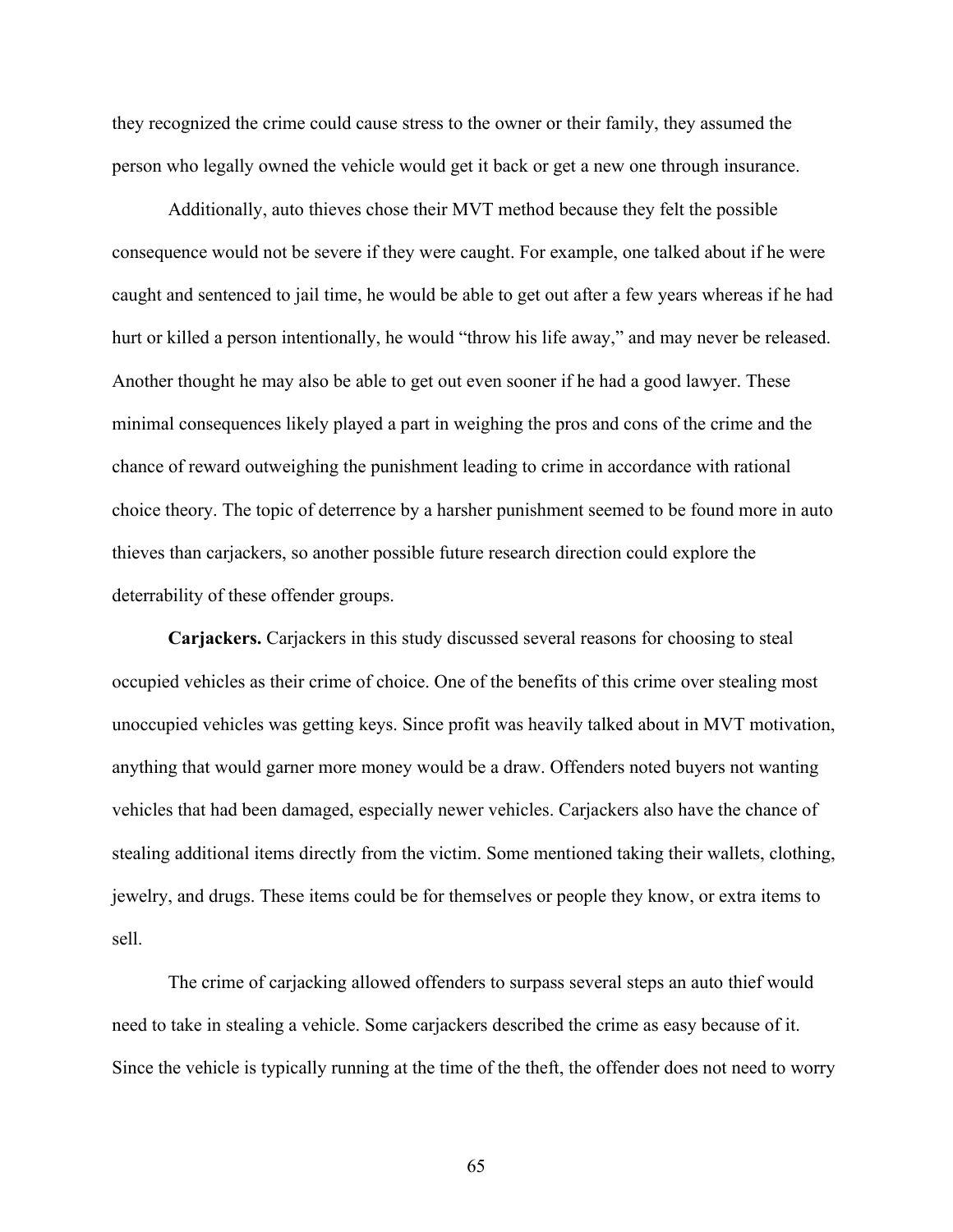if the vehicle works or has any security features like alarms or kill switches to start it. It is nearly guaranteed that once the driver is out of the vehicle, they can get in and escape. They do not need to know how to hotwire or break down any specific type of vehicle. This allows carjackers to take whichever vehicle they feel they can overpower the driver for, no matter which security or technological advances it has. New technology may have made an impact since these interviews were done though; one offender said he backed out of a carjacking in progress because the OnStar person started speaking to him and telling him to pull over. As technology improves, carjackers may need to change techniques to counteract it. This is another possible topic for future research.

Offenders who prefer to carjack said they felt a thrill or rush when committing their crimes. Some said they committed the crime even when they did not need money or parts, but simply because the opportunity presented itself. This idea parallels the concepts articulated by routine activities theory. The offender, motivated and likely armed, would come across a suitable target with a guardian they felt could be overpowered. A few carjackers noted they did not always have a weapon, but still believed they could overpower the victim by surprising them. One said he felt any victim would expect him to be armed and would be scared if he opened a car door and got in unexpectedly.

Another notable reason for this crime of choice was carjackers felt safer confronting the victim face-to-face. With auto theft, they might be able to get the vehicle easier, but they do not know who may be watching and how they will react. With carjacking, the offender is there, ready to fight for the target vehicle, giving the victim the same chance whether they are prepared or not. The victims were not usually hurt in the process, but two offenders recounted times where they or their partner shot the victim. In one, the victim was resisting so the offender shot him in

66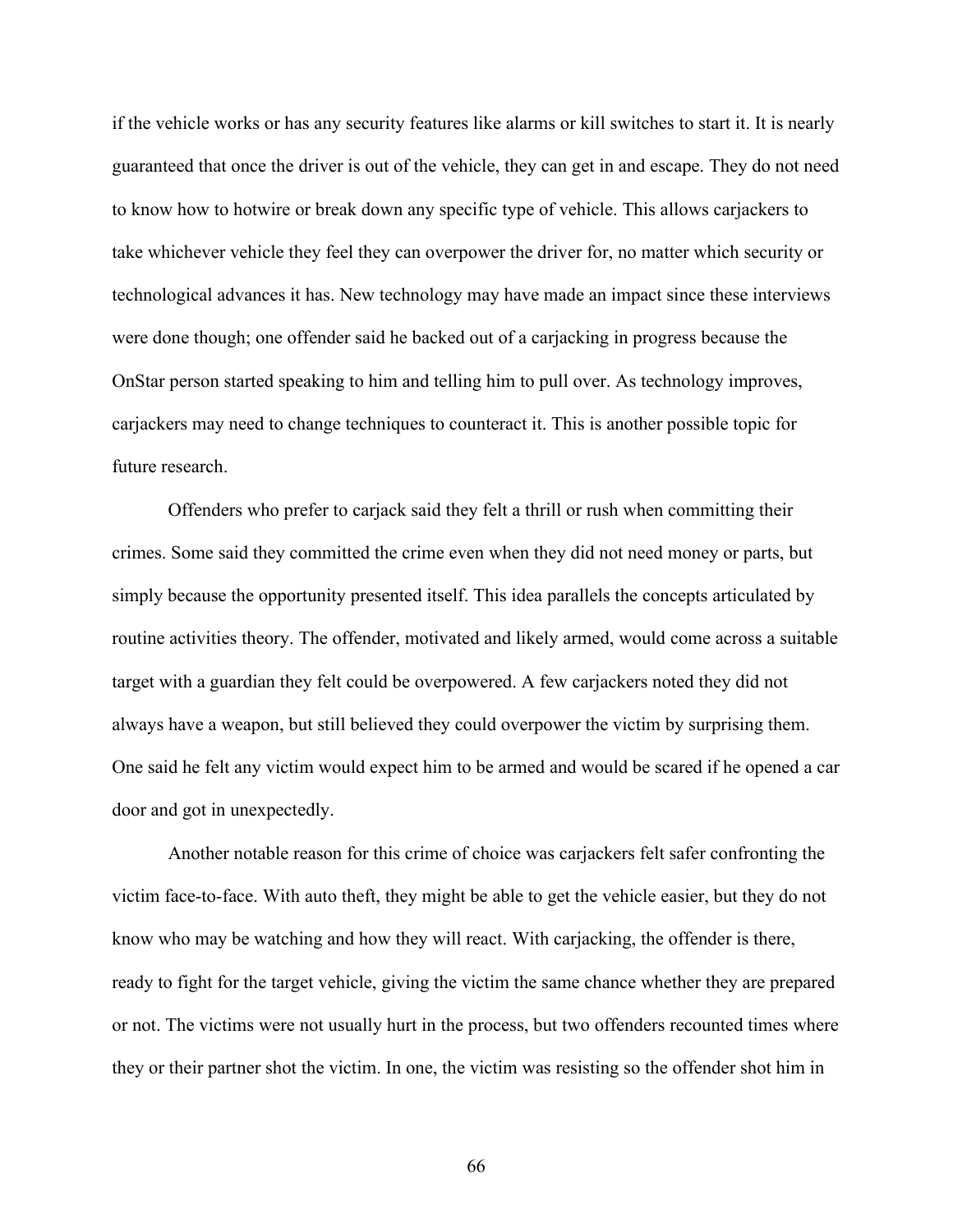the leg during a struggle. He explained this was not meant to be a shot to kill, but just a shot to hurt or disable the victim so he could commandeer the vehicle. In the other situation, the victims, a young man and woman, were told to run and not look back. The respondent said her partner shot the man and suggested the reason was being "trigger happy." She was not sure if the man lived or not. Their reasoning for hurting the victims was simply to successfully acquire the target vehicle, not because they wanted to hurt the victim.

Revenge was also noted a reason for a few of the carjackings discussed in this study. The offenders who felt someone deserved to be carjacked described how their victim irritated or upset them, so they did what they knew how to do to retaliate. Some also argued that a carjacking might be warranted to stop the victim from doing something such as showing off in their vehicle. As one offender put it, if "you floss too much, you get carjacked." This would stop the victim from the initial action that was unwanted by the carjacker. But there are also retaliatory carjackings that were for non-vehicle related actions, such as sexual assault. The offenders may see it as a serious crime for another serious offense, or it is also possible the carjacker is choosing to do the crime they know best to get back at the other person.

One other reason a person may choose to carjack is what they see as an evolution of their crimes. Several carjackers mentioned having also done auto thefts in their past, but one described auto theft as "petty" and something for younger offenders. He believed this was the next level of MVT, stealing from a person rather than stealing property alone. Although this may not be believed by all, there is a possibility others would agree since they stole unoccupied vehicles to get to a better vehicle (the carjacking target).

67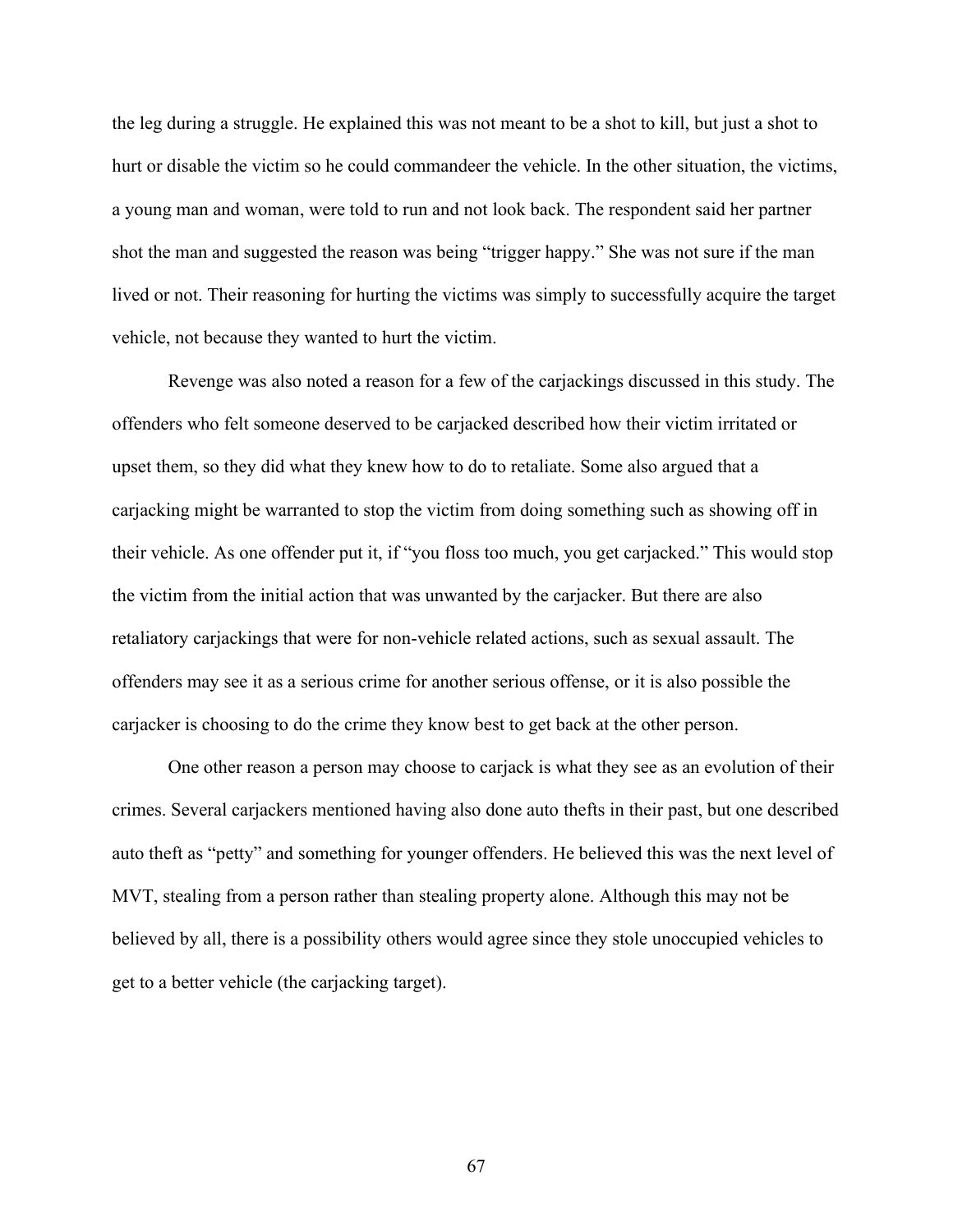## **Concluding Thoughts**

This study contributes to the existing MVT literature by highlighting the similarities and differences between auto thieves and carjackers, specifically regarding motivation. Although both auto thieves and carjacker target vehicles, there were some differences in motivation. Money-making was the most popular reason for MVT by both groups. Offenders stole vehicles to earn money for survival and necessities, as well as to spend on luxury items, drugs, alcohol, and women. Pleasure was the second most notable motivator in MVT. Both auto thieves and carjackers found the crimes to be exciting. Auto thieves also stole vehicles as a means of transportation, such as juveniles stealing to get around town and some adults doing the same. Transportation was a rarer motivating factor for carjackers, although several would steal unoccupied vehicles as a secondary part of carjacking. Revenge offenses were discussed more by carjackers than auto thieves. Most auto thieves avoided interpersonal crimes to reduce the need for violence or the chance of heavier consequences, but carjackers rarely used their weapons as anything more than a scare tactic. This matched with recent statistics showing zero deaths from carjackings and most victims only suffering minor injuries. After the crime occurred, carjackers disposed or separated from the stolen vehicles almost immediately, but auto thieves often kept them for several days or longer. Youth offenders usually kept vehicles the longest. The vehicles were most often disposed of by stripping them of parts and abandoning them on the side of the road by both offender groups. Carjackers were more likely to destroy the vehicle afterward than auto thieves.

There were several notes made during the study that could lead to future research, one of those being the need for updated research to account for the latest vehicle technology advances. It would be interesting to ask motor vehicle thieves how things like the push-to-start button (not

68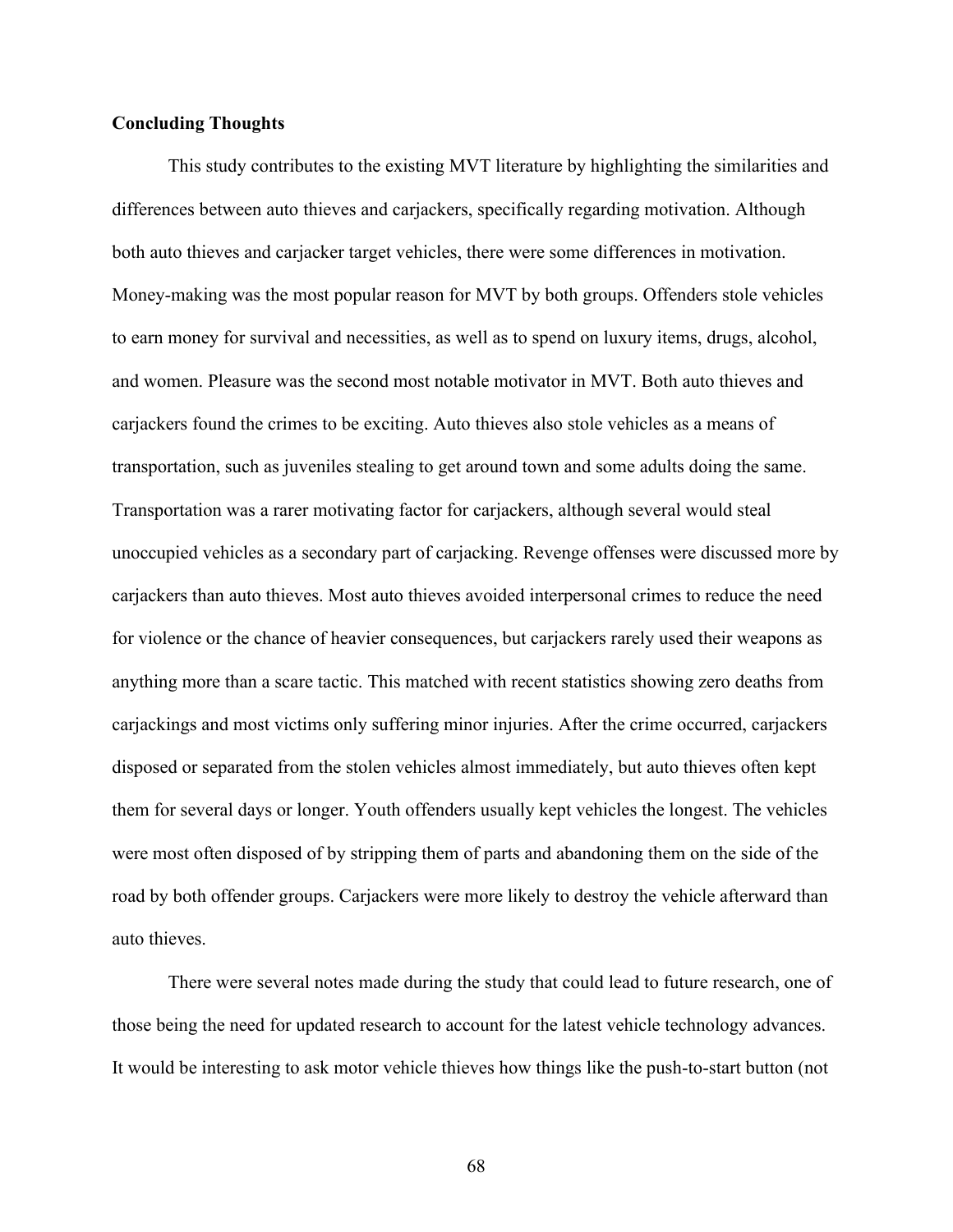needing a key), newer security features, or dash cameras influenced or changed MVT. Along those same lines, the author is curious how many offenders nowadays know how to disable older anti-theft features such as the club since it is not as commonly used. Another thing that is less common and could cause an issue for newer drivers is the transmission. One offender mentioned not knowing how to drive a manual transmission vehicle, so the author wonders how much of a deterrent something like that would be for offenders since they are far less common today. Another topic that could be explored further from this study is demotivation and desisting. The author would also like to know if any of these offenders have stopped MVT due to those changes or other reasons. There are so many newer forms of crime that allow offenders to make money such as cybercrimes or using the dark web and cryptocurrency. These crimes pose less of a physical risk to offenders since they can be done anywhere, such as in the privacy of their own homes. The author wonders if the motor vehicle thieves have continued with what they knew or moved on to different crimes that could earn more money in quicker ways. One other topic for future research would be to look at where these offenders are now, such as if they are still active or have been caught, and how their children growing up with them being motor vehicle thieves has influenced them to continue or desist.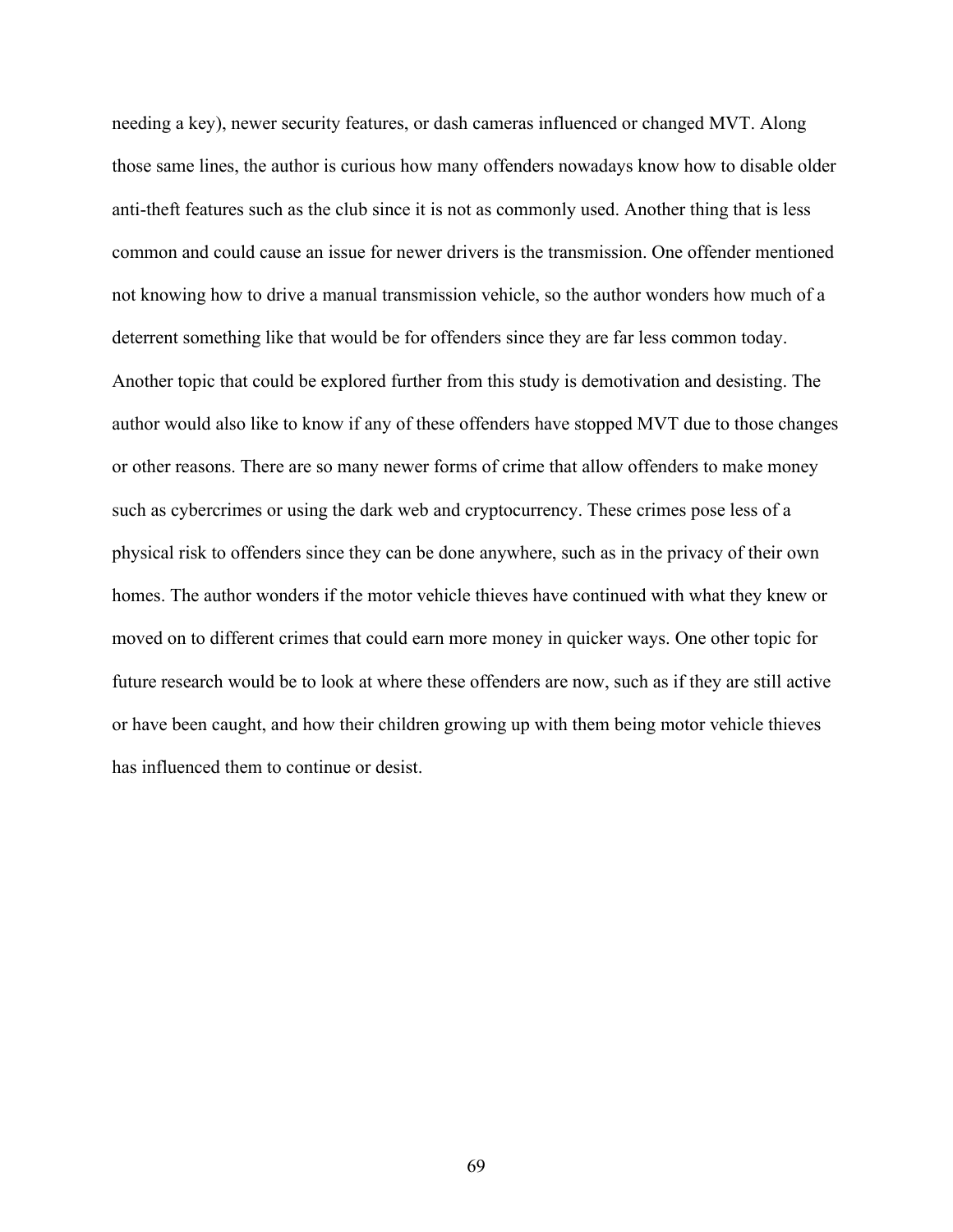## **REFERENCES**

102d Congress. (1992). *Anti car theft act of 1992.*

- Akers, R. L., & Jennings, W. G. (2016). The Handbook of Criminological Theory. Wiley.
- Allstate. (2019, April). *VIN etching: Deter car thieves*. Allstate. https://www.allstate.com/tr/carinsurance/vin-etching.aspx
- Anderson, J., & Linden, R. (2014). Why steal cars? A study of young offenders involved in auto theft. *Canadian Journal of Criminology & Criminal Justice*, 241-260. doi:10.3138/cjccj.2014.ES06
- Brill, H. (1982). Auto theft and the role of big business. *Crime and Social Justice, 18*, 62-68.
- California Legislative Information. (n.d.). *California Law - Penal Code*. California Legislative Information. https://leginfo.legislature.ca.gov/faces/codes\_displayText.xhtml?lawCode=PEN&divisio n=&title=13.&part=1.&chapter=5.&article=
- Challinger, D. (1987). Car security hardware How good is it? In A. I. Criminology, *Car Theft: Putting the brakes on* (pp. 42-48). National Roads and Motorists' Association and the Australian Institute of Criminology.
- Cherbonneau, M., & Copes, H. (2006). 'Drive it like you stole it'. *British Journal of Criminology, 46*, 193-211. doi:10.1093/bjc/azi059
- Cherbonneau, M., & Jacobs, B. A. (2015). Retalitory auto theft. *Journal of Contemporary Criminal Justice, 31*(4), 468-491. doi:10.1177/1043986215608533
- Clarke, R. V., & Cornish, D. B. (1985). Modeling offenders' decisions: A framework for research and policy. *Crime and Justice, 6*, 147-185.
- Clarke, R. V., & Harris, P. M. (1992). Auto theft and its prevention. *Crime and Justice, 16*, 1-54.
- Cohen, L. E., & Felson, M. (1979). Social change and crime rate trends: A routine activity approach. *American Sociological Review, 44*(4), 588-608.
- Copes, H., & Cherbonneau, M. (2006). The key to auto theft. *British Journal of Criminology, 46*, 917-934. doi:10.1093/bjc/azl001
- Cornish, D. B., & Clarke, R. V. (1986). *The reasoning criminal.* Springer-Verlag.
- Cullen, F. T., Agnew, R., & Wilcox, P. (2018). *Criminological theory: Past to present (sixth edition)* (VitalSource Bookshelf ed.). Oxford University Press.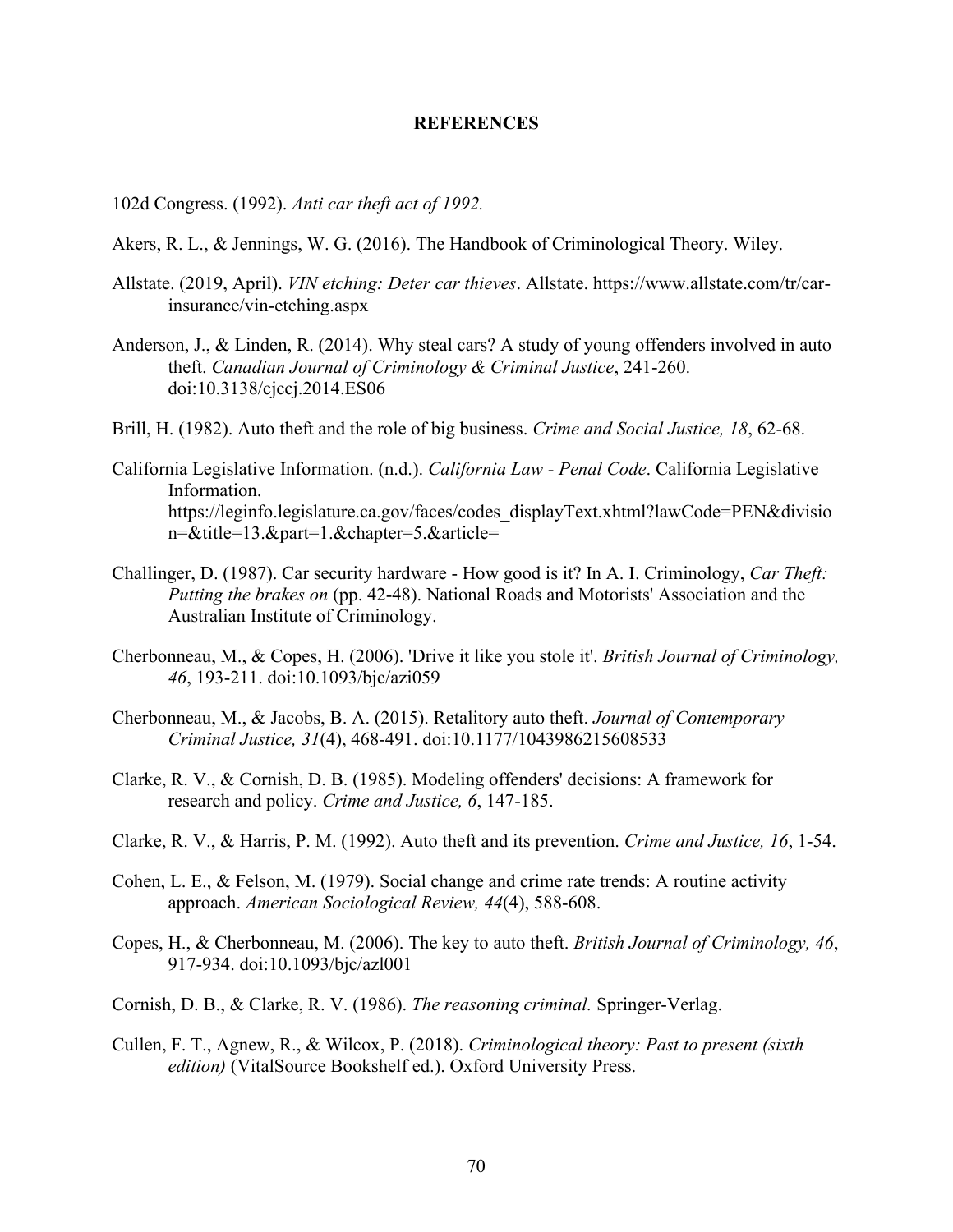- Fleming, Z., Brantingham, P., & Brantingham, P. (1994). Exploring auto theft in British Columbia. *Crime Prevention, 3*, 47-90.
- History.com editors. (2010, April 26). *Automobile history*. History. https://www.history.com/topics/inventions/automobiles
- Insurance Information Institute. (2021). *Facts + Statistics: Auto theft*. Insurance Information Institute. https://www.iii.org/fact-statistic/facts-statistics-auto-theft
- Jacobs, B. A. (2012). Carjacking and copresence. *Journal of Research in Crime and Delinquency, 49*(4), 471-488. doi: 10.1177/0022427811408434
- Jacobs, B. A., & Cherbonneau, M. (2014). Auto theft and restrictive deterrence. *Justice Quarterly, 31*(2), 344-367. doi:10.1080/07418825.2012.66097
- Jacobs, B. A., Topalli, V., & Wright, R. (2003). Carjacking, streetlife and offender motivation. *British Journal of Criminology, 43*(4), 673-688.
- Johnston, M. P. (2014). Secondary data analysis: A method of which the time has come. *Qualitative and Quantative Methods in Libraries, 3*(3), 619-626.
- Karmen, A. A. (1981). Auto theft and corporate irresponsibility. *Contemporary Crisis, 5*, 83-91.
- Klaus, P. (2004). *Carjacking.* U.S. Department of Justice.
- National Archives and Records Administration. (2008). *Vehicle Identification Number Requirements*. The Daily Journal of the United States Government. https://www.federalregister.gov/documents/2008/04/30/08-1197/vehicle-identificationnumber-requirements
- National Auto Auction Association. (2017). *History of auto theft*. National Auto Auction Association. https://www.naaa.com/NAAA\_Legislative/HistoryOfAutoTheft.html
- National Highway Traffic Safety Administration. (2004). *Final rule: Federal motor vehicle theft prevention standard.* National Highway Traffic Safety Administration. https://www.nhtsa.gov/sites/nhtsa.gov/files/fmvss/Theft\_Prevention\_Final\_Rule.pdf
- National Insurance Crime Bureau. (2021a). *Auto thefts surge in 2020 according to new NICB report.* Des Plaines, Ill. National Insurance Crime Bureau. https://www.nicb.org/news/news-releases/auto-thefts-surge-2020-according-new-nicbreport
- National Insurance Crime Bureau. (2021b). *NICB releases annual 'hot wheels' report: America's top ten most stolen vehicles.* National Insurance Crime Bureau. https://www.nicb.org/news/news-releases/nicb-releases-annual-hot-wheels-reportamericas-top-ten-most-stolen-vehicles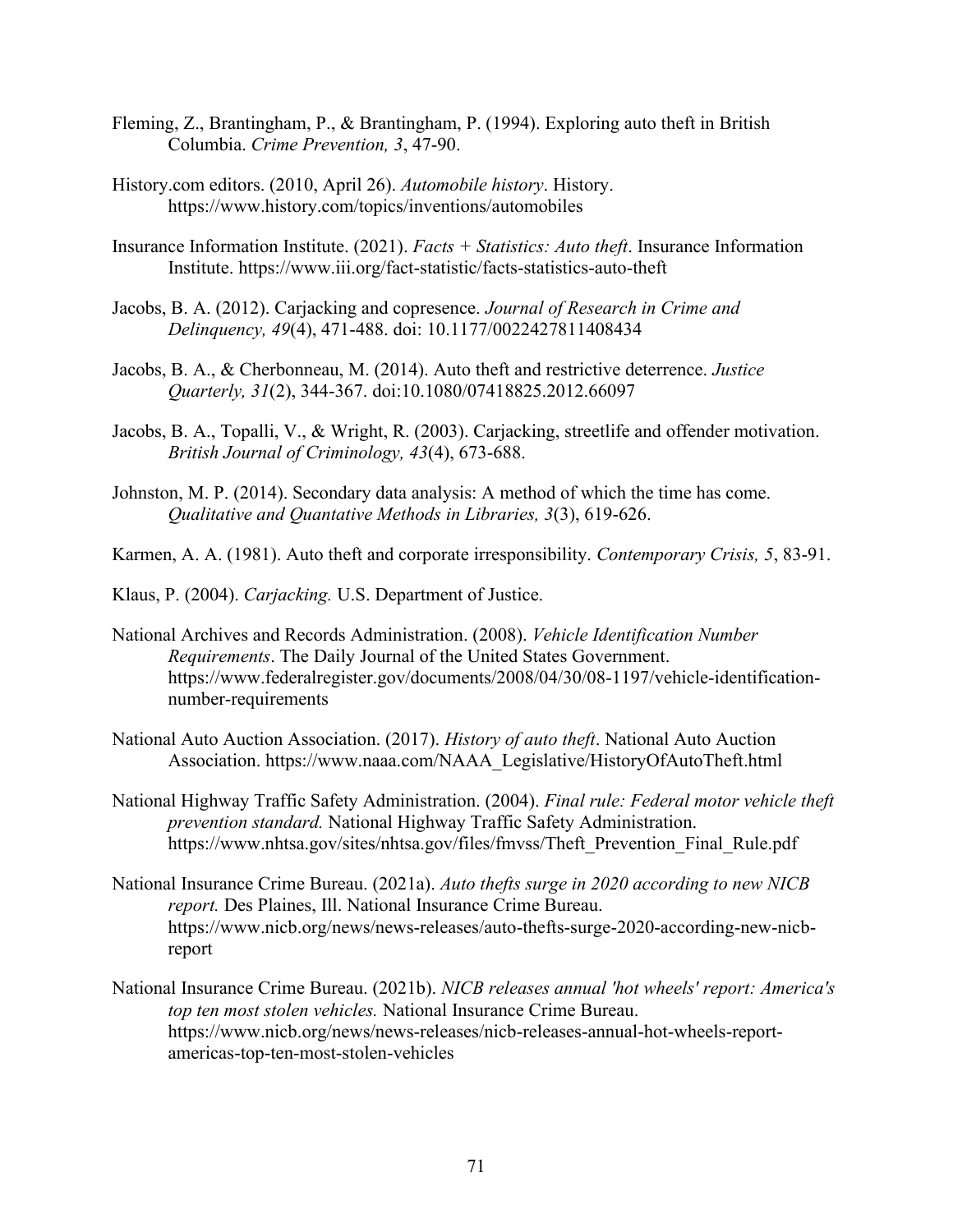- O'Connor, C. D. (2006). Preventing the theft of motor vehicles: the limits of deterrence. *SAE International, 115*, 969-978.
- Topalli, V., & Cherbonneau, M. (n.d). MVT interviews [data set].
- Topalli, V., & Wright, R. (2013). Dubs and dees, beats and rims: Carjackers and urban violence. In *Crime types: A text reader* (pp. 170-186).
- Topalli, V., Dickenson, T., & Jacques, S. (2020). Learning from criminals: Active offender research for criminology. *Annual Review of Criminology, 3*, 189-215.
- Topalli, V., Jacques, S., & Wright, R. (2015). "It takes skills to take a car": Perceptual and procedural expertise in carjacking. *Aggression and Violent Behavior, 20*, 19-25.
- U.S. Department of Justice. (2020). *2019 Crime in the United States*. U.S. Department of Justice. https://ucr.fbi.gov/crime-in-the-u.s/2019/crime-in-the-u.s.-2019/tables/table-24
- U.S. Department of Justice. (2021). *2020 Crime in the United States, motor vehicle theft.* Federal Bureau of Investigation.
- U.S. Department of Justice. (n.d.). *Criminal resource manual 1301-1399*. The United States Department of Justice. https://www.justice.gov/archives/jm/criminal-resource-manual-1301-199
- United States Congress. (n.d.). *H.R.6257 - Motor vehicle theft law enforcement act of 1984*. Congress.gov. https://www.congress.gov/bill/98th-congress/house-bill/6257
- Webb, B. (1994). Steering column locks and motor vehicle theft: Evaluations from three countries. *Crime Prevention Studies, 2*, 71-89.
- Wing, F. G. (1994). Putting the brakes on carjacking or accelerating it? The Anti Car Theft Act of 1992. *University of Richmond Law Review, 28*(2), 385-441.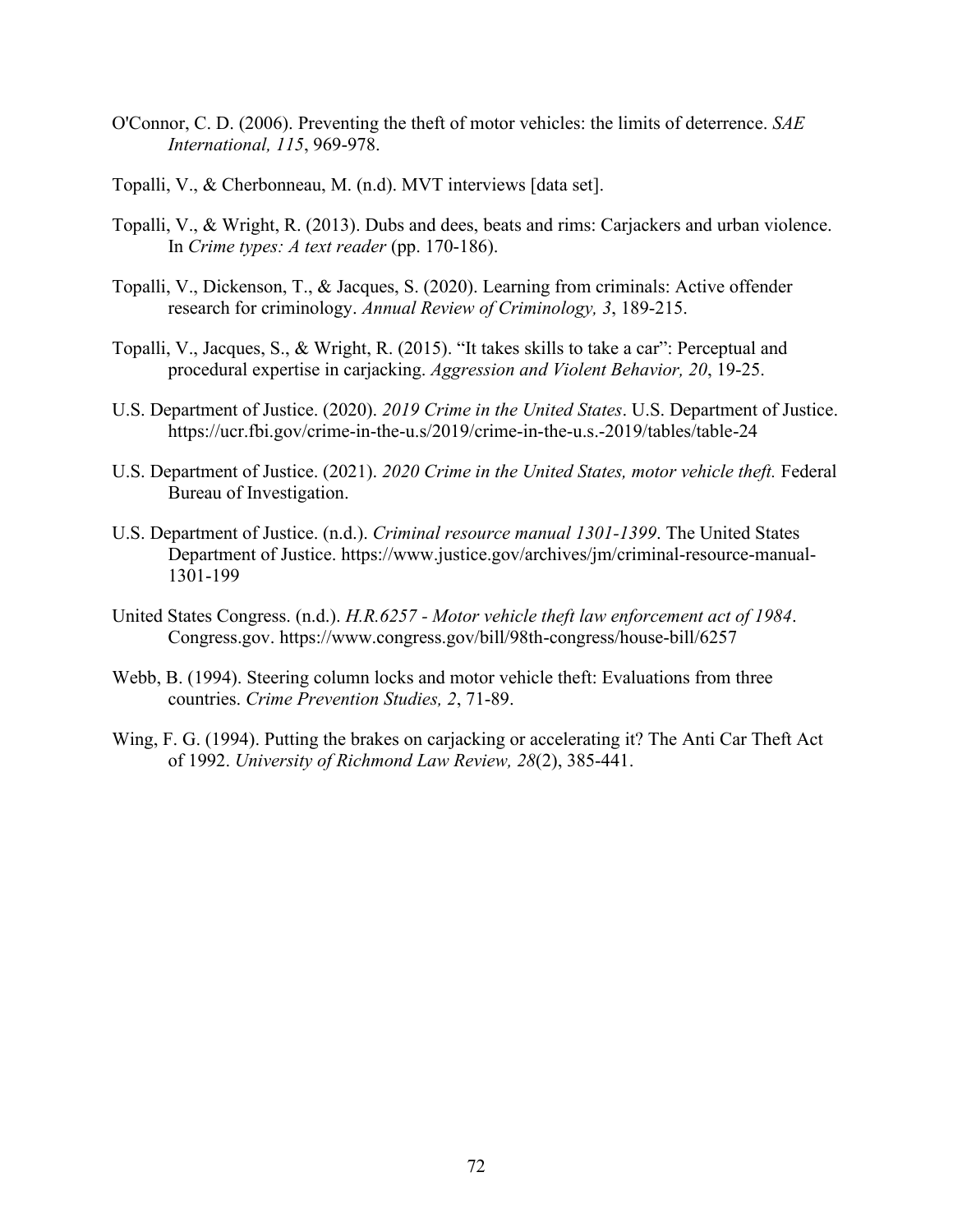## **APPENDICES**

## **Appendix A: Human Subjects Institutional Review Board (IRB) Determination**



To: Aida Hass Criminology William Sandel, Michael Kyle

Date: Nov 15, 2021 1:38:58 PM CST

RE: Not Human Subjects Research Determination Study #: IRB-FY2022-175 Study Title: Car thieves vs carjackers

This submission has been reviewed by the Missouri State University Institutional Review Board (IRB). It has been determined that the proposed activity is not research involving humans subjects as defined by federal regulations; therefore, IRB approval is not required.

This determination applies only to the activities described in the IRB submission and does not apply should any changes be made. If changes are made and there are questions about whether these activities are research involving human subjects, please submit a modification to this study to the IRB for determination or call the Office of Research Administration at 417-836-5972 or email irb@missouristate.edu.

This study was reviewed in accordance with federal regulations governing human subjects research, including those found at 45 CFR 46 (Common Rule), 45 CFR 164 (HIPAA), 21 CFR 50 & 56 (FDA), and 40 CFR 26 (EPA), where applicable.

Researchers Associated with this Project: Pl: Aida Hass Co-PI: William Sandel, Michael Kyle Primary Contact: Tara Abrahams Other Investigators: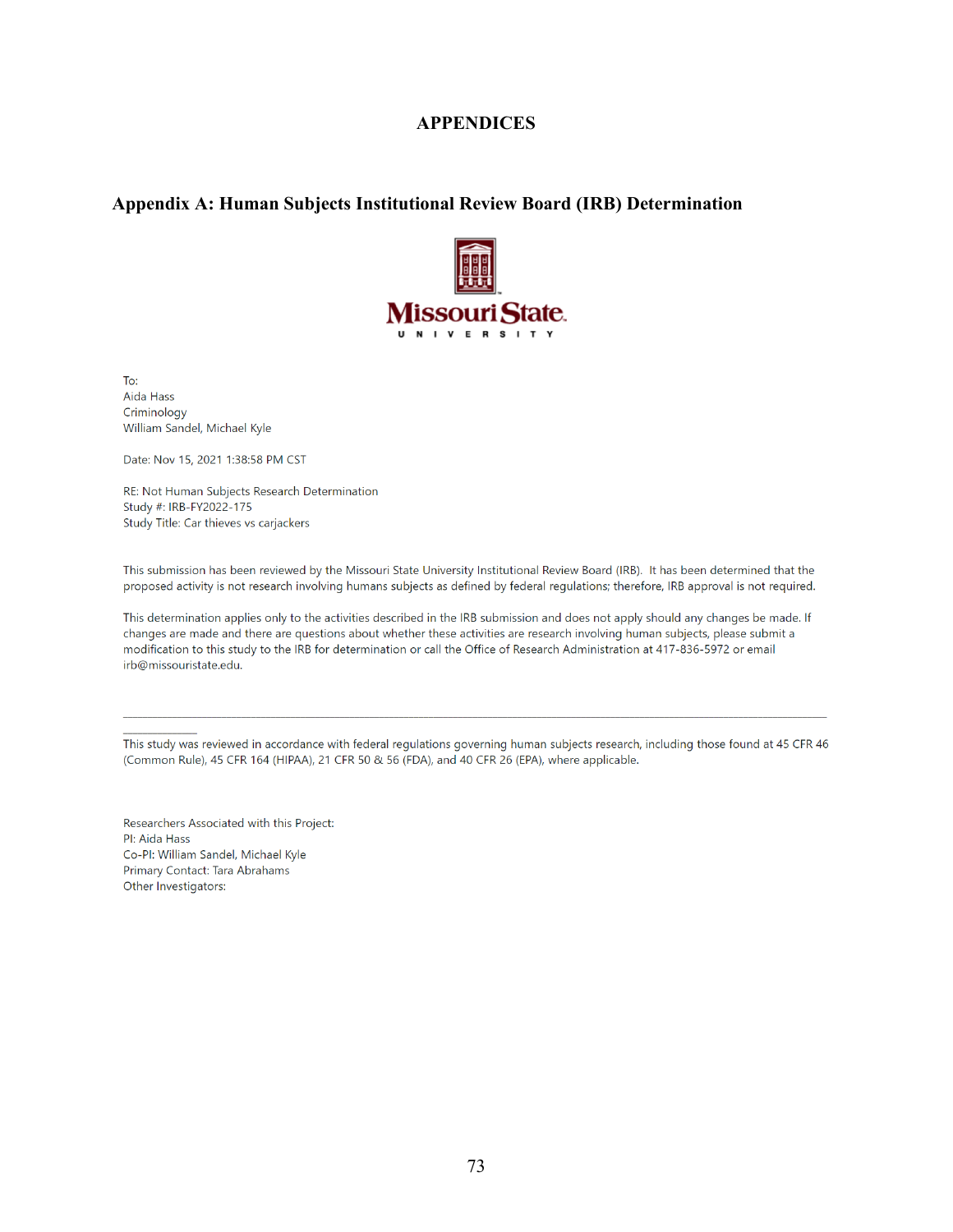| Name            | <b>MVT</b> Method | Age    | Age of First Theft | Has Children?       | Married?                   |
|-----------------|-------------------|--------|--------------------|---------------------|----------------------------|
| <b>Baldy</b>    | Auto Theft        | 31     | $\overline{17}$    | Yes                 | Single                     |
| Binge           | Carjacker         | 45     | Unknown            | Yes (non-dependent) | Single (in a relationship) |
| Capone          | Auto Theft        | 25     | 15                 | Yes                 | Single                     |
| D-Cuz           | Auto Theft        | 33     | 13                 | Yes                 | Single                     |
| ${\bf E}$       | Auto Theft        | 32     | 17                 | Yes                 | Single (in a relationship) |
| End Dog         | Auto Theft        | 19     | 15                 | N <sub>o</sub>      | Single                     |
| Eric            | Auto Theft        | 29     | 15                 | Yes                 | Single                     |
| Goldie          | Carjacker         | 22     | 14                 | Yes (non-dependent) | Single                     |
| Jewells Santana | Auto Theft        | 21     | 16                 | Yes                 | Single                     |
| Juice           | Auto Theft        | 29     | 11                 | Yes                 | Single                     |
| Killa           | Auto Theft        | 18     | 15                 | N <sub>o</sub>      | Single                     |
| Kow             | Carjacker         | $20\,$ | Unknown            | N <sub>o</sub>      | Single                     |
| Lavanda         | Auto Theft        | 26     | 15                 | N <sub>o</sub>      | Single                     |
| Lil Bunny       | Auto Theft        | 21     | 14                 | $\rm No$            | Single                     |

**Appendix B: Respondent Demographics**